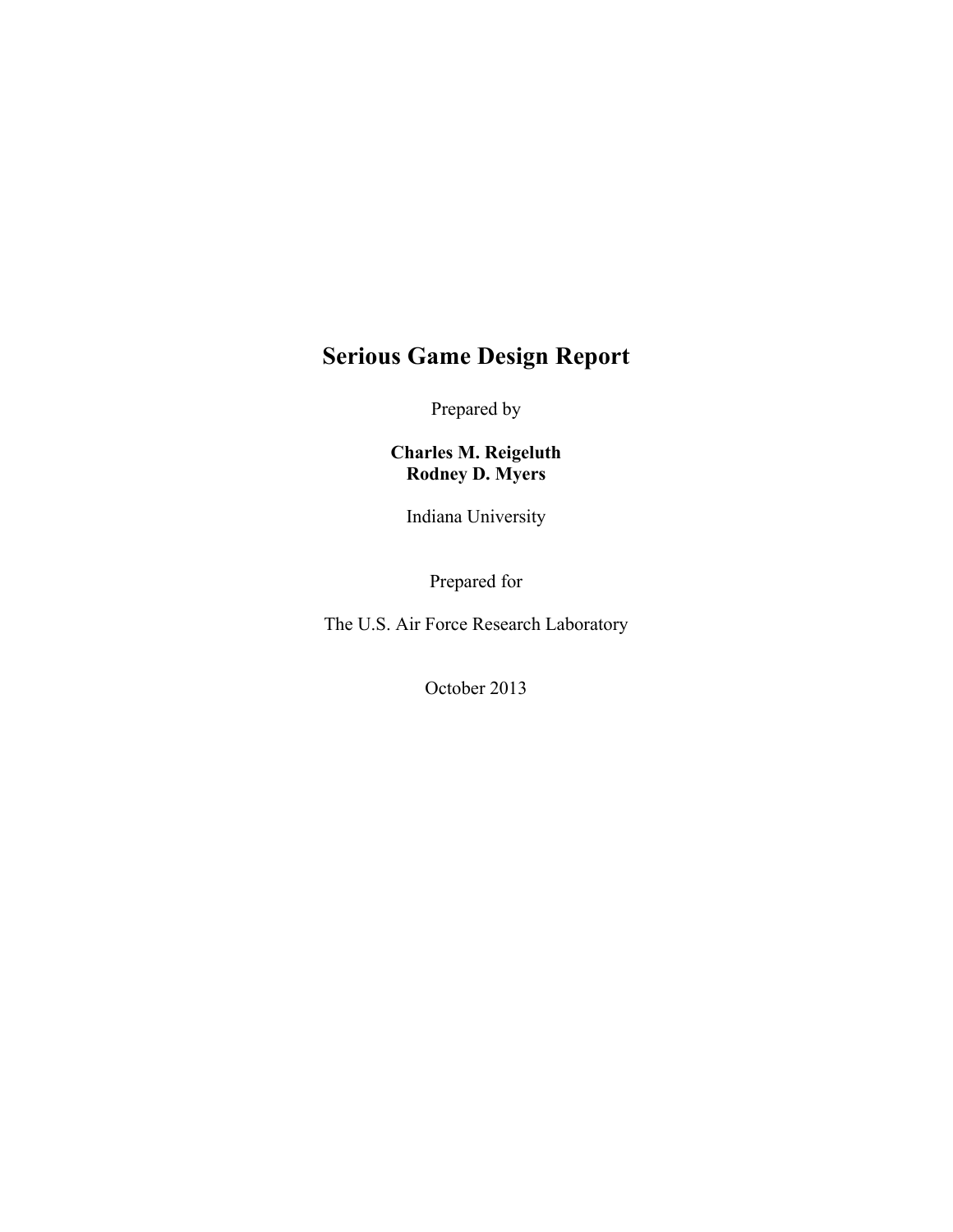## **Table of Contents**

| 1.1 |  |
|-----|--|
|     |  |
|     |  |
|     |  |
|     |  |
|     |  |
| 1.2 |  |
|     |  |
|     |  |
|     |  |
|     |  |
|     |  |
|     |  |
|     |  |
|     |  |
|     |  |
|     |  |
|     |  |
|     |  |
|     |  |
|     |  |
|     |  |
|     |  |
|     |  |
|     |  |
|     |  |
|     |  |
|     |  |
|     |  |
|     |  |
|     |  |
|     |  |
|     |  |
|     |  |
|     |  |
|     |  |
|     |  |
|     |  |
|     |  |
|     |  |
|     |  |
|     |  |
|     |  |
|     |  |
|     |  |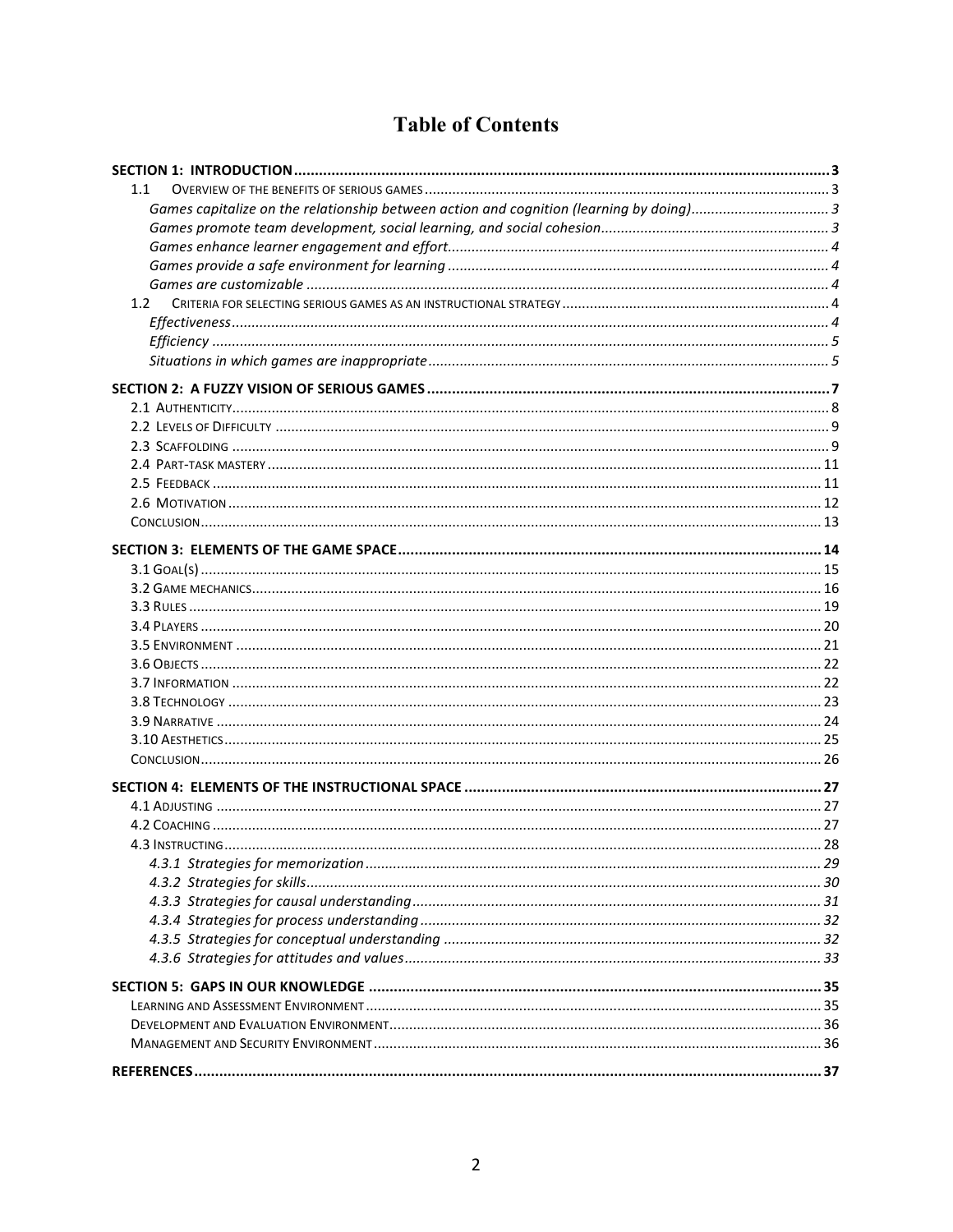## **Section 1 Introduction**

#### **1.1 Overview of the benefits of serious games**

Whether they are designed purely for entertainment or for more serious purposes, all games require players to engage in some form of learning. A player must first be introduced to the game, which typically entails learning the objective or goal of the game, as in a pre-mission briefing, and how to play the game, which may involve reading the rules of the game or, in the case of most digital games, being tutored by the game itself until the player acquires the rudimentary skills necessary to play the game. Thereafter the player must employ those skills in diverse and increasingly challenging situations while also acquiring and refining new knowledge and skills. In this fundamental way, games are environments for experiential learning. When deciding whether to undertake the creation of a serious game, designers should understand the types of learning that games can and cannot promote in order best to leverage the distinctive features that games offer.

#### *Games capitalize on the relationship between action and cognition (learning by doing)*

A well-designed game can provide authentic practice in thinking and working in specific roles and contexts. A player can play a medic in a desert combat zone or a computer security expert in a windowless lab or a Navy Seal on a stealth mission in a remote village. Games can provide exposure to and interaction with/in models of other cultures and can help to develop in the player context- and role-dependent knowledge, skills, and understandings of other identities, perspectives, and values.

Rather than acquiring knowledge divorced from instrumentality, a player must use acquired knowledge (and continue to acquire new knowledge, often on a just-in-time basis) within the game environment to solve problems in order to overcome obstacles and proceed toward the current goal. This generally involves formulating strategies by using inductive and heuristic reasoning, logic, and hypothesis testing. Through the gaming experience, players learn to reflect on their failures and successes because those new insights will be crucial in subsequent attempts as well as in new situations.

#### *Games promote team development, social learning, and social cohesion*

All games provide some sort of competition, whether it is between a single player and the game system or between multiple players or multiple teams. However, games can also be designed to require cooperation and collaboration among players. Again, the competition may be between a team and the game system or between teams of players. Multiplayer games provide shared experiences that can be collectively examined, discussed, and recalled when relevant to new situations. When players take on roles within cooperative games, they develop and learn to utilize distributed knowledge, that is, they learn to recognize and draw on the resources of their fellow players, which is a critical component of effective teamwork. Cooperative gameplay provides practice in these and other teaming skills and leads to increases in the collective efficacy of the players.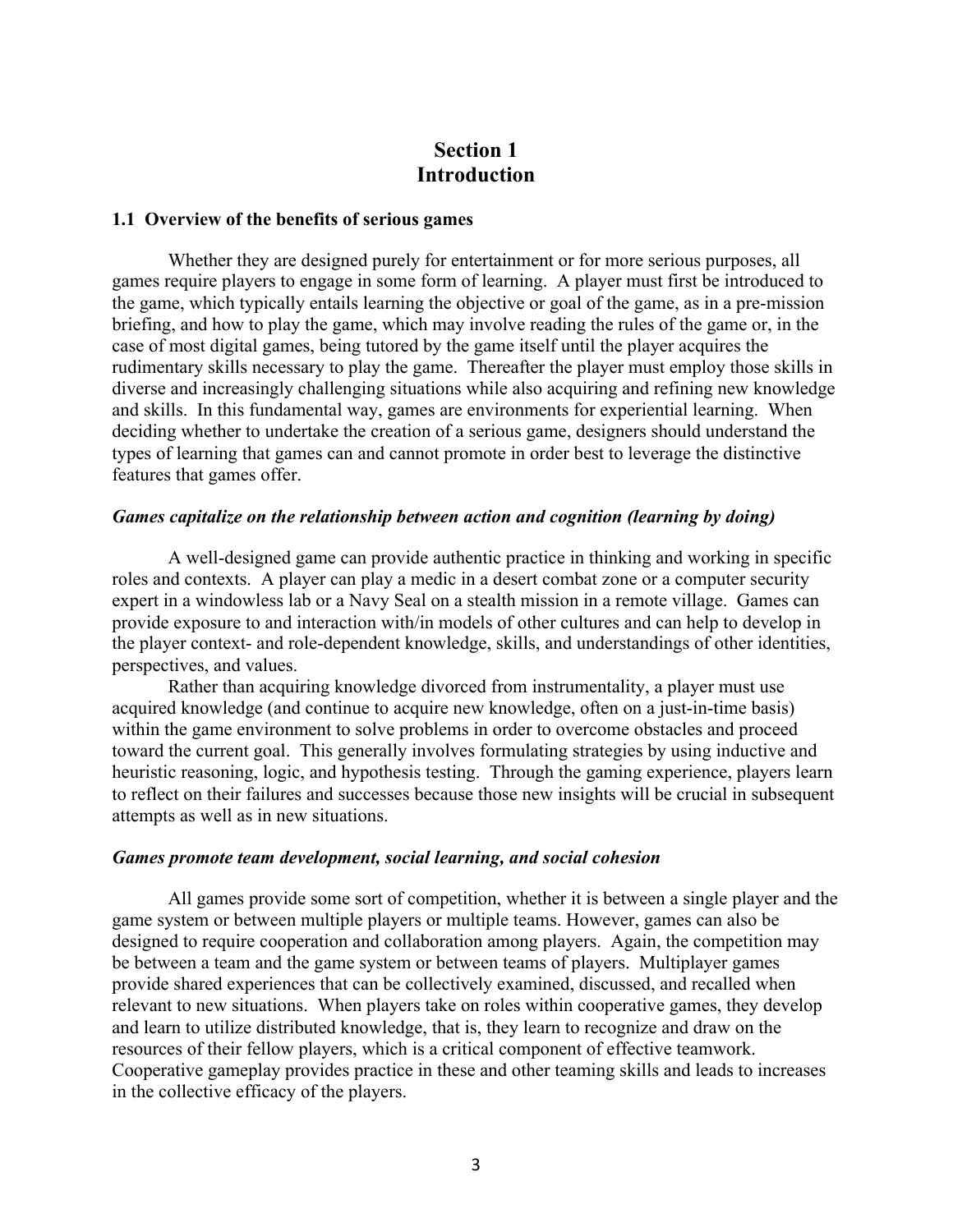#### *Games enhance learner engagement and effort*

Recent advances in our understanding of the neurology of learning have found that games trigger our brain's dopamine-reward system, generating feelings of pleasure and increasing motivation. The sense of immersion and flow that a player experiences while playing a welldesigned game leads to prolonged and focused engagement. When learners devote more time to learning tasks, they naturally learn more (Berliner, 1990). In the game cycle of playing, failing, reflecting, and trying again until success becomes the norm, players gain a sense of control and autonomy. The resultant feeling of self-efficacy is an important influence on persistence and willingness to undertake new learning tasks (Schunk, 1991). Throughout this report we discuss design methods for increasing motivation.

#### *Games provide a safe environment for learning*

Many professions that involve hazardous conditions and/or responsibility for the health and safety of others (e.g., military, police, fire fighting, surgery) have turned to games and simulations to provide practice in thinking and acting under pressure in critical situations. While it is necessary eventually to train in real-world settings, games and simulations can scaffold learners toward the required competencies before risking life and limb.

#### *Games are customizable*

Games can be designed so that they provide appropriate and variable levels of authenticity, which can be useful in reducing cognitive load for novices so that they can focus on the most critical aspects of a task. At the same time, the level of difficulty can be dynamically tailored to the learner's current knowledge and skills to provide optimal challenge. For a serious game to adapt appropriately, tasks in the game must be related to learning objectives so that they serve as formative assessment of the learner's progress. Furthermore, if the learner is failing to attain the objectives, the game can provide various types of just-in-time instruction via an instructional overlay.

When a game incorporates formative assessment combined into an instructional overlay, the need for human trainers is greatly reduced. Furthermore, trainees have greater flexibility for when and where they participate in training. While developing a complex serious game can be labor intensive, the overall cost efficiency for instruction can make the endeavor worthwhile if a sufficient number of trainees is available.

#### **1.2 Criteria for selecting serious games as an instructional strategy**

In this section we discuss criteria for determining the appropriateness of developing a serious game as an instructional strategy. Criteria to consider include the potential effectiveness in promoting learning and the potential efficiency in terms of both time and cost. We end by highlighting certain situations when games are clearly inappropriate.

#### *Effectiveness*

As described in the previous section, serious games require learning by doing—by taking actions, observing results, and modifying behavior until achieving satisfactory outcomes. If the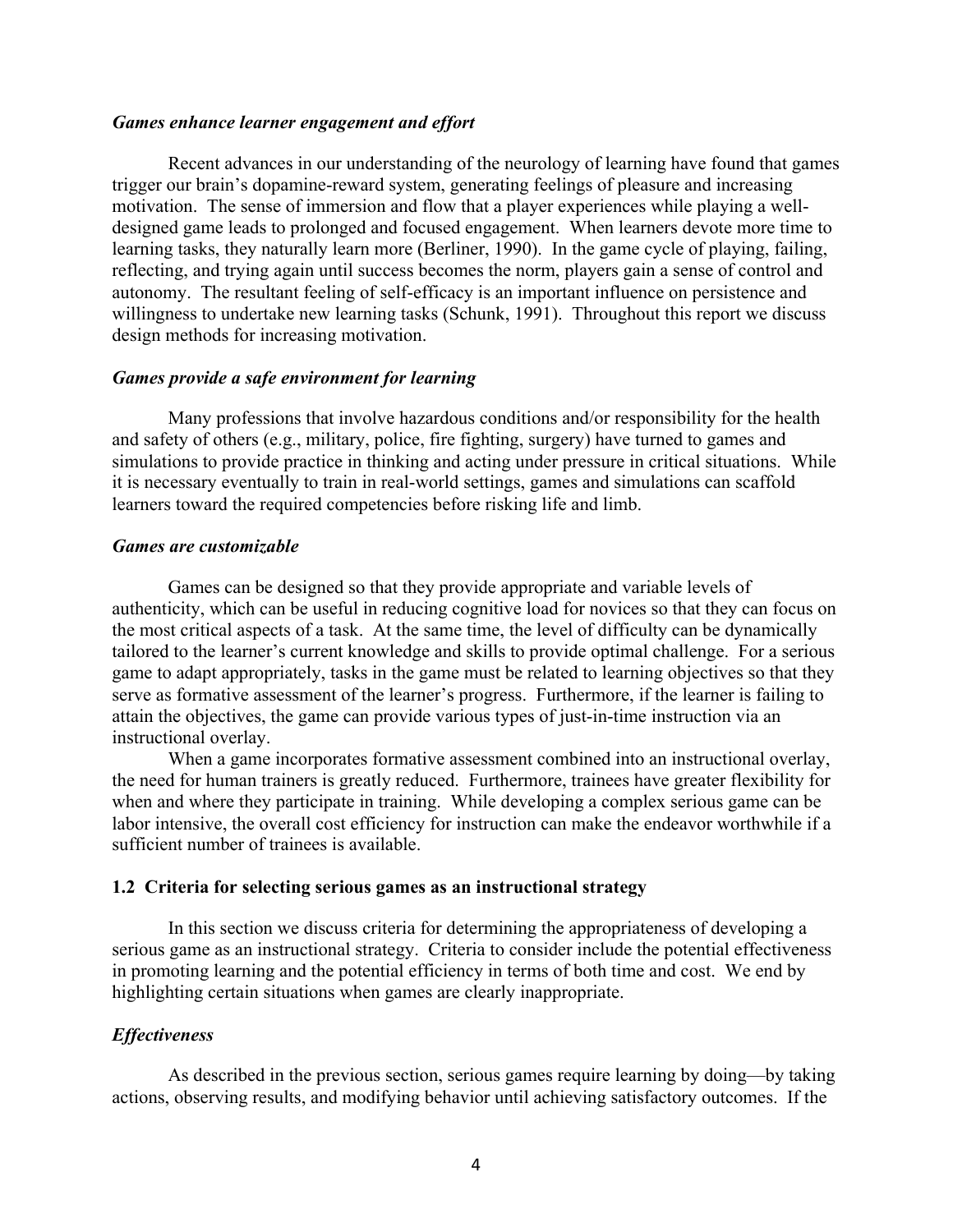skills required to accomplish the learning goals can be modeled as actions in a game environment with sufficient fidelity, a game may be an appropriate learning environment.

One way that games scaffold learning is by beginning with the simplest version of a whole, authentic task (the "epitome") and providing variations of the version, and then offering increasingly difficult versions of the task so that the learner must continually "level up" in order to progress in the game (Reigeluth, 1999). Therefore the tasks associated with the learning goals must be sufficiently variable and complex.

Another important consideration is the risk associated with failure in the real world. If there is a chance of significant injury or death, it may be worthwhile for learners to acquire foundational knowledge and skills in the safety of a game environment before attempting realworld tasks.

#### *Efficiency*

Efficiency has two related dimensions: time and cost. Both the time and cost required to develop the instruction (for which a game can take longer and be more expensive than traditional instruction) and the time required to reach mastery (for which a game with instructional overlay can take less time and expense than traditional instruction) must be considered.

While game design/development alone can be time consuming, the additional requirements of instructional design—in particular, designing the simulation-game environment and formative evaluation to ensure that gameplay leads to the desired learning goals—can significantly extend the design process and subsequently increase the cost. Depending on the nature of the game, it may be possible to license an existing game engine to accelerate game development. In our approach to serious games, the instructional overlay is not optional; therefore, additional time should be spent in designing a flexible, extensible engine that can manage instruction not only for the current task, but also for ones to be designed in the future. In section 4, we discuss in detail the elements of the instructional overlay and other kinds of scaffolding.

In terms of time and cost of learning, primary considerations include the time available for learning, the size of the target audience, and the potential cost of inadequate training (failure to reach mastery). If a game lacks a well-developed instructional overlay to guide and support learning, learners must engage in exploratory, trial-and-error learning, significantly increasing the time required to achieve instructional objectives; in this case, a game may not be the best instructional solution. If the learning requirements are quite complex and game development will demand extensive time and effort for a relatively small audience, an alternative approach to instruction may be more appropriate. However, if there is a potentially high cost that could result from inadequate training, such as endangerment of valuable personnel and resources, then efficiency may be less important than effectiveness.

#### *Situations in which games are inappropriate*

Technological limitations in particular can make games unsuitable for certain situations. If highly physical training is needed (e.g., basic training), a game will not be useful, although advances in motion detection technology may change that. Microsoft's Kinect can currently detect and correct a player's yoga posture, for example.

Similarly, if very high fidelity is needed, current game technology may not be appropriate. Advances in screen displays have improved *perceptual* fidelity, which is the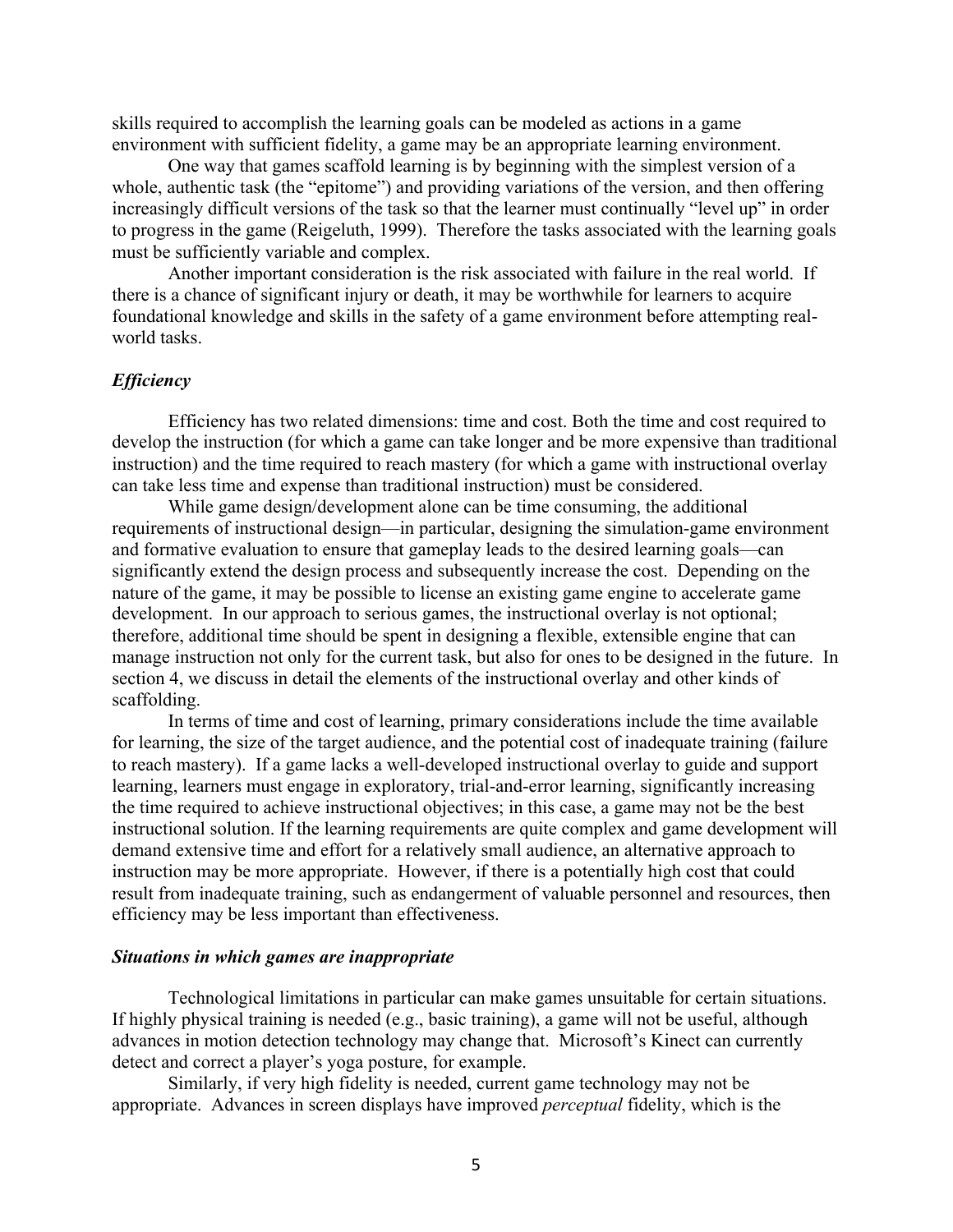presentation or appearance of the game environment; and it is possible to make controllers (or in the case of the Kinect, do without a controller) that provide *functional* fidelity, but whether these offer the degree of fidelity necessary for, say, the continuing training of those with expertise is a matter of judgment. In sum, games are not yet appropriate for all types of training.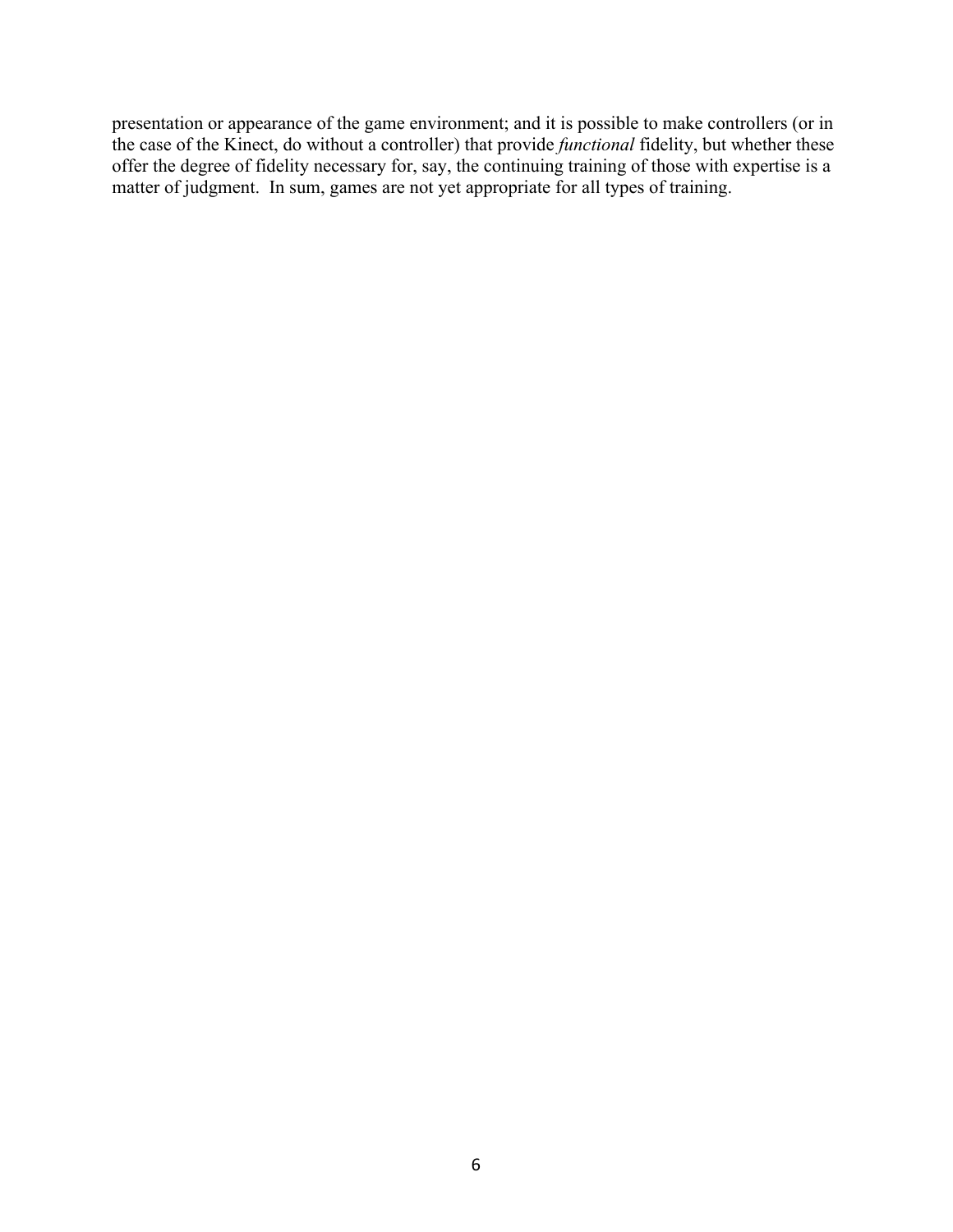## **Section 2 A Fuzzy Vision of Serious Games**

In this section, we present a "fuzzy" vision of what a serious game should be like for the Air Force, based on literature about serious games and instructional theory. Therefore, this section begins with a brief introduction to six fundamental design principles, followed by a subsection that provides a bit more detail on each of those principles. In this manner, we present a holistic view of serious games upon which we elaborate to considerable depth in Section 3. The six principles are authenticity, levels of difficulty, scaffolding, part-task mastery, feedback, and motivation.

**1. Authenticity.** Picture the **scenario, roles,** and **contextual factors** for the game as being highly authentic – that is, consistent with whole, real-world tasks, including portrayal of values, attitudes, beliefs, and cultures and provision of situational understandings. This means it is usually a multi-player game, though non-player characters (NPCs) are often created to play some or all of the other roles.

**2. Levels of difficulty.** Picture the game as having levels of difficulty/complexity, each of which must be mastered by each player (role) before the players are allowed to progress to the next level, to avoid cognitive overload. Within a level of difficulty, cognitive load may be further reduced, if necessary, by reducing representational fidelity.

**3. Scaffolding.** To enhance the effectiveness, efficiency and appeal of the game as a tool for learning, scaffolding is integrated into the game. It can take any of three major forms. The task environment can be *adjusted*, such as by providing easier cases for the player to deal with. *Coaching* can be provided to help the player develop understandings or learn important information. And the game can be paused so that an *instructional overlay* can develop needed knowledge, skills, and attitudes (KSAs). All of these kinds of scaffolding can be provided automatically for all players "just in time," or it can be triggered by certain player actions, or the player can request it at any time. The scaffolding makes it quicker, easier, and more enjoyable for the player to acquire the necessary KSAs to succeed at the current part of the task being performed in his/her role at this level of difficulty.

**4. Part-task mastery.** The virtual mentor does not allow the player to return to the game until s/he has reached mastery on the immediately needed KSAs. Such mastery encompasses the entire range of situations in which the KSAs are used at this level of difficulty, and may require automatization of skills. The player returns to the game immediately after reaching such mastery, and that mastery is noted in the player's record of attainments.

**5. Feedback.** Each player receives natural consequences (as would be experienced in performing the real task) as the major form of feedback while playing the game. At appropriate times, the player may ask the virtual mentor for explanations about a consequence. At the end of a performance (which is for a part of the whole task for a given level of difficulty), the mentor provides a debriefing on the performances and contextual factors to cultivate heuristic reasoning. Finally, immediate feedback is provided in the instructional overlay.

**6. Motivation.** Each player in the game receives a score reflecting the quality of his/her performance in his/her role. Motivation is also enhanced by collaboration with teammates (when appropriate), by the authenticity and relevance of the scenario and role, and by building confidence through appropriate levels of difficulty.

Each of these six principles is now discussed in greater detail.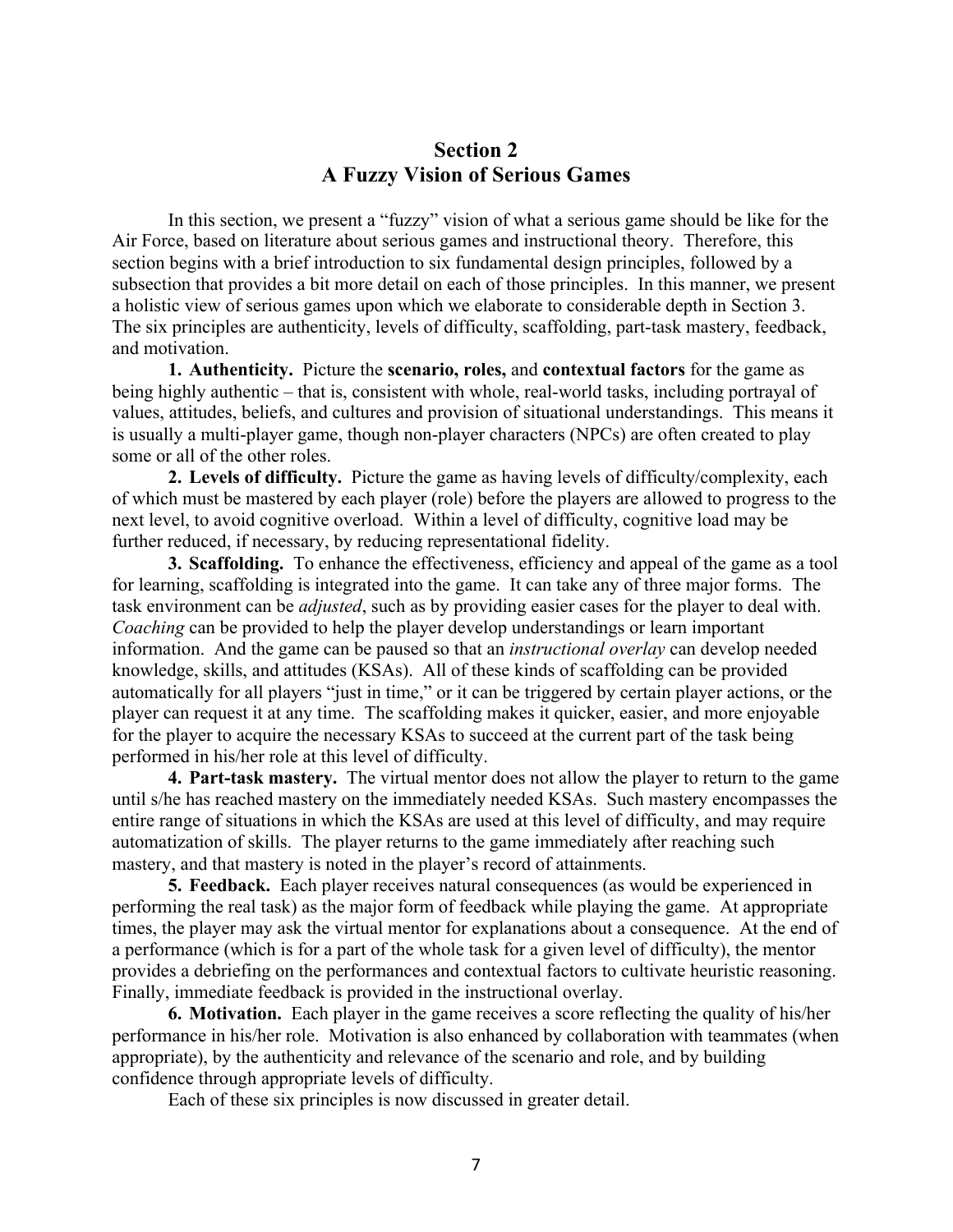#### **2.1 Authenticity**

In Air Force training, the purpose of a game is usually to learn a task (or an entire job). Therefore, the game must be highly consistent with the task in many ways. In a word, it must be authentic. The main dimensions of authenticity include: the scenario, objects, roles, tools, actions, causal dynamics (consequences of actions), setting (contextual factors), and representations. These dimensions are discussed in greater detail in Section 3.

**Scenario.** The scenario is a description of the sequence of actions and settings that form the plot. While a story is not a necessary part of all games, role-playing games generally have some sort of narrative framework within which the player makes decisions and takes action. The scenario should have high authenticity, so as to enhance motivation and transfer of expertise to the real world.

**Objects.** Objects are the components of the game system that embody and enable the game mechanics (actions governed by rules), including players' avatars and non-player characters (NPCs). The objects should also have high authenticity, so as to enhance transfer of expertise to the real world.

**Roles.** A role defines the possible actions that a particular object may employ to effect change on the game state. An avatar's role may include special abilities and functions. For example, a sniper and a medic in the same scenario have different abilities and fulfill different functions. The most important role is the one that the player will perform after training. Other roles include those played by other people in the scenario, including teammates, collaborators, adversaries, and innocent bystanders. Most roles may be played by NPCs (non-player characters). However, if a specific team is being built for deployment, a multiplayer game in which all team members interact serves an important team-building function. Each role, whether played by a team member or a NPC, should have high authenticity to enhance motivation and transfer to the real world.

**Tools.** Tools are objects that the players are able to manipulate to perform their roles. Authenticity of tools enhances both motivation and transfer of skills to the real world.

**Actions.** Actions are moves that can be made by any of the players, including NPCs – friend, foe, and neutral. They should have high authenticity to enhance transfer.

**Causal dynamics (consequences of actions).** Causal dynamics are the way the simulation responds to the player's actions based on the rules that govern the associated game mechanics. Authenticity enhances the development of mental models and skills that are aligned with the real world.

**Setting/Contextual factors.** The setting is the situation in which the scenario unfolds. It is a set of contextual factors that may or may not influence the objects and tools available and the actions that are possible. The setting, with all its contextual factors, should not only be authentic, but also be varied systematically from one episode of the game to another, to represent the full range of divergence that the player is likely to encounter in the real world (which enhances motivation and transfer).

**Representations.** Representation is the fidelity with which visual, audio, tactile, and movement elements of the game are portrayed. If cognitive or perceptual overload is likely, then the representations should initially have lower fidelity or authenticity, but should progress to high fidelity by the end of each level of difficulty. The player's score is adjusted based on the fidelity of representations.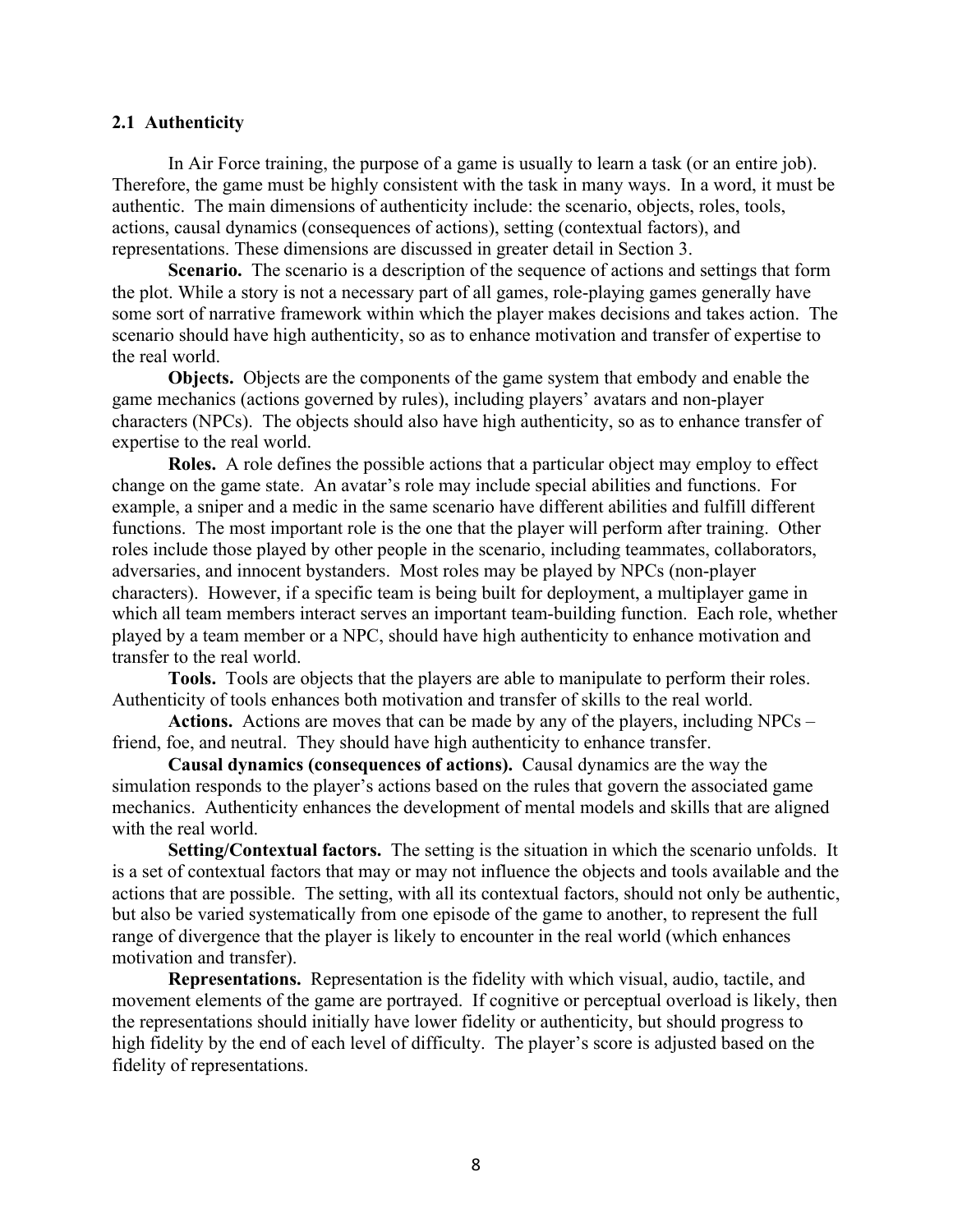#### **2.2 Levels of Difficulty**

A complex task has many *versions* of the task. Each version can be thought of as a class of performances or cases of the task that are similar in many ways. Some versions of the task are more complex and therefore more difficult than others (Reigeluth, 1999). Training that starts with the most complex version of a task usually creates a huge cognitive overload (Sweller, 1994). Therefore, as game developers have recognized, a game should be designed as a series of levels of increasing complexity and difficulty, each of which must be mastered before the next level is "unlocked." Each level is a version of the task, and each version is made up of many individual performances or cases of the task that share the characteristics of that version.

Versions should be arranged in a progression of difficulty by using the Simplifying Conditions Method (Reigeluth, 1999) to identify the conditions that distinguish more complex versions from simpler versions. *Levels of complexity* should be identified (where the versions all build on each other), but *dimensions of complexity* should also be identified (where they do not build on each other, so any dimension can be done before any other). Different dimensions of complexity offer opportunities for flexibility in sequencing, based on such factors as learner preferences, frequency of encounter in the real world, risk to personnel or assets, and much more.

There is often a lot of *variation* within a version of the task. In such cases, mastery is required by each player (role), not just on one performance of the version of the task (the level of difficulty), but on several divergent performances that represent the full range of "dimensions of divergence" for that version of the task. Each of the performances is called a case. Some dimensions of divergence may be more difficult than others, in which case the performances can be arranged in an easy-to-difficult sequence if cognitive load is a concern. And cognitive load may be further reduced, if necessary, by reducing representational fidelity (see Principle 1).

#### **2.3 Scaffolding**

It is helpful to think in terms of three different kinds of scaffolding: adjusting the game, coaching the learner, and instructing.

The least obtrusive is a variety of scaffolding (Cazden, 1983; Wood, Bruner & Ross, 1976) that is achieved by *adjusting* aspects of the game to provide an appropriate level of difficulty for a given player – that is, to place the player within his or her zone of proximal development (Vygotsky, 1978). Examples include providing easier cases first and including artificial prompts or cues for the player's performance (ones not present in an authentic case). Adjusting the learning environment may be done universally for all players if they are expected to need it, or it may be provided individually when triggered by certain player actions.

*Coaching* (Nowack & Wimer, 1997), another form of scaffolding, entails providing cognitive and/or emotional support to the player. It can be provided universally to all players, it can be provided individually when triggered by certain player actions, or it can be provided on request from the player. The player can ask a question of the virtual mentor, can request a specific type of assistance, and can ask for clarification or elaboration on the assistance. Furthermore, the coaching can be inquisitory (i.e., in the form of questions, as in Socratic dialogue, to aid the player's understanding), or it can be expository (i.e., in the form of statements to provide the player with important information). It is typically provided when the player just needs a little help to perform a part of his/her role.

*Instructing*, on the other hand, involves more than providing information. It entails the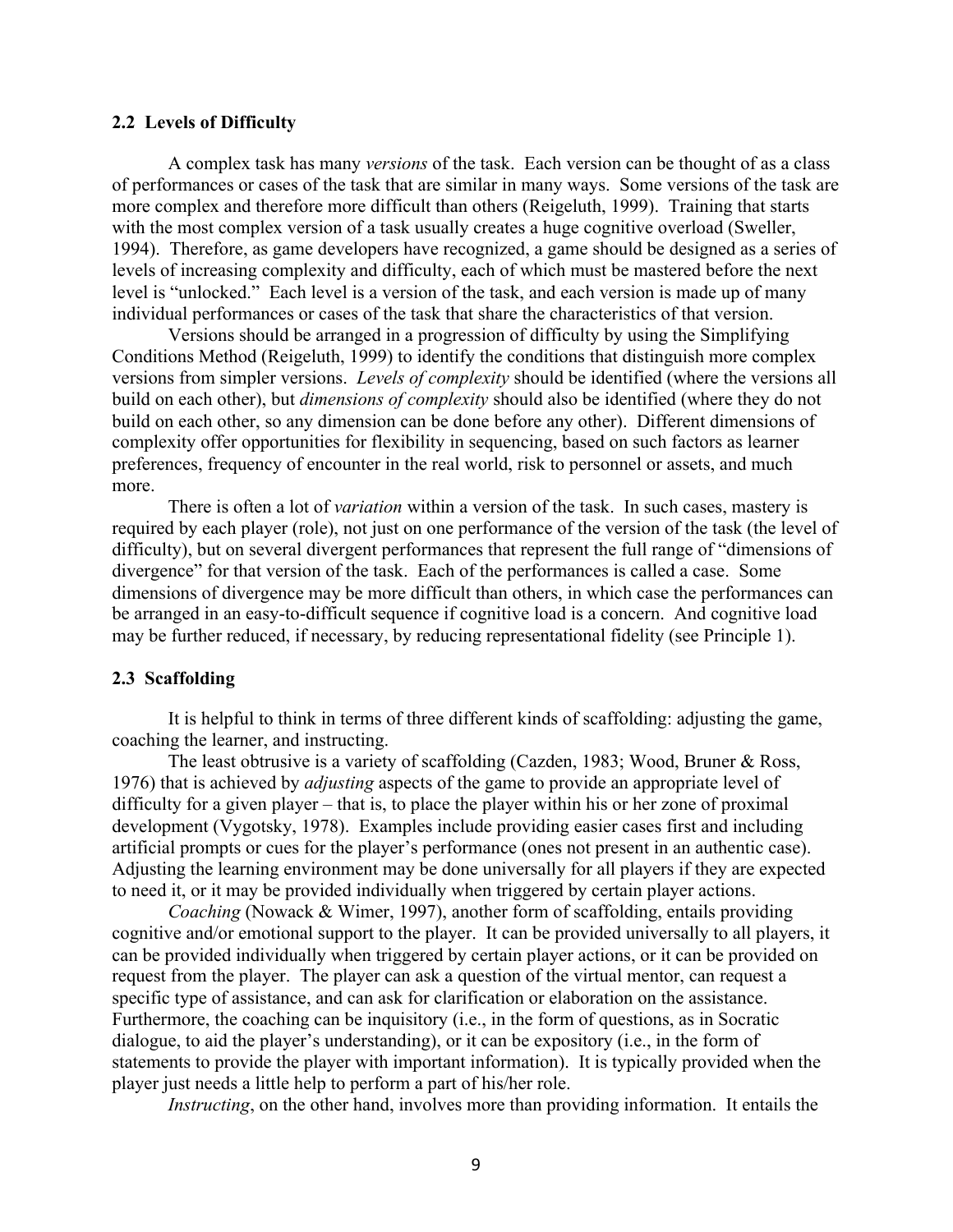player engaging in specific activities to promote learning. The instructional overlay is provided just-in-time – only for those KSAs that are needed in the next "episode" of the game (the next part of the task). The nature of the instruction depends on the nature of the KSAs being developed.

- Sometimes, the role requires the player to have *memorized some information* (rote knowledge), in which case drill and practice is provided until the player reaches specified criteria for accuracy and speed (Salisbury, 1990).
- Sometimes the role requires the player to have a *generalizable skill*, in which case the virtual mentor provides tutorial instruction that includes demonstrations of the skill, usually simultaneously with explanations (generalities), and practice in performing the skill, with immediate feedback until the player reaches the specified criteria for accuracy and speed of performance (Merrill, 1983; Romiszowski, 2009). The demonstrations and practice must reflect the full range of divergence found in the current version (difficulty level) of the task. The player can be allowed to ask the virtual mentor for demonstration, explanation, or practice at any time, and could even be allowed to request more or less difficult demonstrations or practice, or those decisions could be automated.
- Sometimes the role requires the player to have *conceptual understanding* (meaningful knowledge) related to the task or context. Different dimensions of conceptual understanding are developed through different instructional strategies (Reigeluth, 1983). For example, superordinate relationships are developed by providing context (e.g., an atom is a part of a molecule); coordinate relationships are developed by providing comparison and contrast (e.g., the differences between a civil war and a revolutionary war); subordinate relationships are developed by analysis of varieties and/or components (e.g., atoms are made up of electrons, protons, and neutrons); analogical relationships are developed through analogies; experiential relationships are developed through concrete cases; and so forth. What is often called "cultural understanding" is typically comprised largely of conceptual understanding and remember-level learning.
- Sometimes the role requires the player to have *causal understanding* (meaningful knowledge) related to the task and context (Corrigan & Denton, 1996; Perkins & Grotzer, 2005; Reigeluth, 1983). Such understanding is developed through observation and manipulation of causes and/or effects, which can usually be done most effectively and efficiently with a simulation. For example, one could pinch a touch screen to change the thickness of a convex lens and observe what happens to the focal length and size of the image as it changes. Most causal models involve more than one cause and one effect, but simulations can be equally powerful in helping players to understand multiple effects (and their interaction effects), chains of effects (and their contingencies), and probabilities of effects, as well as multiple causes, chains of causes, and probabilities of causes. Prediction (given a cause, predict its effect), explanation (given an effect, explain what caused it), and solution (given a desired effect, make it happen) are three behaviors associated with developing such understanding (Reigeluth, 1989).
- Sometimes the role requires the player to have an *understanding of natural processes* (meaningful knowledge), such as the life cycle of a flowering plant. Such understanding is developed through observation of the sequence of events that comprise the natural process, as well as descriptions of what preceded or followed any given event (Reigeluth, 1989). Simulations, with their ability to control time, are often the most powerful way to develop this kind of understanding.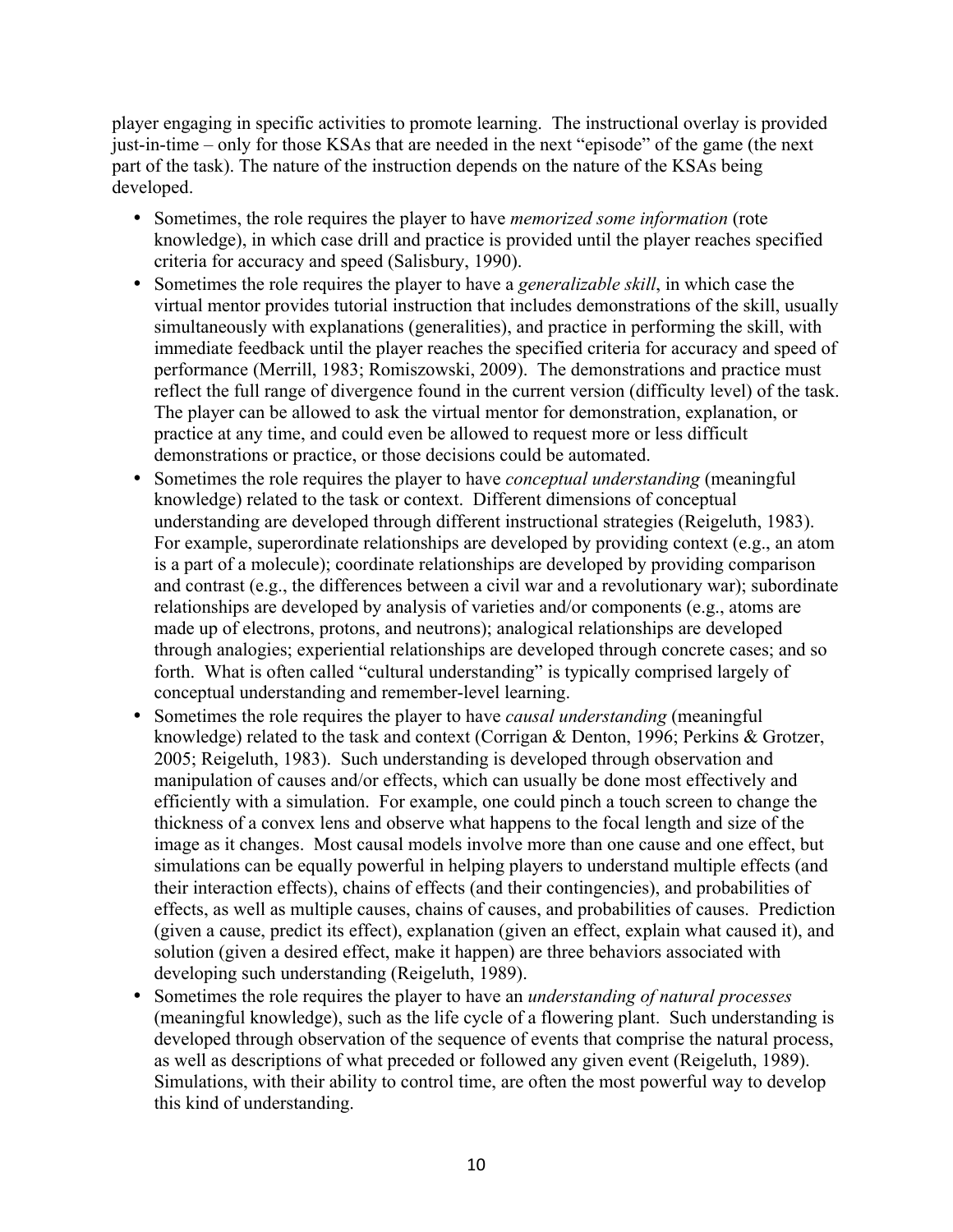• Sometimes the role requires the player to have a certain *attitude* or *set of values*. Attitude change has three components: cognitive, affective, and psychomotor (Kamradt & Kamradt, 1999). The goal of the instruction is to move all three components by the same amount in the same direction in stages, using rapid shifts in instructional tactics from one component to another within a safe environment in which to practice the new attitude. This is done by creating a situation that is dissonant with the player's current attitude, and beginning by addressing the component that is most dissonant. For the cognitive component, persuasion is used; for the affective component, operant conditioning techniques are used; and for the psychomotor component, demonstrations and practice are used. The attitude is consolidated at one point on the continuum before proceeding in stages to the full extent of the target attitude. Due to the close relationship between attitudes and values, both are developed in the same way.

#### **2.4 Part-task mastery**

When a player is performing the task in a version of the game, he or she may begin a new part of the task only to find that he or she lacks certain KSAs to be successful, at which point he or she (or the virtual mentor) pauses the game and activates the instructional overlay. Alternatively, the virtual mentor may step in prior to the negative consequences and advise the player that he or she needs some preparation for the next part of the task. Either way, part-task instruction (van Merriënboer, 1997; van Merriënboer, Clark & de Croock, 2002) is initiated, and it is fully integrated with an assessment function – each player continues to do the practice activities for each of the KSAs in his or her part of the task until the established criteria (usually for accuracy and/or speed of performance) are attained. At that point, a record of the attainment is automatically entered into the player's file, the virtual mentor says good-bye, time is unfrozen for the game, and the player uses the KSAs just acquired to perform his or her part of the task, until additional coaching or instruction is needed. This cycle of game play, instruction/assessment, and game play again is repeated throughout the game, utilizing both criterion-referenced testing (Cronbach, 1970; Glaser, 1963; Haertel, 1985) and mastery learning (Block, 1971; Bloom, 1968; Carroll, 1963).

It is important to note that the practice and accompanying criteria include the full range of *divergence* (Merrill, Reigeluth & Faust, 1979) expected in the upcoming duty environment (for skills and understandings), the level of *automatization* (Anderson, 1983, 1996) required by the upcoming duty environment (for memorization and skills), and the level of *consolidation* (Kamradt & Kamradt, 1999) required by the upcoming duty environment (for attitudes and values).

#### **2.5 Feedback**

The game has four major kinds of feedback. Foremost is *natural consequences* (Baek, 2009), which are built into the logic of the simulation-game. This is a major aspect of experiential learning and promotes a variety of higher-order thinking skills, including anticipation, diagnosis, and strategic planning. A second kind of feedback is *explanations* of natural consequences of the player's actions and of other players' perspectives and actions that are relevant to the player's performance. The action is often reviewed with "instant replays" from a "god's-eye view" that encompasses the player's role, superior's role, subordinate's role, adversary's role, and even civilian or protectorate role). The virtual mentor provides this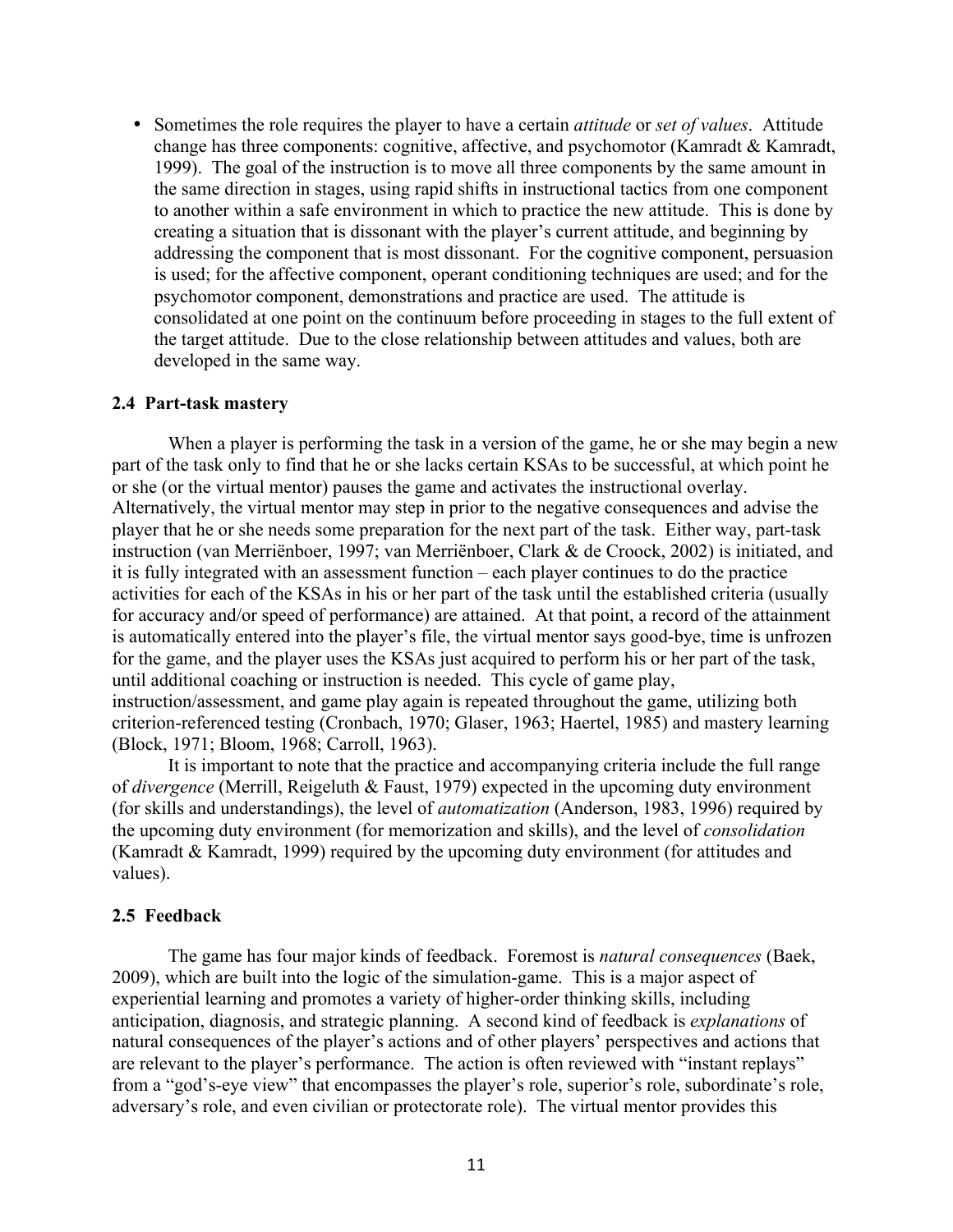feedback either upon request of the player or when the system is programmed to provide it (at which point the player can reject it). However, this kind of feedback is only provided when it does not interrupt the flow of the game.

A third kind of feedback is *debriefing* (Fanning & Gaba, 2007; McDonnell, Jobe & Desmukes, 1997; Raemer, Anderson, Cheng, Fanning, Nadkarni & Savoldelli, 2011), which is similar to explanations except that the virtual mentor provides it at the end of an episode (which is a part of the whole task for a given level of difficulty). The virtual mentor attempts to cultivate heuristic reasoning and mental model formation by eliciting or providing explanations about the performances, not just performances of the player, but also of other characters involved in that episode of the task, as well as contextual factors and cultural issues. Finally, *immediate feedback* is provided in the instructional overlay. This feedback is often in the form of hints or explanations of causal influences or reasoning to encourage more active cognitive processing and mental model development, but it may also take the form of simple confirmation, and it has motivational elements when warranted.

#### **2.6 Motivation**

Motivation is key to the acceleration and quality of learning. A motivated learner is enthusiastic, engaged, focused, and persistent (Garris, Ahlers, & Driscoll, 2002), and games foster these traits by inducing a state of flow (Csíkszentmihályi, 1990) for extended periods of time. Various aspects of games stimulate intrinsic and extrinsic motivation. Malone and Lepper (1987) argue that games promote intrinsic motivation through challenge (providing optimal difficulty for the player), curiosity (providing novelty, uncertainty of outcomes, and incongruity with existing mental models), control (promoting a sense of agency in taking on challenges), and fantasy (providing an appealing setting and a compelling narrative context). Furthermore, many elements of games contribute to extrinsic motivation. One of them is *scorekeeping*. The quality of the player's performance is reflected by a score that is often displayed continuously or at the end of an episode of play. In a multi-player game, each player has his or her own score, but there may also be a team score. The score may take the form of points or objects (e.g., new tools or virtual currency) or a variety of other forms. Peer recognition of one's mastery can be highly motivating, so individual and team achievements in multiplayer online games are often posted for all to see.

Second, motivation is enhanced by *collaboration* with teammates – through personal friendships and loyalties, peer recognition, not wanting to let down your teammates, and for some people, the need for affiliation (McClelland, 1976). Collaboration is appropriate when the task itself entails collaboration. In such cases, the game can be designed to build friendships and loyalties, as well as collaboration skills and teamwork.

Third, motivation is enhanced by the *authenticity* and *relevance* of the scenario and role (Jonassen, Howland, Marra & Crismond, 2008). Airmen want to be successful in their next assignment, so the more authentic and relevant the task is to their next assignment, the more motivated they tend to be.

Finally, motivation is enhanced by building *confidence* through appropriate levels of difficulty (Keller, 1983, 1987). Confidence, or expectancy for success, is an important motivator for learning. Receiving training that is within their zone of proximal development (Vygotsky, 1978) is important to building players' expectancy for success, and the levels of difficulty (Principle 2) help to keep training within their zone of proximal development.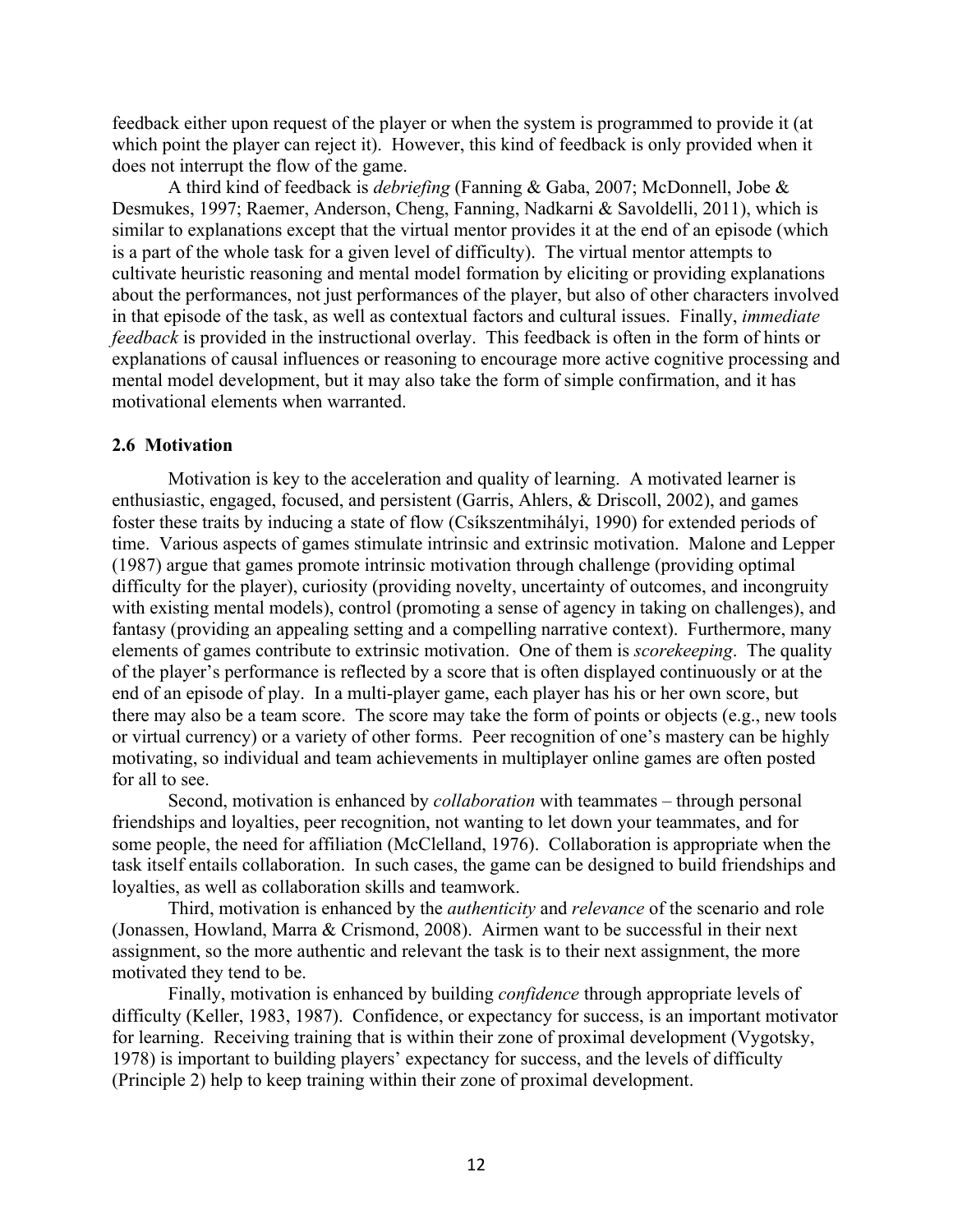## **Conclusion**

These six principles – authenticity, levels of difficulty, scaffolding, part-task mastery, feedback, and motivation – provide a holistic view for the design of any game for training Air Force personnel. In the next section, we elaborate on this holistic view.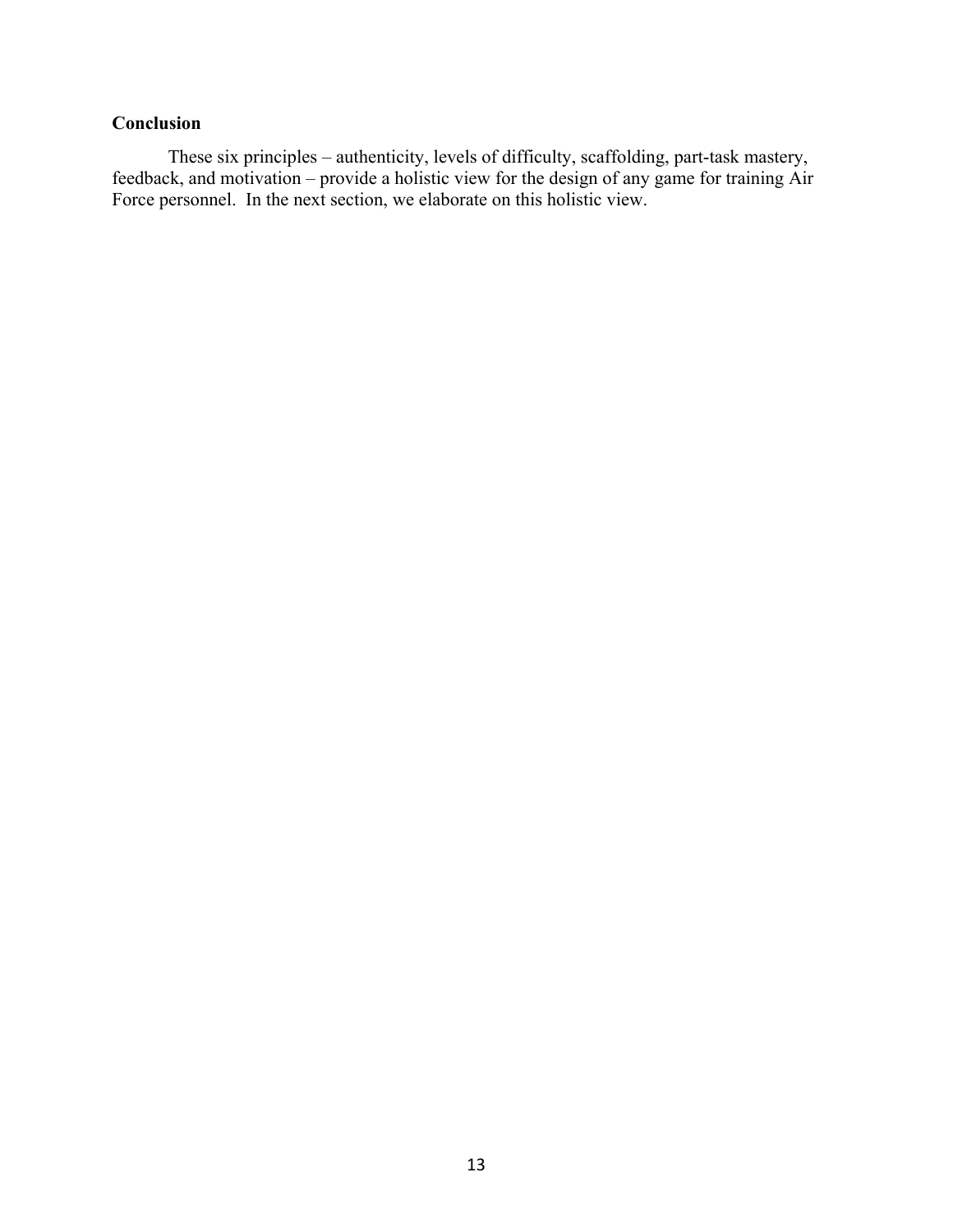## **Section 3 Elements of the Game Space**

The previous section of this report describes fundamental principles that designers may use to develop a fuzzy vision of a game for learning. To transform that fuzzy vision into a designed experience, designers must understand the game space, the essential elements that comprise that space, and the kinds of decisions they must make regarding those elements.

*The game space is the context in which the rules of a game pertain*. In the seminal text *Homo Ludens*, Huizinga (1955) lists examples of "temporary worlds" in which play takes place, one being "the magic circle" (p. 10), a term which has come to stand for the game space (Klabbers, 2009; Salen & Zimmerman, 2004). The game space may encircle a literal space (e.g., a board, field, or screen) or simply be an agreement among people to play, thereby transforming their shared space into a magic circle. From a systems perspective, the magic circle is a boundary which players cross to engage with and within the game system. The game space created by designers contains the potential for experiences that are realized through rule-based play.

*The elements of the game space are all of the aspects of the game that must be designed in order to create the necessary conditions for the game experience.* Various game designers and game scholars have described the elements of the game space in different ways but with some consistency in terminology and meaning. Schell (2008) identifies four basic elements of games: mechanics, story, aesthetics, and technology. Koster (2005) refers to elements as "game design atoms," and Brathwaite and Schreiber (2009) use the same term to encompass game state, game view, players, avatars, game bits (objects), mechanics, dynamics, goals, and theme. Many of these atoms are included in Schell's broad definition of mechanics. Avedon (1971) lists ten elements: purpose (or goal), procedure for action, rules governing action, number of participants, roles of participants (function and status), results or pay-off, abilities and skills required for action (cognitive, sensory motor, and affective), interaction patterns, physical setting and environmental requirements, and required equipment. He notes that some of these are not always necessary (e.g., equipment to play *Twenty Questions*). Järvinen (2008) describes three categories with a total of nine elements of games: systemic elements (components, environment), compound elements (ruleset, game mechanics, theme, interface, information), and behavioral elements (players, contexts).

We have synthesized these attempts to identify standard game elements, using as a primary foundation Järvinen's approach, which is based on a thorough empirical analysis of over a hundred games of various types. Our intent is to provide guidance regarding the kinds of decisions that instructional designers must make in designing games for learning. Therefore, we focus on the *elements that must be designed* rather than aspects that emerge during the game experience. For example, game state is the configuration of game elements at a given time during gameplay. It is an important aspect of gameplay and is useful in analyzing gameplay, but it is not directly created by the game designers. The 10 elements we discuss include goals, game mechanics, rules, players, environment, objects, information, technology, narrative, and aesthetics.

We do not include motivation here, since it is not designed but results from the design of other elements. We include roles and theme under narrative, although they could be discussed separately. We discuss game dynamics as player interaction that arises from mechanics and rules, even though—like game state—dynamics are created during gameplay.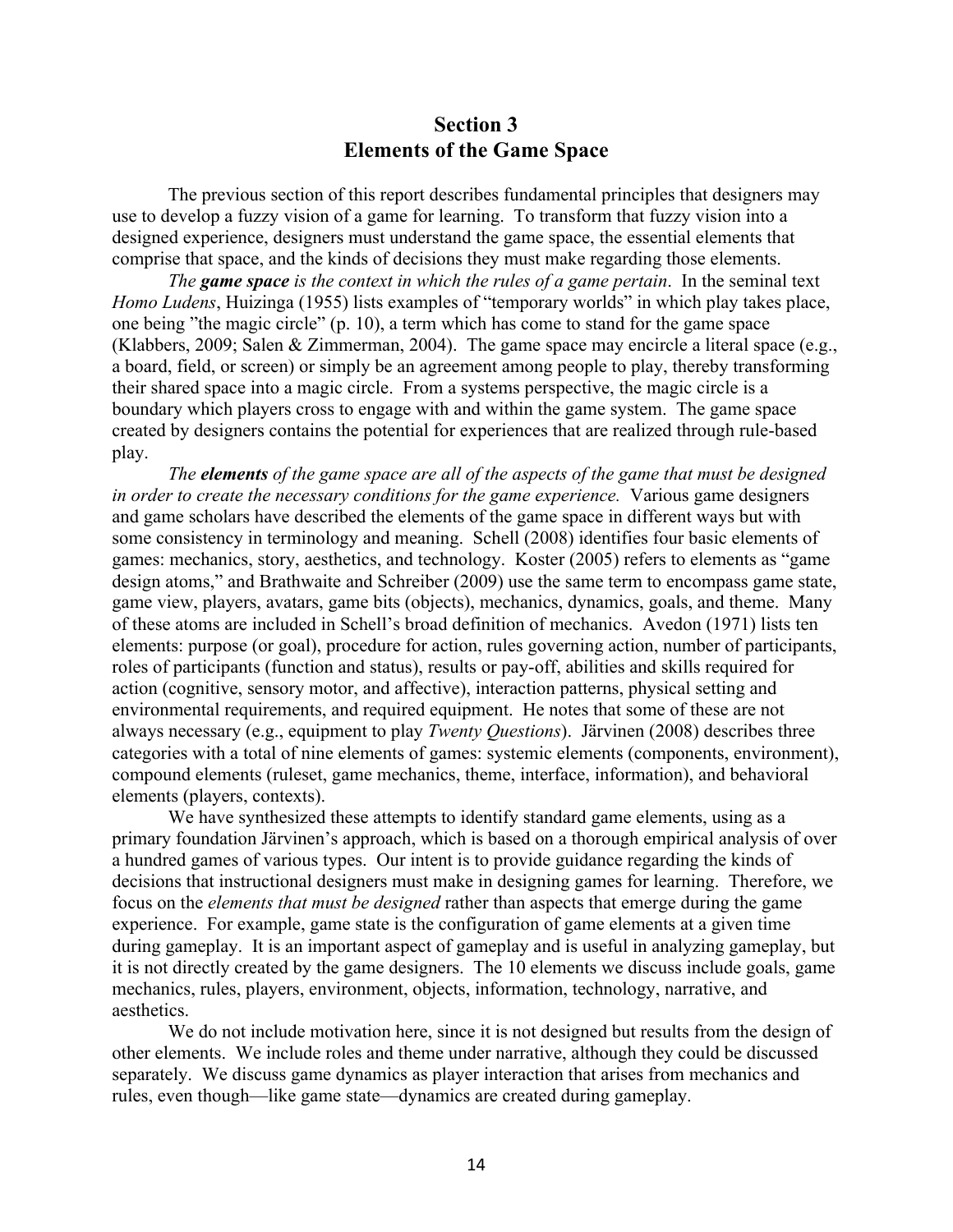We should say up front that there is no standard or "correct" way to undertake the design of a game. The elements of a game system are so intricately inter-related that decisions regarding one influence decisions regarding others. Some games are conceived based on theme or scenario, while others are born of the designers' desire to explore a (set of) mechanic(s). If the purpose of the game includes identity transformation (not only learning something but also becoming something; see Brown & Duguid, 2000; Gee, 2003; Shaffer, 2008; Squire, 2006), then the designers may choose to begin by determining an appropriate role for the player (see **Narrative** below). For Air Force training, we anticipate that the games will be conceived based on real-world scenarios and the tasks that the player will soon need to perform. In summary, serious games are designed with a purpose other than (or in addition to) the desire to entertain; they may seek to teach, to persuade, to provoke, etc. We propose that the purpose should inform all subsequent decisions about the design of the game elements, a principle which we discuss in more detail in our description of goal(s).

The following is a description of each of the 10 elements: 1) goals, 2) game mechanics, 3) rules, 4) players, 5) environment, 6) objects, 7) information, 8) technology, 9) narrative, and 10) aesthetics. Figure 1 provides an overview of the relationships among these game elements.



**Figure 1: The elements of games**

## **3.1 Goal(s)**

We have not taken on the task of defining the difference between a game and a simulation; despite several decades as a field, researchers and practitioners are still struggling to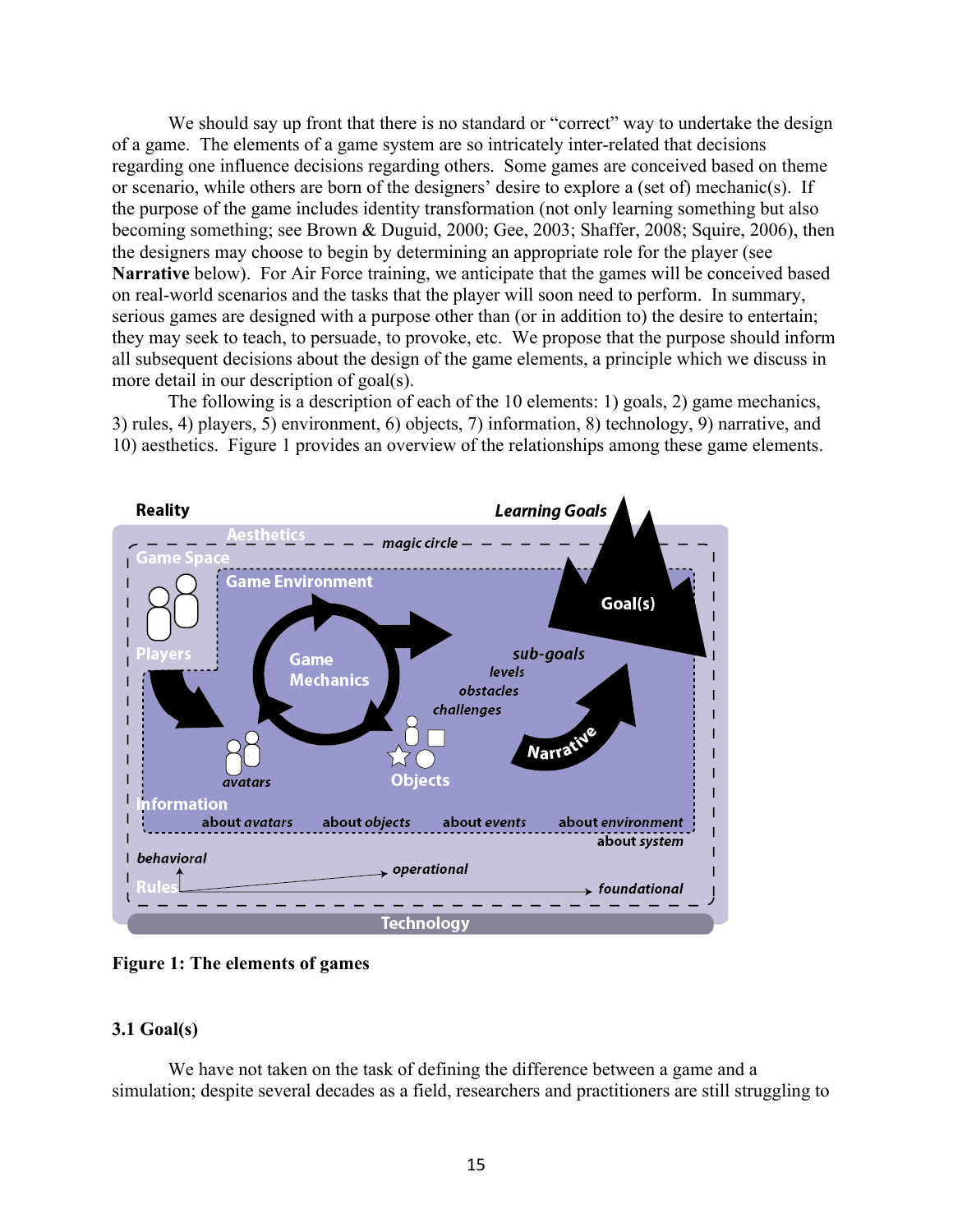create a generally accepted taxonomy (Klabbers, 2009; Wolfe & Crookall, 1998). However, there is some consensus that every game has a goal (and usually sub-goals), whereas a simulation does not (Alessi & Trollip, 2001; Gredler, 2004; Heinich, Molenda, & Russell, 1993; Salen & Zimmerman, 2004).

*The goal of a game is to win – to achieve the configuration of game elements that matches the winning state defined in the rules*. For Air Force training, the goal of the game should essentially be the goal of the task(s) for which the airman is being trained. Following Schell (2008), the goal of a game should be made clear to the players and should seem achievable (difficult enough to be challenging but not impossible) and worth achieving.

While we may distinguish between the *goal* of an instructional game and the *learning goal(s)* of that game, they are closely related in that achieving the goal of the game should require the players to achieve the learning goals. Therefore, the actions and strategies needed to succeed in the game should be aligned with those needed to achieve the desired learning outcomes. In practice, it makes sense to begin by identifying the desired learning outcomes, as these are the real purpose of the game and should inform design decisions about the other elements of the game. This kind of activity-goal alignment also helps to ensure that the game elements that are intended to increase engagement and motivation do not distract from the meaningfulness of the activities from a learning perspective (Shelton & Scoresby, 2010). If a player is able to achieve the goal of the game without also achieving the desired learning outcomes, this is a design failure that calls for redesign. This design failure is avoided by making the goals and tasks of the game functionally the same as the goals and tasks that the airman must attain in the post-instructional environment (the principle of authenticity).

The subgoals of a game can be conceived as two types. The most common conception is related to subtasks whereby the performance of all subtasks is combined to perform the task, and the achievement of all subgoals is combined to achieve the goal of the game. The second conception is related to typical games in which players master one level before moving on to another level of the game. In this conception, each subgoal represents a different level –  $a$ different version of the task corresponding to progressively higher levels of complexity or difficulty. Therefore, design decisions regarding goals and subgoals may be influenced primarily by the fundamental principles of authenticity, levels of difficulty, and motivation presented in Section 2. To facilitate integration and transfer, goals should require the completion of whole, authentic tasks that have an appropriate degree of fidelity with the real world (discussed in more detail under **Aesthetics**). Subgoals should be created for the various levels of difficulty within and across task classes. These subgoals should be obtainable only by completing interesting and challenging tasks of optimal difficulty for the learner. The learner's intrinsic motivation is fueled by cycles of acquiring abilities and tools required to complete the tasks, developing skillfulness through repeated attempts at the tasks, and finally achieving the subgoal through mastery.

#### **3.2 Game mechanics**

The term *game mechanics* is commonly used in the field of game design, but there seems to be no standard definition (Lundgren & Björk, 2003; Sicart, 2008). Brathwaite and Schreiber state that mechanics are "how something works" (2009, p. 28) and are synonymous with rules. Similarly, Schell defines mechanics as "the procedures and rules of your game" (2008, p. 41). However, Avedon (1971) makes a clear distinction between mechanics and rules, with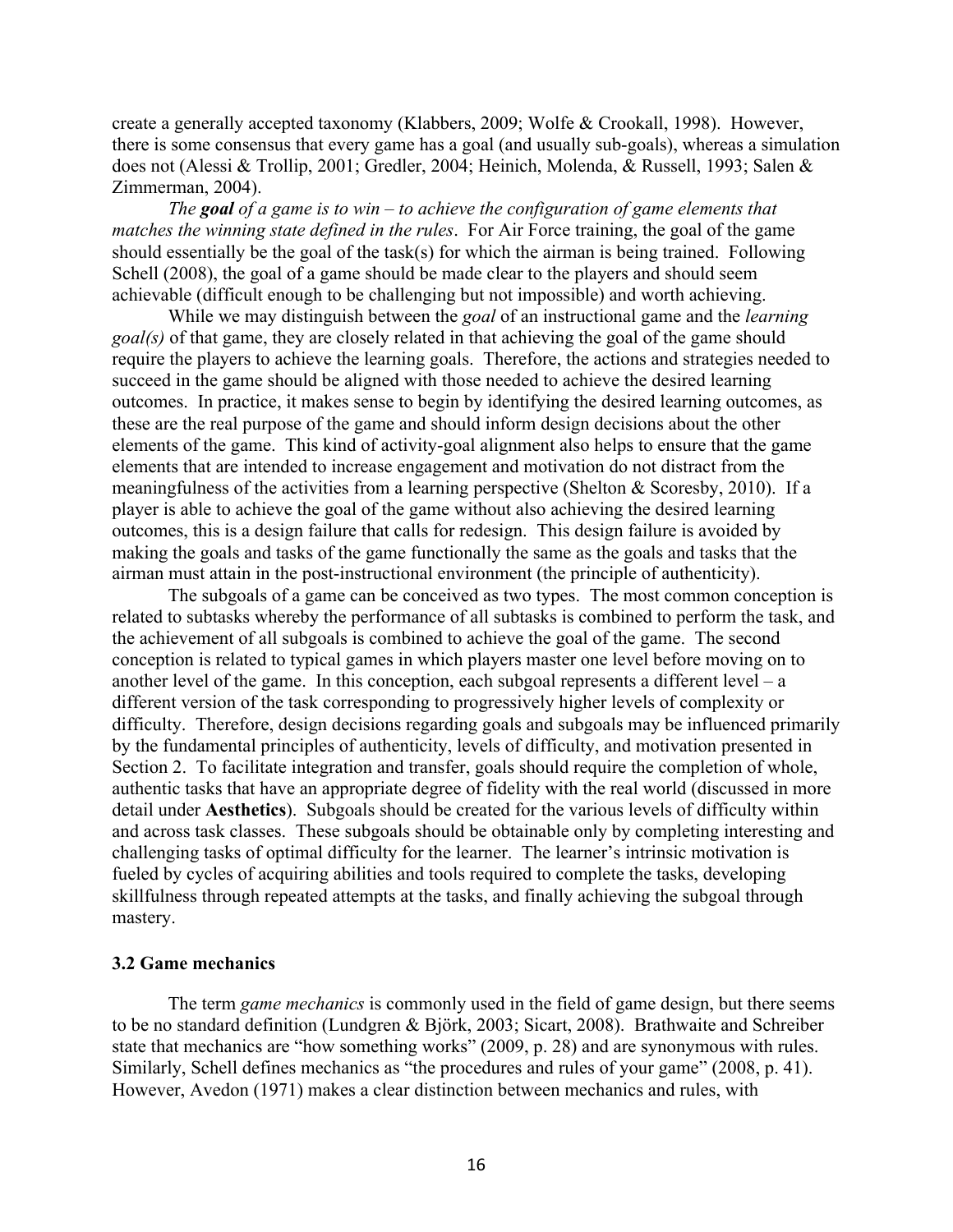procedures being a "procedure for action" and rules governing the action and the results. We find this distinction useful for designers as it facilitates thinking about an *action* (a mechanic) separate from all of the possible *constraints* on and *outcomes* of that action, which may vary greatly from game to game. A common example is the trading mechanic, which allows players to trade with each other or with the game system. The specific rules governing the trading (what, how, when, with whom) vary depending on the game. Furthermore, the relationship between mechanics and rules is many-to-many: a mechanic may embody several rules and a rule may govern several mechanics.

Following this approach, *a game mechanic is an action governed by rules that a player may take with or on one or more other game elements*. It is important to note that a mechanic may consist of several discrete actions combined into a procedure. For example, some videogames employ a shooting mechanic that consists of at least a few of the following actions: equipping a weapon, aiming, firing, and reloading. A mechanic usually involves several elements at once, often including the player (or the player's avatar), one or more game objects, the game environment, and the associated rules.

Through interaction with game mechanics in digital games, players come to understand the underlying rules of the game and to formulate strategies for leveraging those rules, which is to say they learn to recognize temporal patterns of cause and effect and to apply that knowledge to succeed in the game. It follows, then, that instructional designers should conceive of or translate the desired learning outcomes into actions (including cognitive actions) that form the basis for playing the game (the principle of authenticity). For one application of this approach, see Aleven, Myers, Easterday, & Ogan (2010). The range of possible actions and the rules for the results of these actions should be directly related to the prior attainments of the player and his or her current abilities and skills.

The literature contains many proposed classifications of game mechanics. For example, Salen and Zimmerman (2004) define a *core mechanic* as a recurring action or set of actions that are central to a game and enable players to make meaningful choices. Järvinen (2008) follows this definition but goes on to distinguish between *primary mechanics*, which relate to the highest-order goal of a game at a given time, and *submechanics*, which relate to lower-order goals that are nonetheless instrumental in achieving the highest-order goal. Sicart chooses to address only core mechanics, which he defines as "the game mechanics (repeatedly) used by agents to achieve a systemically rewarded end-game state" (2008, "Interlude," para. 3). He then divides core mechanics into primary mechanics, which are used extensively and are necessary for overcoming obstacles to achieving the end state, and secondary mechanics (similar to Järvinen's submechanics), which are used occasionally or in combination with primary mechanics. Sicart opts not to categorize non-core mechanics, which are not related to achieving the end state.

We have synthesized these approaches to classifying game mechanics and have related them to their use in designing games for learning. Our classification consists of three types: core, compound, and peripheral.

*Core mechanics are most fundamental in accomplishing the goal(s) of the game*. If a player fails to master a core mechanic, he or she cannot achieve the goal(s) of the game. Core mechanics should be introduced early in the game and recur frequently. Therefore, they should quickly become skill-based (automatic) through practice, including part-task practice in the instructional space, if necessary. Sometimes it may be desirable to challenge players by modifying a core mechanic (or the elements upon which it acts) once it has been mastered. For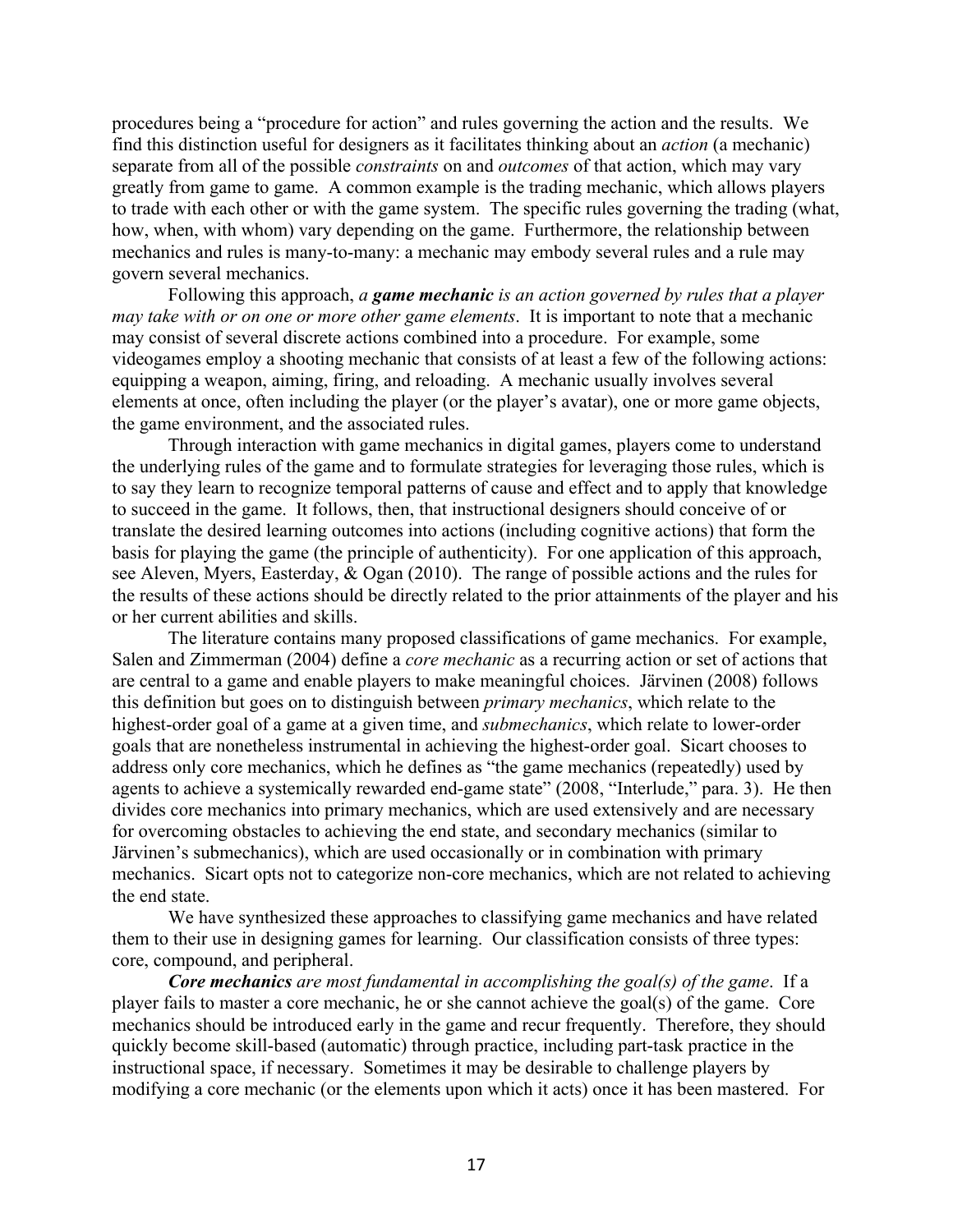example, once a player has mastered the driving mechanic in a videogame, a faster car may become available that requires increased proficiency by the player.

*Compound mechanics consist of two or more core mechanics combined by a rule*. They are also necessary in accomplishing the goal(s) of the game, but they recur less frequently. They may remain rule-based or become skill-based, depending on the availability of practice for the player. For example, a player may need to learn how to use the driving mechanic and the shooting mechanic simultaneously to solve a problem and proceed toward the end state of the game.

*Peripheral mechanics are optional or non-vital in accomplishing the goal(s) of the game*. They are usually novel (non-recurrent) and knowledge-based (i.e., require more cognitive processing). For example, in *Assassin's Creed Brotherhood* if the player's avatar enters a body of water, a prompt informs the player which game controls to use to make the avatar swim. However, swimming is not necessary to achieve the end state of the game.

Fabricatore (2007) describes a progression of mechanics usage. First, the player must learn the mechanic itself—how it is achieved using the game controls—and then gain some proficiency with it through practice. Second, the player must recognize an appropriate time to use the mechanic and then use it to achieve an end. Third, the player must increase proficiency with the mechanic in order to use it in more complex situations (sometimes in combination with other mechanics) to achieve a subgoal of the game. This kind of elaboration is common in videogames (Gee, 2003) and is usually associated with levels of difficulty.

Becker (2011) identifies four broad categories of learning in videogames (slightly reordered here), and we find it useful to think about these categories in relation to the types of mechanics described above:

- 1. Things players must learn to achieve the goal(s) of the game. These should be associated with the core and compound mechanics of the game.
- 2. Things players can learn that may not be required to complete the game. These should be associated with the peripheral mechanics. While it may be tempting for instructional designers to minimize the use of peripheral mechanics because they may not be relevant to the learning goals, they may be used to increase authenticity or to increase motivation by creating a more enjoyable game experience.
- 3. Things players learn outside the game that may be useful in the game (external learning). These may be associated with part-task practice in the instructional space or with relevant information from other places such as game fan sites.
- 4. Things players learn by playing the game that are not necessarily useful in playing the game (collateral learning). In *Assassin's Creed Brotherhood* players may choose to read in-game database entries about Renaissance-era Italy, but doing so does not really aid in finishing the game. If an instructional goal of this game were to teach players about important people, places, and events in Renaissance-era Italy, then using this information should be required in order to accomplish goals in the game.

Because game mechanics are the elemental building blocks of games, design decisions should be guided by all six fundamental principles described in the previous section. Mechanics should function as they do in the real world and provide authentic feedback if their use is to transfer outside the game context. Decisions regarding the progression of mechanics usage described above should be informed by the concepts relevant to designing levels of difficulty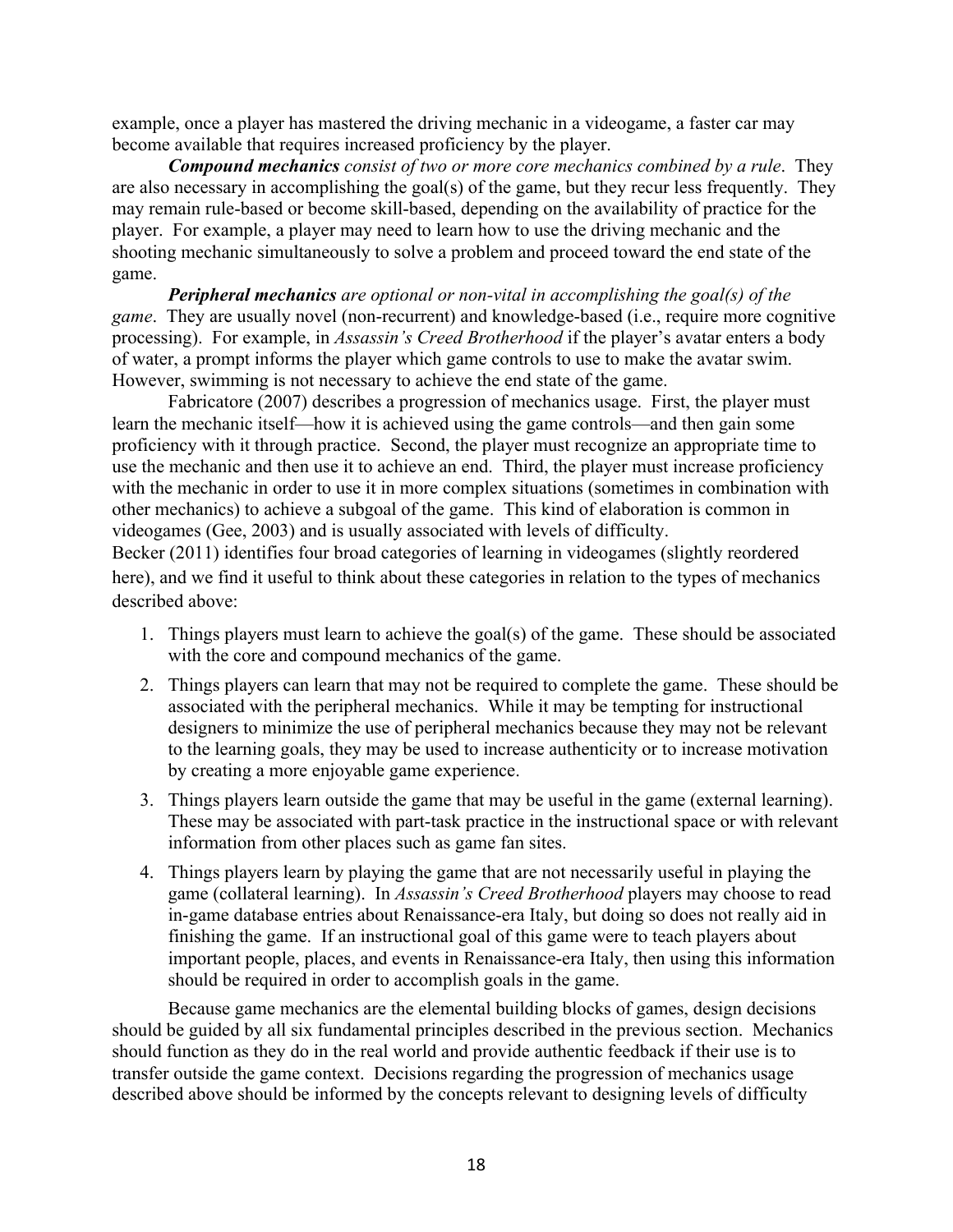(e.g., cognitive load, simplifying conditions, etc.). If players are unable to master core mechanics through practice in the game, the scaffolding should provide appropriate assistance in the game or part-task practice until mastery is achieved.

### **3.3 Rules**

In *Rules of Play*, Salen and Zimmerman describe rules as the "deep structure" of a game (2004, p. 120). *Rules define the possibilities of and constraints on actions in a game, as well as the rewards and penalties for those actions*. Thus they are tightly bound with mechanics, and together these elements make different games both similar (by using common mechanics) and unique (by governing their use in distinctive ways).

Salen and Zimmerman identify three types of rules—operational, constituative, and implicit—but we prefer Parlett's (2005) refinement of these types as operational, foundational, and behavioral. *Operational rules* are the rules that players instantiate when they play a game. For board and card games, these are often (but not always) written rules that are enforced by the players. Videogames rarely come with written rules; instead operational rules are enforced by the game itself, enabling more complex rule sets than are practical in non-digital games. *Foundational rules* are the underlying logical and mathematical structures upon which the operational rules are based. The other elements of the game, such as the environment, the objects, and the information, are representations of the foundational game state (Schell, 2008). *Behavioral rules* are an implicit aspect of entering the magic circle and may be thought of as "good sportsmanship."

When players encounter a mechanic, they have certain expectations based on their prior experiences with that mechanic in other games. Therefore, when creating the rules of a game, designers often rely on precedent established by other games and then tweak their mechanics and rules to fit the particular game being designed. Instructional games may further need to align their rules with outcomes and feedback consistent with the real world to promote transfer of expertise (the principles of authenticity and feedback).

*Game balancing is the art of designing the relationships among all of the elements of a game to promote the desired game experience*. There is no standard process for balancing a game other than the use of playtesting. *Playtesting is a method used throughout the game design process to systematically test the game elements and their relationships to each other*. Initially playtesting may be done by the game designers, but eventually it should involve only people who have not been involved in creating the game and have never played the game before, while designers observe the gameplay and make notes about players' decisions, questions, difficulties, misunderstandings, and overall experience of the game. Based on findings from playtesting, designers then make modifications to game elements (often mechanics and rules) to address perceived problems and achieve a well-balanced game. Schell (2008) lists twelve common types of balance, a few of which we discuss here:

• *Fairness*: Fairness is achieved when a player feels he has a chance of winning. In a symmetrical game like chess, both players have identical game pieces with the same mechanics and rules. The predictability of the game's outcome increases as the gap between the players' skill levels increases. Some games attempt to balance a disparity between players' abilities by including mechanics that produce random results, such as dice or cards drawn from a deck. However, sometimes asymmetry is desired or necessary, especially if a real-world relationship is being modeled.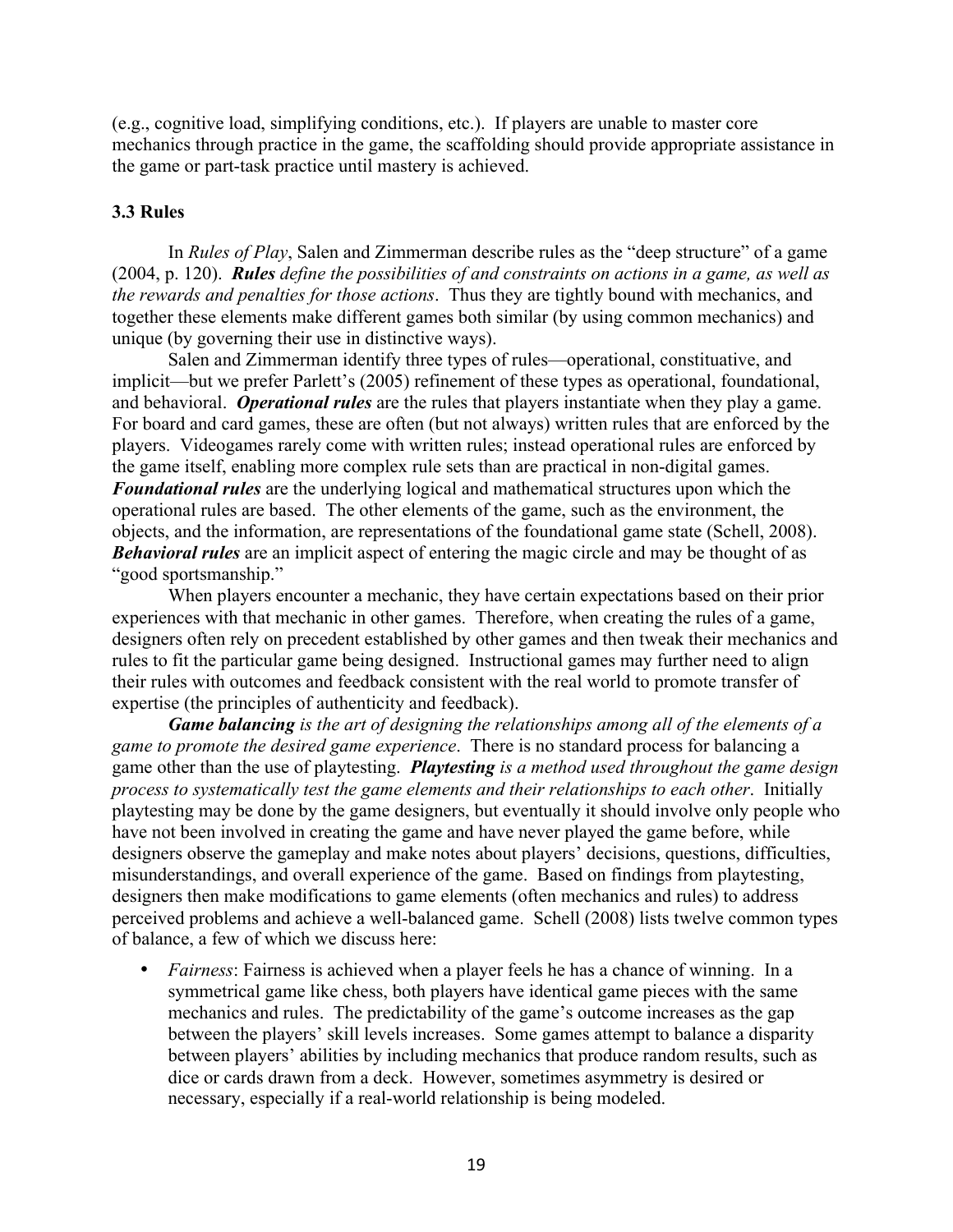- *Challenge vs. Success*: Finding the optimal level of difficulty for a player may be accomplished by either allowing the player to choose the level or by assessing (either continuously or periodically) the player's skill level and dynamically adjusting the difficulty. When a game is too easy, players get bored; when it's too difficult, they get frustrated. In addition to finding the right level of difficulty for a player, designers should provide a range of meaningful challenges that require a variety of abilities and ever-increasing skill (Koster, 2005).
- *Skill vs. Chance*: In general, games for learning should minimize chance unless it is part of the real-world context that is being modeled. For example, Alessi and Trollip (2001) state that chance may be important in situational simulations when human behaviors and attitudes are being modeled.
- *Competition vs*. *Cooperation*: All games are competitive, whether the players are competing against each other, against themselves, or against the game system. Games that require some cooperation among players can foster communication skills and engage players in forms of distributed thinking (Gee, 2003). In multiplayer role-playing games, players have different roles and associated abilities, and they must all work together to leverage their individual abilities to accomplish the goals of the game.

## **3.4 Players**

*The players are the individuals who choose to enter the magic circle and undergo the experience of a game.* It may at first seem strange to include players as an element of a game. But just as instructional designers endeavor to create learner-centered learning experiences, game designers strive to create player-centered gaming experiences. Games are mediated experiences, and all game design decisions should be directed toward achieving the desired experience for the players. Designers must decide whether a game will be single-player or multi-player, and if the latter, the possible configurations of players. Avedon (1971) refers to these configurations as interaction patterns and describes eight types:

- 1. Intra-individual: actions involve no other person or object.
- 2. Extra-individual: actions involve an object but no other person.
- 3. Aggregate: actions involve other persons but are directed toward objects rather than people.
- 4. Inter-individual: actions are directed toward another person.
- 5. Unilateral: actions involve three or more persons but are directed toward only one at a time.
- 6. Multi-lateral: actions involve three or more persons and are directed toward several or all persons.
- 7. Intra-group: actions involve cooperation by two or more persons toward a common goal.
- 8. Inter-group: actions involve competition between two or more intra-groups.

In many games for learning, players take on roles (discussed in more detail in **Narrative** below) and pursue goals by manipulating **avatars** that represent the players in the game environment.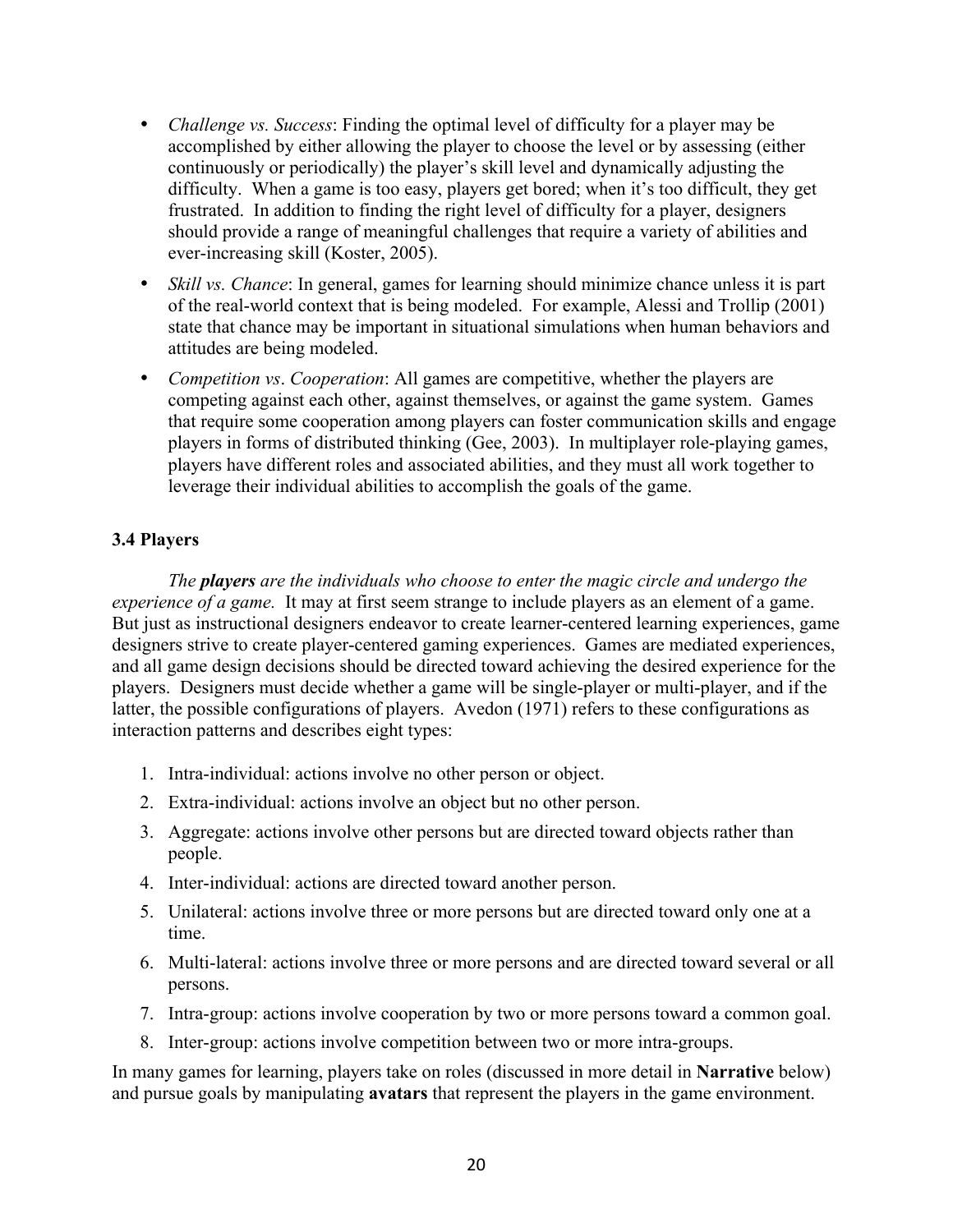*Game dynamics are the emergent patterns of interplay between mechanics, rules, and players*, and for this reason are not discussed as a separate element*.* In poker, for example, bluffing is not mentioned in the rules. It is a strategy that emerged as a result of players interacting with the specified mechanics and rules of the game. Hunicke, LeBlanc, and Zubek (2004) proposed the MDA framework (Mechanics, Dynamics, and Aesthetics) as a way of thinking about the relationship between games, designers, and players. *Mechanics* are the designed components; *dynamics* result from players' interactions with mechanics to evoke emotional (aesthetic) experiences in the players. Here again, playtesting is an important method for determining whether players' interactions with game mechanics (and with each other) are resulting in unexpected dynamics and undesired experiences.

#### **3.5 Environment**

*The environment is the setting in which the action of the game takes place and the diegetic objects* (see **Objects** below) *of the game reside*. Most board game environments are either abstract or have a single setting, such as Mr. Boddy's mansion in *Clue*, while videogame environments may have numerous settings, such as the spaceship and locations on several planets in *Mass Effect*. Movement in a game is determined by two primary aspects of the environment. First, the structure of the environment may be **discrete** or **continuous** (or a combination of the two). Using the previous examples, in *Clue* the environment is divided into discrete locations (rooms), and the hallways between rooms are further divided into squares. The player rolls a die and moves her token forward, backward, left, or right (but never diagonally) from square to square, from square to room, or from room to square (or uses a secret passage that connects two rooms). In *Mass Effect*, the environment is divided into much larger discrete locations. Movement between locations (e.g., from planet to planet) is similar to moving from square to square in *Clue*, that is, jumping from one place to another. Movement within those locations is continuous, with the player using a controller to move his avatar to explore the location with few constraints.

The second aspect of the environment that affects movement is dimensionality. An environment may be linear (1D), rectilinear, 2D, or 3D (Björk & Holopainen, 2005). In *Monopoly*, the player's token moves linearly around the board. In a rectilinear environment, movement is constrained to paths between nodes, which is the case in strategy games such as *Risk* where an army may only move into an adjacent region. Movement is limited to two dimensions in a 2D environment such as chess. Many videogames take place in environments with three dimensions (3D) and fluid, continuous movement.

Perspective or point of view in videogames is the vantage from which the player visually perceives the environment. The technological limitations of early videogames restricted perspective and movement to two dimensions, with many offering horizontal and/or vertical screen scrolling to expand the game environment. The adoption of **isometric** perspective, which gives the player a view of three sides of an object with parallel lines that do not converge, added a sense of depth to the game environment (Poole, 2000). Many simulation games and strategy games use either an isometric or a **top-down** perspective, which gives the player the feeling of acting *on* the environment from above rather than *in* the environment. By the early 1990s, personal computer technology was capable of simulating three dimensions, and shooting games like *Wolfenstein 3D* and *Doom* allowed players to maneuver avatars through hallways and rooms from a **first-person** perspective (hence the name *first-person shooter*), albeit with a fairly narrow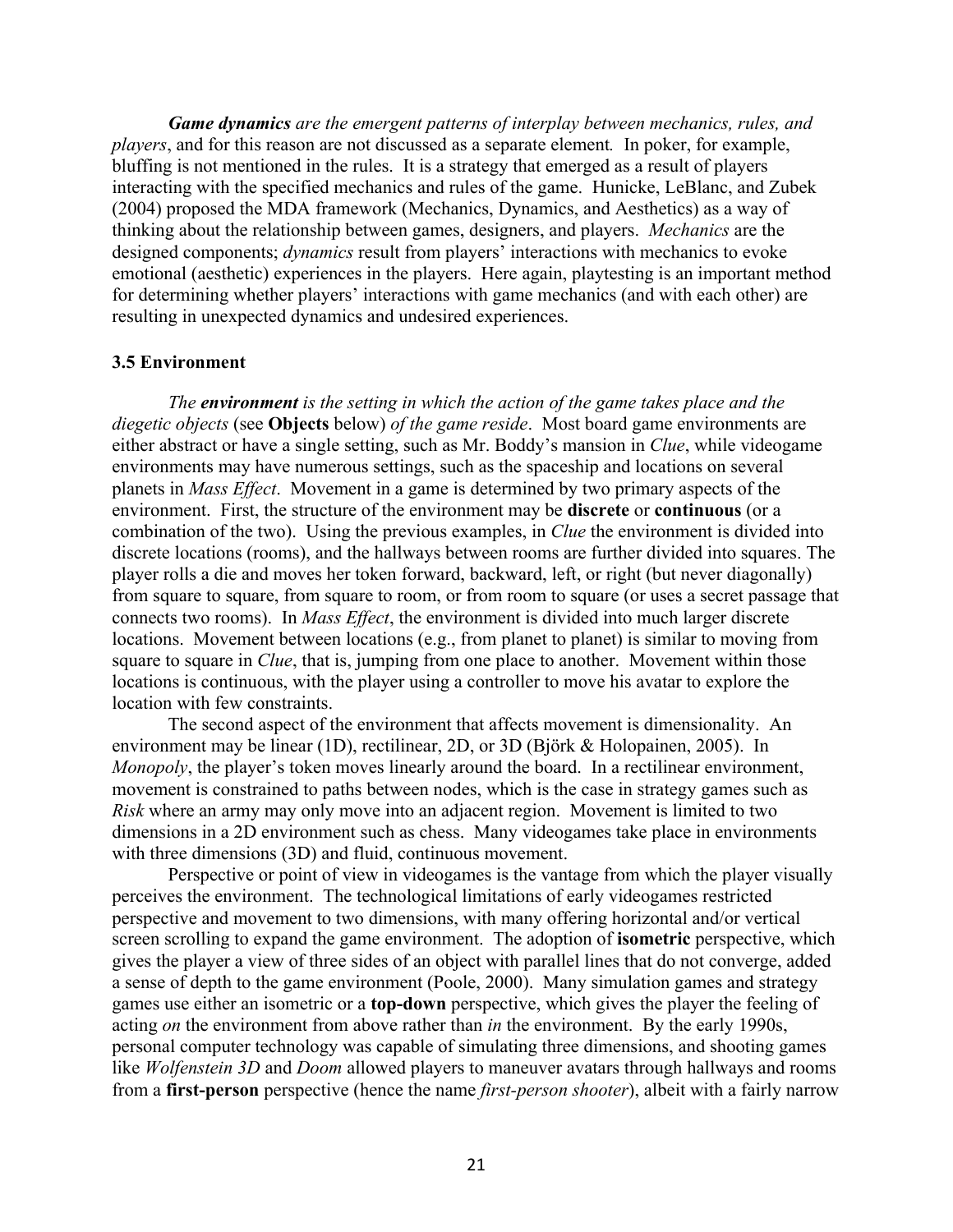field of vision. The last perspective we discuss, **third person**, broadens the field of vision by moving out of the avatar's point of view and watching the avatar from a slightly removed position. Many games now refer to this perspective metaphorically as a "camera" that can be moved around the avatar as though it were on a crane (Poole, 2001). Games may also allow the player to switch between first- and third-person views.

While physics is an important aspect of some non-digital games (e.g., billiards, tiddlywinks), many videogames require a *physics engine, which is a computer program that handles the rules governing how objects in the environment move and respond to force*. A deeper exploration of design options for game physics is beyond the scope of this paper, but designers should consider the degree of fidelity required to achieve the desired learning outcomes.

Another aspect of the game environment is the rate at which game time passes. Juul notes that the difference between the real world and a game world is reflected in the "duality of *play time* (the time the player takes to play) and *event time* (the time taken in the game world)" (2004, p. 131). Event time in a game may be characterized as real, compressed (speeded up), extended (slowed down), or variable. The rate of event time may vary by event (e.g., eight hours of sleep for the avatar may pass in a few seconds), or event time may be manipulated by the designer to adjust difficulty and challenge for the player.

Design decisions regarding the structure, dimensionality, physics, and time of the game environment, along with the available perspective(s) for the player, are greatly influenced by the instructional goals of the game and the type or genre of game.

#### **3.6 Objects**

*Game objects are the components of the game system that embody and enable the game mechanics or are affected by the player's use of the game mechanics.* **Diegetic objects** exist in the game setting and, when the game includes an avatar, are accessible to the avatar. In roleplaying games, examples include weapons, vehicles, furniture, and agents (non-player characters controlled by the game system). Non-diegetic objects exist outside the game setting and are accessible to the player but not to the avatar, mainly through the virtual (on-screen) interface. These may include menus, heads-up displays (HUDs), and other means of obtaining information about or controlling the game.

Objects have properties (or attributes) with either static or dynamic states (Schell, 2008). For example, a gun may have a static property for the amount of ammunition it can hold and a dynamic property for the amount of ammunition it currently holds. In order to be usable, objects should have affordances (Norman, 1988) that make apparent how the object is used.

#### **3.7 Information**

Gameplay is goal-directed and rule-based action within a system. Every action creates a change in the state of the game system. Players' decisions regarding actions are guided by the available information about the game state. Many game objects are conduits for information, which may be presented as text (e.g., a popup window with instructions; a letter from a nonplayer character), icons (e.g., a weapon icon that indicates which weapon is currently active; a health meter), or visual/aural attributes of objects that serve as cues of state (e.g., a clicking sound to indicate that the chosen door is locked).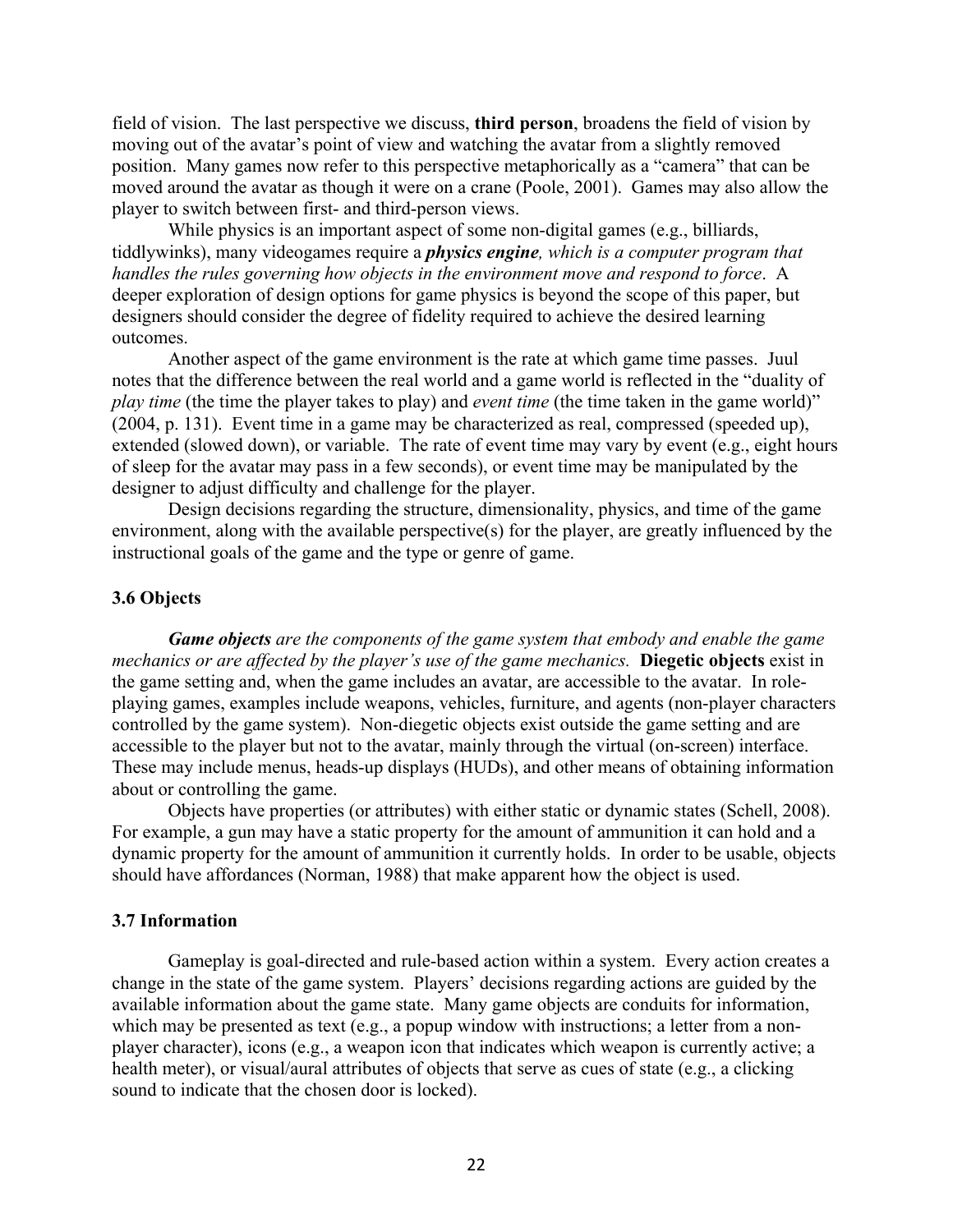Below we discuss five types of information that may be available to the player information about avatars, objects, events, environment, and system. In general it is helpful to think of the player's access to information as being on an accessible-inaccessible continuum, the exact position depending on a number of factors including authenticity (how much the player would know in the real-world situation being simulated), level of difficulty (withholding information can increase difficulty), and cognitive load (too much information overloads working memory).

- **Information about avatars** includes the role and attribute states of the avatar (e.g., current values for strength, speed, intelligence, etc.), the inventory of available resources and locations, and the avatar's current location.
- **Information about objects** primarily includes attribute states related to game mechanics. For example, a number or a graphic representation might indicate the amount of ammunition in a weapon, which might prompt the player to use the *reload* mechanic or the *switch weapon* mechanic. A special type of information conveyed by objects is perceived affordance, an indication of likely actions that may be taken with an object (Norman, 1988).
- **Information about events** is of two types: feedback and narrative.
	- o Feedback is the immediate result and consequences of the use of game mechanics expressed in one or more sensory forms. In videogames, players learn the operational rules of a game by experimenting with game mechanics and interpreting the meaning of the feedback.
	- o Narrative information about events includes salient descriptions (or recordings) of past performance in the game, usually key events from levels/missions/quests. It may also include backstory, cut scenes (non-interactive animated sequences that segue between playable sequences), listings of pending missions, reminders of tasks to be completed, and other information related to the unfolding story.
- **Information about the environment** includes maps of known and accessible locations. It also includes sensory cues (e.g., lighting, music) that convey the tone and mood of the environment. A well-designed environment creates in the player a sense of immersion and presence (Tamborini & Skalski, 2006).
- **Information about the system** includes indications of the current game state and the available procedures at the system level, for example, entering and leaving the game space, returning to a previous game state, accessing the instructional overlay, etc.

## **3.8 Technology**

The technologies used in games range from paper and pencil to pewter and molded plastic to joysticks and motion detectors. Schell (2008) distinguished between *decorational* technologies that improve superficial aspects of existing experiences and *foundational* technologies that create the possibility of new experiences. Game designers must learn to recognize the opportunities afforded by technologies as well as their limitations.

*Equipment consists of the physical pieces required to play the game*. Some games, such as *Twenty Questions,* require no equipment, only players. Board games may include boards,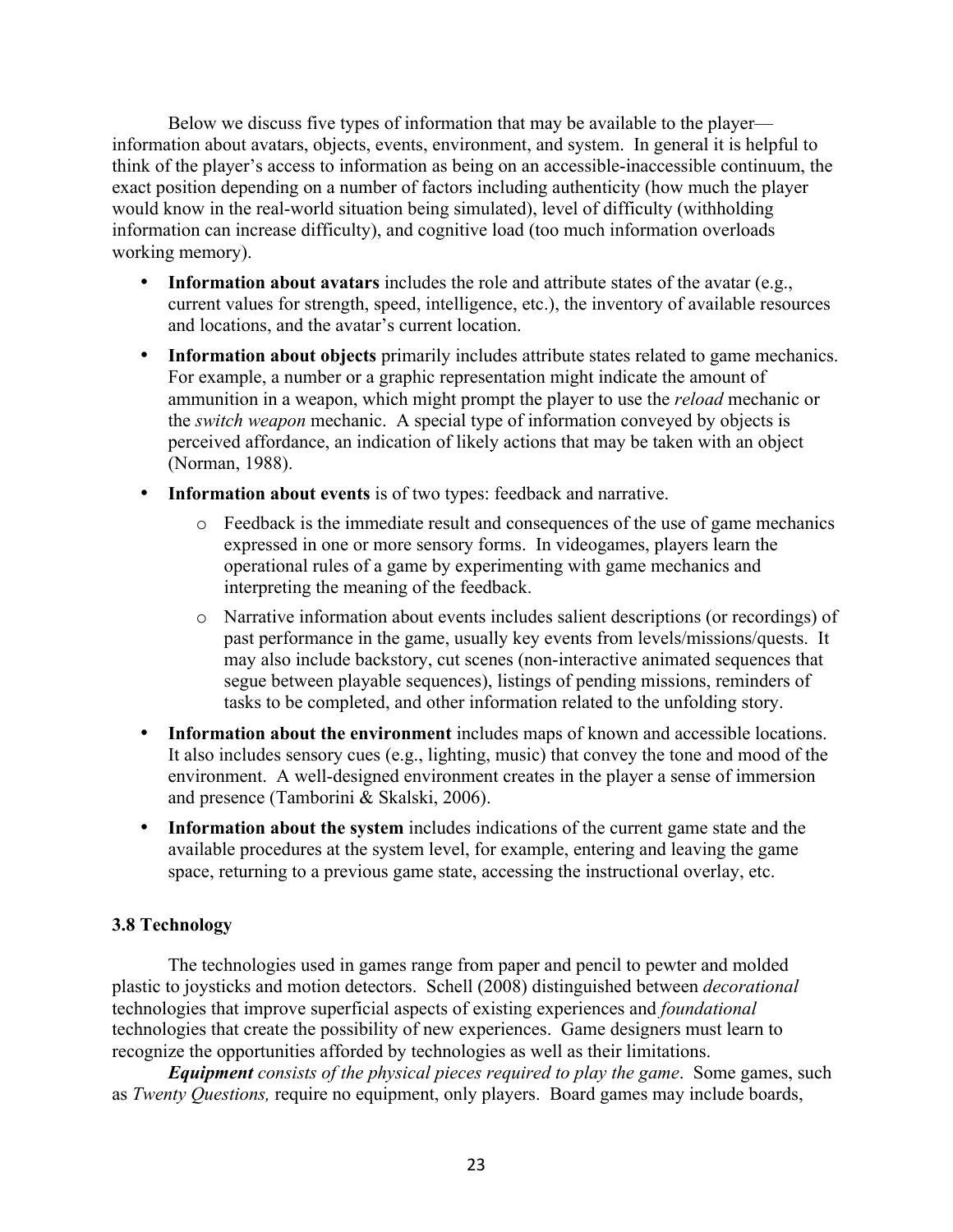tokens, markers, various sets of cards, and other specialty pieces depending on genre and theme. Video game equipment generally includes some sort of computing device (a *platform*), a screen and speaker(s), and a *physical interface* for interacting with the game system, usually via a *virtual interface* designed to enable the particular mechanics of the game.

Other technology considerations for video games include the network and data storage. A *network* is a group of connected devices that, in this case, facilitates multiplayer game experiences. The quality of the connections among the devices impacts the game experience, so games should be designed with bandwidth constraints in mind. In video games, *data storage* is used to preserve game state and game history. Data may be stored locally (on the gaming device), portably (on a memory card), or remotely (on a server). For learning games in particular, designers should ensure that relevant performance data are captured and stored for analysis. If the game is designed so that the learning objectives are directly tied to the use of game mechanics, capturing data for these events alone may provide sufficient evidence of mastery.

#### **3.9 Narrative**

*A narrative is a sequence of events that tells a story*. There is an ongoing debate among game scholars regarding the relationship between narrative and gameplay. In brief, narratologists argue that all games are narratives and are best studied as such, while ludologists contend that even games with strong narrative elements are experienced differently than other forms of narrative—as current rather than past actions—and that the focus of study should be on game rules and mechanics, which enable action (for a more in-depth discussion, see Brathwaite & Schreiber, 2009; Juul, 2001; Salen & Zimmerman, 2004).

From a learning perspective, the use of narrative in games utilizes the power of episodic memory for structuring and storing our *experiences* as narratives (Bruner, 1991). Designing a game with a clear narrative structure, especially a monomythic pattern such as the hero's journey described by Campbell (1968), provides both a familiar frame for experience (an idea of what to expect) and a cognitive frame of reference (schema) to promote recall.

The use of narrative in a game may be influenced by game genre. For example, a firstperson shooter (FPS) game such as *Halo* may have some narrative trappings like a onedimensional character and a simple, linear plot held together by cut scenes, but it is primarily focused on developing skills associated with game mechanics; on the other hand, a role-playing game (RPG) such as *Oblivion* is likely to have a customizable avatar and multiple storylines that vary according to the player's actions and choices. But even within a particular genre, narrative may be employed in very different ways. For example, *Grand Theft Auto: San Andreas* and *L.A. Noire* are both action-adventure games. *San Andreas* has missions that are sequenced in a story arc following the main character's efforts to solve his mother's murder, but it also allows the player to freely roam the expansive game environment and engage in seemingly endless activities outside the narrative. *L.A. Noire's* narrative is more tightly structured with more cut scenes to develop the plot, giving it a cinematic feel.

The preceding examples illustrate the fact that game designers have tremendous leeway in deciding how to incorporate narrative into a game. For example, a narrative structure (or *plot*) may be linear, branching, or foldback (with multiple branches that all eventually lead to a single event [Adams, 2010]) and may use devices like flashbacks and cut scenes. Game narratives are often divided into episodes (levels/missions/quests), each with its own buildup of dramatic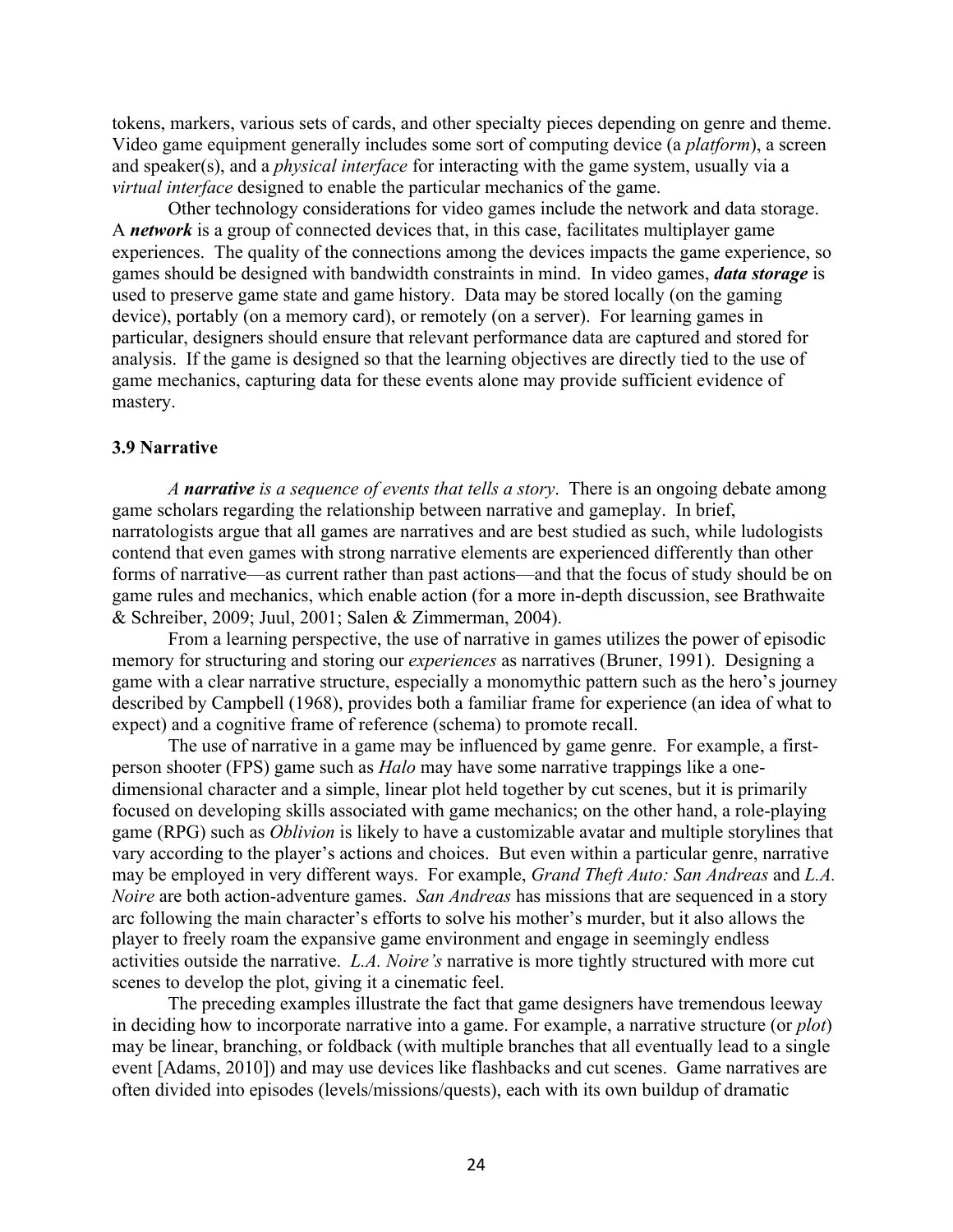tension and release.

Games often require the player to assume a *role* within the narrative and to take action in a manner consistent with that role. Shaffer has argued that a player's role in a game for learning should be based on an epistemic frame, which he defines as a set of "skills, knowledge, identities, values, and epistemology that professionals use to think in innovative ways" (2006, p. 12). Clearly this approach is related to the authenticity of a game. One viable option for game designers is to begin by identifying the real-world role, the attributes of its epistemic frame, and the whole set of tasks associated with the role. These constraints can then be used to determine the game mechanics and rules (which the player experiences as causal dynamics within the game) that will enable the player to develop proficiency in thinking and acting in the role. With these key decisions made, the designers can envision a scenario that provides a context for the role and mechanics. As the design process proceeds, decisions regarding the sequencing of tasks and levels of difficulty will influence the emerging narrative structure, and the original fuzzy vision of the game will come into sharper focus.

Game designers should also consider the roles that might be played by non-player characters (NPCs, also known as agents). The most common roles for NPCs are adversaries, teammates, and information sources. As adversaries, NPCs provide obstacles that the player must overcome in order to reach goals. The level of difficulty may be adjusted by changing the number of adversaries or by changing the skill levels of the adversaries. Similarly, NPCs as teammates can also be used to adjust difficulty by having them provide more or less assistance. In some games, the player may make high-level tactical decisions about the placement and actions of NPC teammates in order to carry out offensive/defensive strategies. NPCs (either adversaries or teammates) may also function as information sources, although the player may need to judge the trustworthiness of the NPC.

#### **3.10 Aesthetics**

When we talk about the *aesthetics* of games, we are referring to the emotional responses and felt experiences (McCarthy & Wright, 2004) that arise in the player(s) through interaction with/in the game system. Design decisions for all of the other game components create the overall aesthetic experience of the game, so deciding how a player will feel while playing the game is a crucial part of the fuzzy vision early in the design of the game. Hunicke, LeBlanc, and Zubek (2004) proposed a short list of terms for describing the aesthetics of games, including feelings of challenge (game as obstacle course), fellowship (game as social framework), discovery (game as uncharted territory), expression (game as self-discovery), and fantasy (game as make-believe). Naturally, more than one of these feelings may be present at any given time, and all may occur throughout gameplay. If the game follows a narrative, the type and timing of events and their emotional flow may be dictated by the story arc.

Decisions regarding aesthetics are directly influenced by the degree of authenticity required to achieve learning and transfer. The dimensions of authenticity discussed above should be consistent in their levels of realism (or fidelity), where realism ranges from abstract to realistic. Types of realism include physical (feels real), perceptual (seems real), functional (acts real), cognitive (matches mental model), and emotional (evokes reality). In general, novices benefit from initial lower fidelity (to reduce cognitive load and promote automaticity), but as they approach mastery, higher fidelity promotes transfer.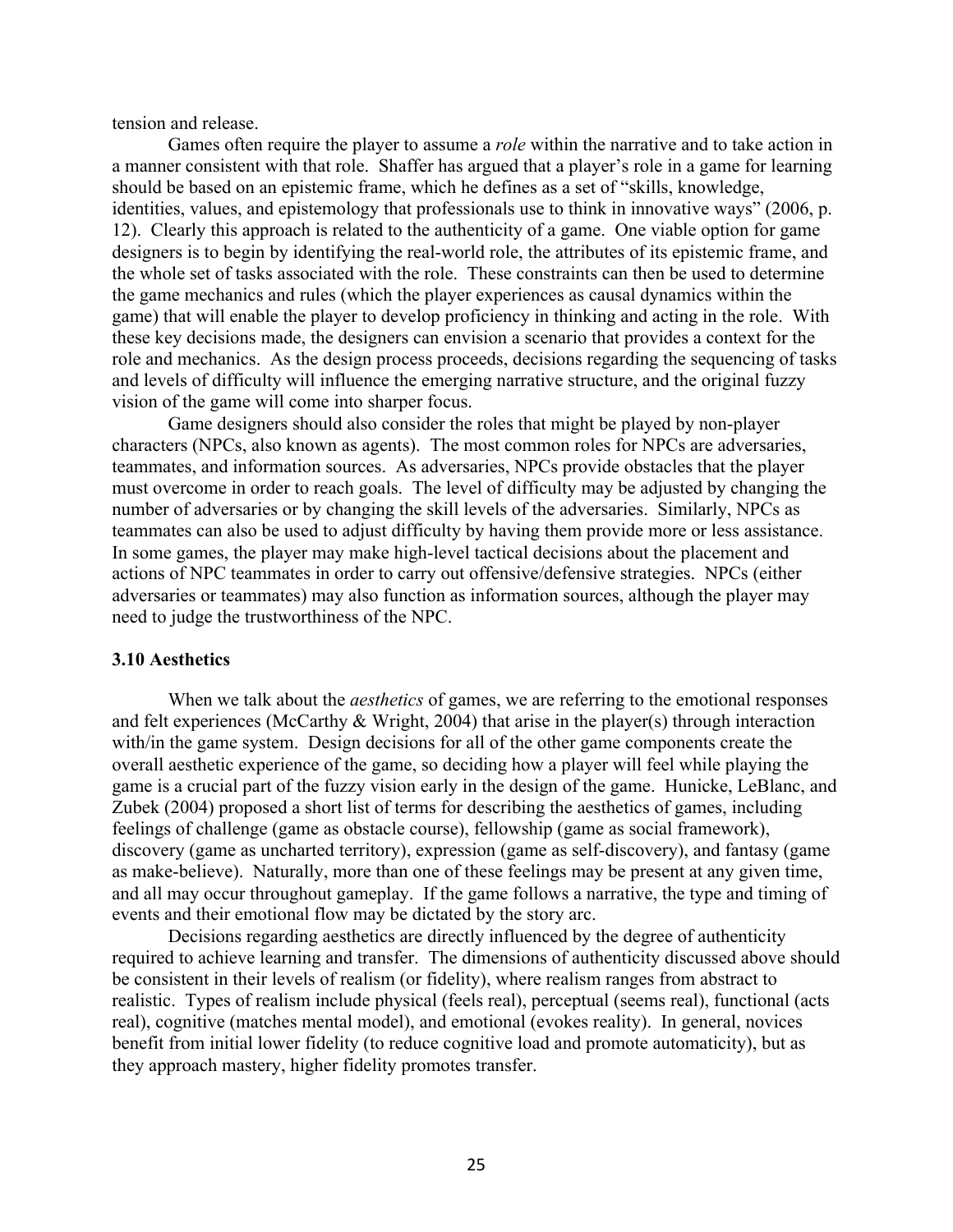### **Conclusion**

A game is a designed experience comprised of the ten elements described above. Game designers can create the conditions for the desired experience by applying the fundamental principles described in the previous section when designing these elements. Through this process, designers iteratively refine the fuzzy vision of the game. However, as with any medium used for instruction, in serious games special attention must be given to the instructional methods to ensure that players attain the learning objectives. In the next section, we describe in greater detail the elements of the scaffolding and strategies for promoting the desired knowledge, skills, and attitudes.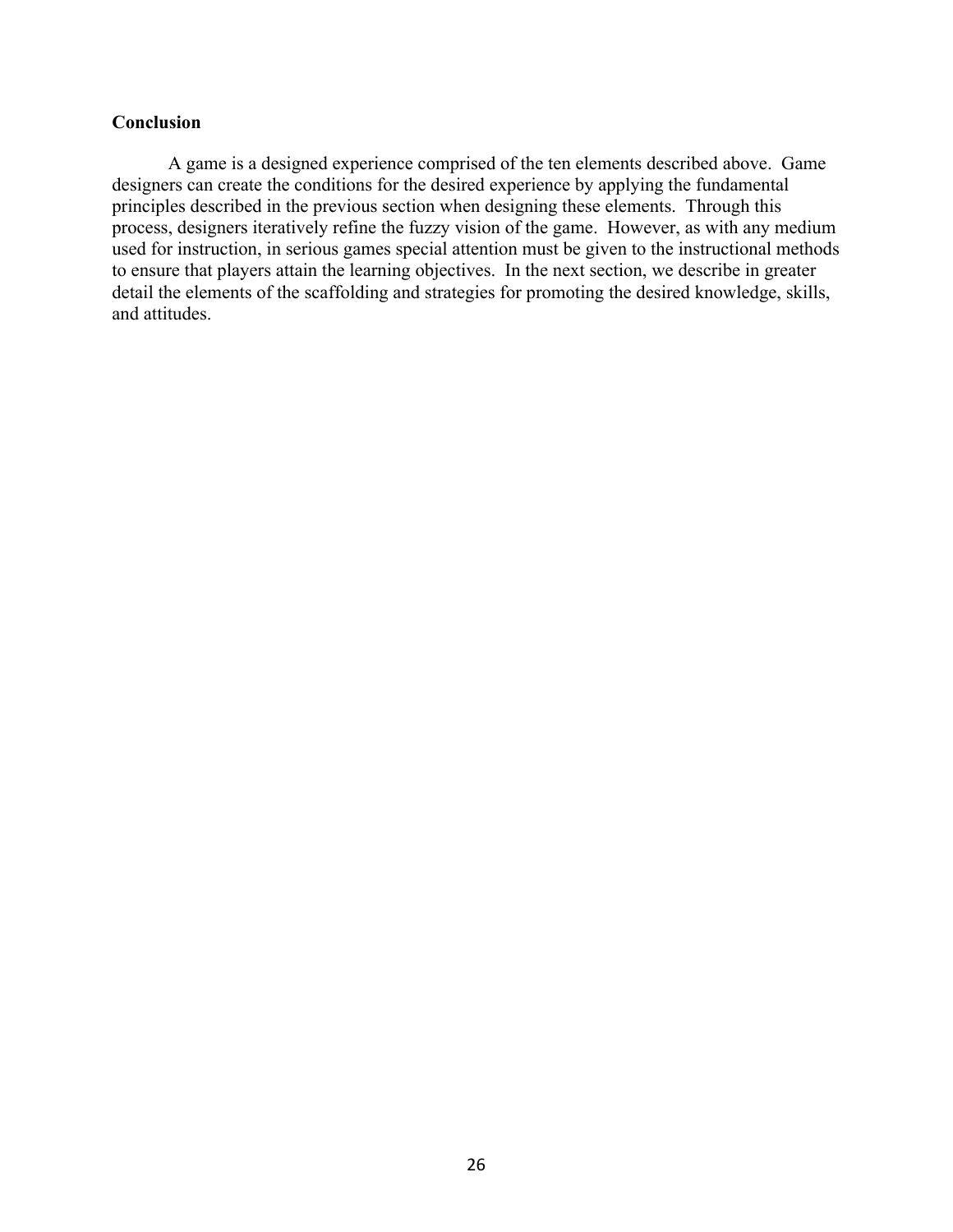## **Section 4 Elements of the Scaffolding**

In this section, we elaborate on what the scaffolding should be like for serious games in the Air Force, based primarily on literature about instructional theory. The scaffolding is built into the game, minimizing or eliminating the need for a trainer. As briefly mentioned in Section 2, there are three major types of scaffolding: adjusting, coaching, and instructing.

#### **4.1 Adjusting**

**Definition.** The least intrusive type of scaffolding is adjusting aspects of the game to provide an appropriate level of difficulty for the player. The intent of this kind of scaffolding is to place the player within his or her zone of proximal development (Vygotsky, 1978). It is the least intrusive because it occurs "behind the scenes", leaving the player unaware that any scaffolding has been provided. All adjustments must be removed before the player may master the current level of the game.

**Indications.** Adjusting should be used when a task or part of a task (episode) is too difficult for a player to learn without support, as long as the adjusting is more efficient to use than either coaching or instructing.

**Kinds.** The major kinds of adjusting include:

- *providing easier cases* first or adjusting the difficulty of cases up or down to place the player in his or her zone of proximal development,
- *providing artificial prompts* or cues for the player's performance (ones not present in an authentic case), though these should be removed from cases in which the player will be summatively assessed, and
- *performing parts* of the task for the player.

**Access.** There are three major mechanisms for deciding when to use adjusting. One is *universal*, in which all players receive the scaffolding at a particular point in the game. The second is *triggered*, in which the decision is based on certain player actions, primarily ones reflecting inadequacies in the player's performance. The third is *requested*, in which each player can request an adjustment in the level of difficulty to match the player's zone of proximal development.

#### **4.2 Coaching**

**Definition.** Coaching is defined here as a type of scaffolding that provides cognitive and/or emotional support to the player, and also preferably a human element that is performed by the player's virtual mentor. It primarily entails providing information or tips to the player, though it can include providing a short demonstration of a skill. More extensive demonstrations and practice with feedback go beyond coaching and are considered instructing. To enhance authenticity, coaching usually requires freezing time in the game, as in a "time-out" in sports scrimmages.

**Indications.** Like adjusting, coaching should be used when a task or part of a task (episode) is too difficult for a player to learn without support, as long as the coaching is more efficient to use than either adjusting or instructing. It is typically used when the player needs only a little help. Larger amounts of help are typically best provided through adjusting and/or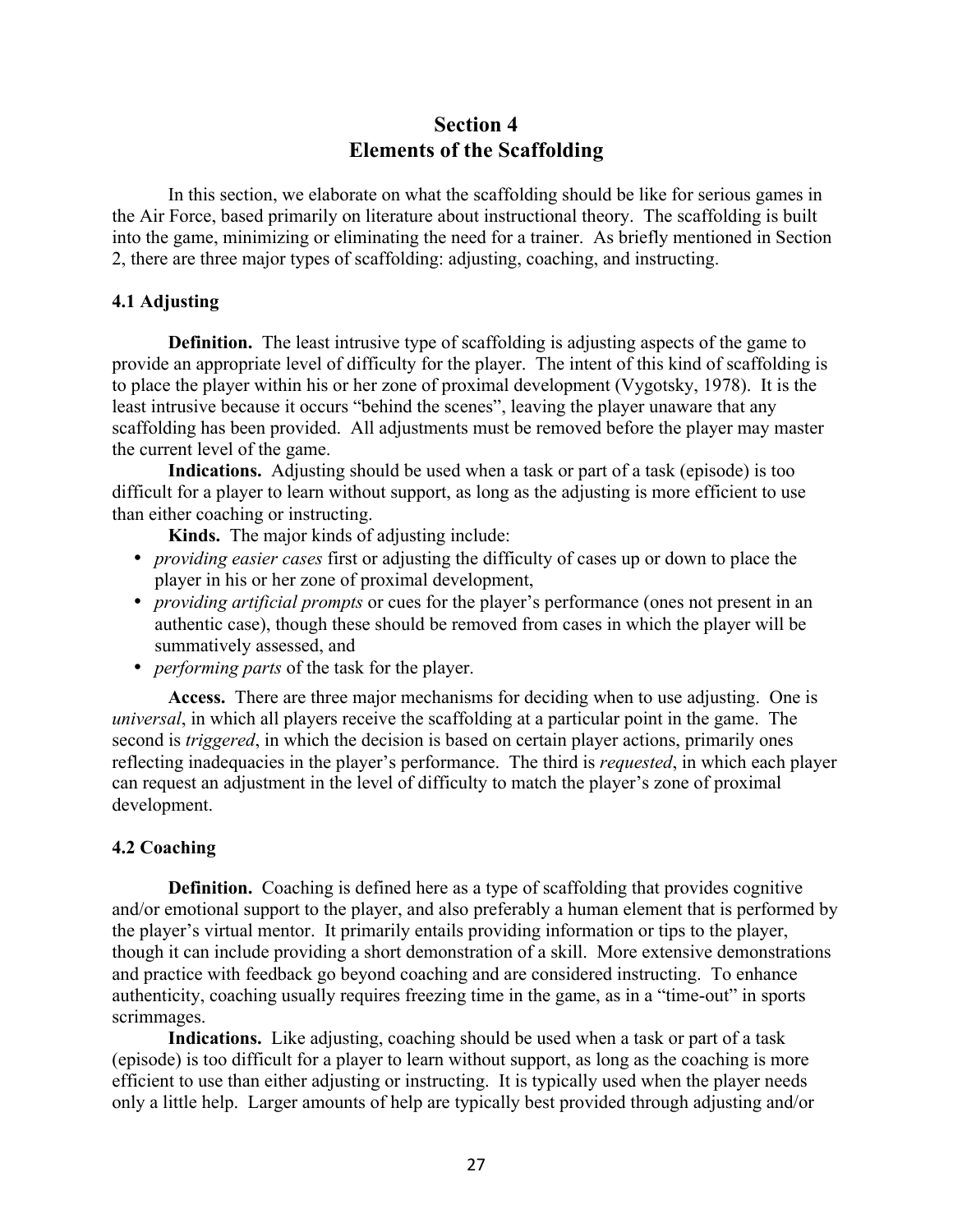instructing.

**Kinds.** Coaching can take the form of providing *information*, providing a *hint* or tip, or providing an *understanding*. The latter two kinds of coaching can take either an inquisitory or an expository form. The *inquisitory form* occurs as questions to the player that help the player to discover an appropriate hint or understanding, as occurs in a Socratic dialogue. The *expository form* occurs as statements or visuals that provide the hint or stimulate the understanding.

**Timing.** Coaching is most often provided or requested before or during a performance episode. It can also be provided after a performance in the form of a debriefing or reflection on action to learn from the experience. If the situation allows, this can be without freezing time in the game. Otherwise, it entails freezing time, in which case the virtual mentor is typically used.

**Access.** There are three major mechanisms for deciding when to use coaching. One is *universal*, which, if the authentic situation allows, is offered by the player's superior within the game scenario to prepare the player for a new situation before the action starts, or even during the action. Otherwise, it may be offered by the player's virtual mentor before or during the action. The second is *triggered*, in which its use is based on certain events (usually a mistake made by the player). The third is *requested*, in which the player asks for it when he or she feels the need for a little help to perform a part of his/her role. When universal coaching is authentic to the task, it can be done without freezing time in the game. Otherwise, it may often require freezing time. Triggered and requested coaching commonly require freezing time to provide the coaching, due to the inauthenticity of providing coaching in the middle of a performance. For requested coaching, the player asks a question of the virtual mentor or asks for clarification or elaboration, so the system must be able to understand and respond appropriately, or a menudriven system must be in place for making requests for coaching.

#### **4.3 Instructing**

**Definition.** Instructing is a kind of support for learning that provides the player with appropriate activities as well as information to promote learning. Because it is not an authentic part of the performance environment, time must be frozen. All instruction should be just-in-time (JIT), meaning that it only teaches KSAs that the player will use in the next episode of the task upon unfreezing time in the game.

**Indications.** Instructing should be used whenever a significant amount of learning effort is required. This may include a significant amount of information to be memorized, a difficult understanding to be acquired, or a difficult skill to be acquired, including appropriate levels of transfer and automatization.

**Access.** The decision to provide instruction can be made in four ways. First, the computer system may be programmed to *universally* provide instruction to all players in that role for a selected set of KSAs. Second, the decision can be *triggered* by repeated failure of the player to demonstrate a KSA. Third, the player can *request* instruction if the player recognizes that a significant amount of learning is required to perform the current (or next) episode in the task. Finally, the virtual mentor could *suggest* pausing for some instruction but leave the decision up to the player.

**Formats.** There is a variety of formats in which the instruction can occur, each of which exists on a continuum. One continuum is *part-task selection*, which concerns whether the system diagnoses each player's needs regarding instruction on one extreme or just teaches all the parttasks to all players in a given role on the other extreme. A midpoint on this continuum is for the instruction on each part-task to start with medium-difficulty practice (with feedback) using a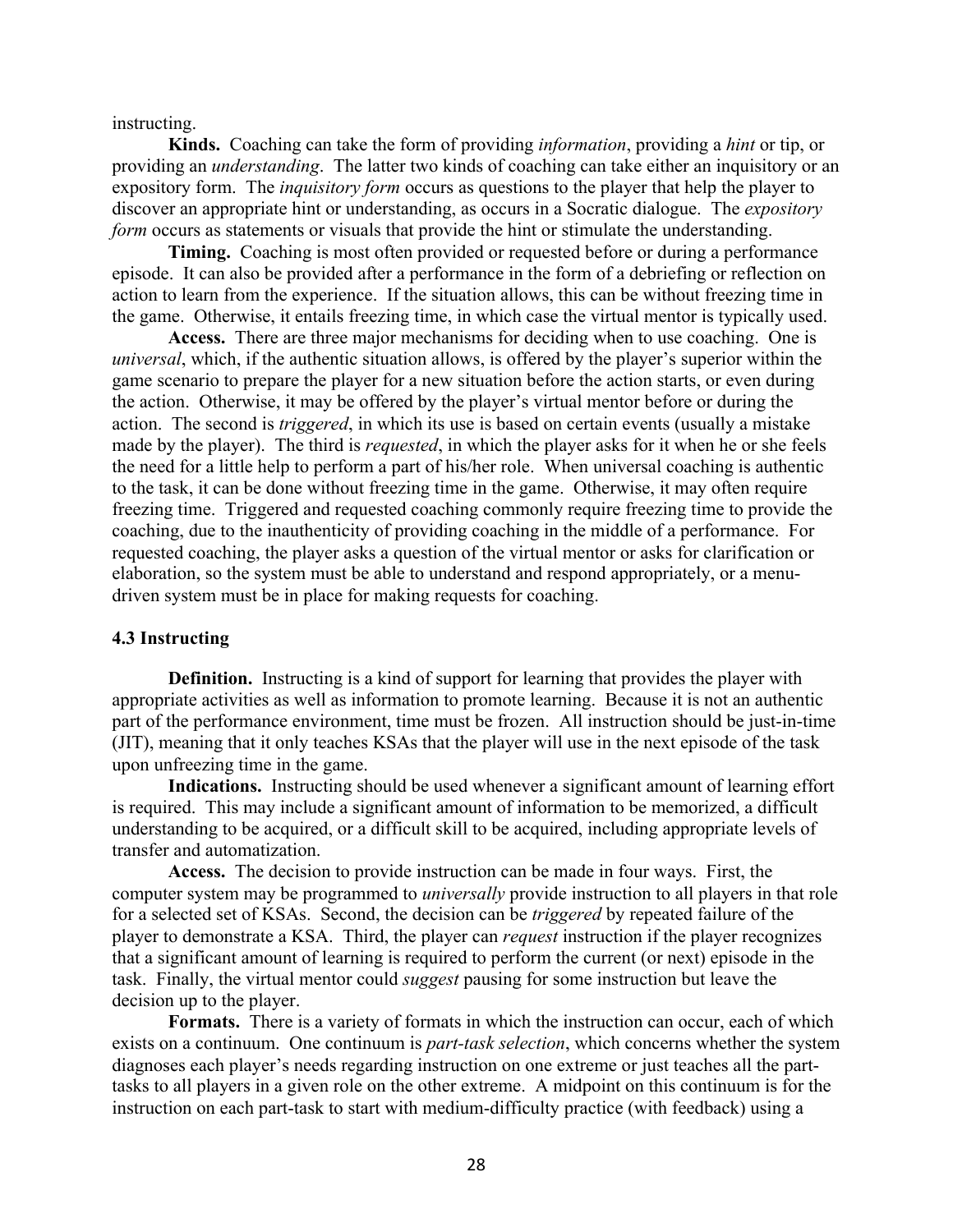computer-adaptive testing algorithm, and then provide richer instruction as needed. A second continuum for format is *use of a virtual mentor*, which ranges from extensive use of virtual mentor at all stages of the instruction to no use of a virtual mentor for any stages of it.

**Strategies for instruction and assessment.** The nature of the instruction and assessment differs primarily on the basis of the kind of learning involved. Kinds of learning that have the greatest impact on selection of instructional and assessment strategies include memorizing information, applying skills (including higher-order thinking skills), understanding causal relationships, understanding natural processes, understanding conceptual relationships, and believing in a certain attitude or set of values.

#### *4.3.1 Strategies for memorization*

Strategies for teaching and assessing this kind of learning include primary, secondary, and control strategies.

**Primary strategies.** The primary strategies for instruction are to *present* what is to be memorized and to *practice* recalling or recognizing it (depending on the post-instructional requirements). The practice also serves as the assessment (or certification of proficiency) when the player meets the criterion (e.g., the information is successfully recalled or recognized 10 consecutive times unaided, as an accuracy criterion, or the speed of response averages 1.0 seconds or less for an automaticity criterion).

**Secondary strategies.** The secondary strategies are increasingly important as the information becomes more difficult to remember. They include: *repetition* for both the presentation and the practice; *chunking*, which entails dividing up large amounts of information into manageable chunks (usually 7 plus or minus 2 items) and requiring mastery on one chunk before moving to the next chunk; *spacing*, which entails providing for passage of some time between consecutive practice or test of any given piece of information; *prompting*, which entails providing hints (e.g., "begins with 'p'") when the player has difficulty remembering an item; *mnemonics* (rhymes, songs, acronyms, images, etc.) when helpful, either provided by the instruction or developed by the player, and prompting can provide hints for remembering the mnemonic; and *review*, which entails periodically testing the player on an item from an earlier chunk (the review pool) and including it in the active item pool if the player could not remember it. The more difficult the remember-level task is, the more secondary strategies are useful to support learning.

**Control strategies.** The two main control strategies are system control and player control. Decisions about whether to receive presentation or practice often begin under system control with one round of presentation for a chunk, and then typically revert to player control for decisions about whether or not to repeat the presentation. Amount of repetition of practice is generally under system control, based on a criterion for number of consecutive correct responses and/or speed of responses for an item that is appropriately spaced. When the criterion is met, the item is put into the "review pool" and periodically placed back into the "active pool" for review in subsequent chunks. Decisions about item selection within a chunk are typically done randomly by the system, unless order of items is a natural part of the remembering task in the real world. Decisions about the size of the chunks are typically made by the system, adjusting the chunk size based on the player's current and past performance with chunks of various sizes, complexities, and levels of familiarity. Decisions about spacing are made by the system, based on historical data about optimal spacing for review of mastered items. Typically, the spacing of review gradually increases (farther apart) over time for a given item, unless the player fails a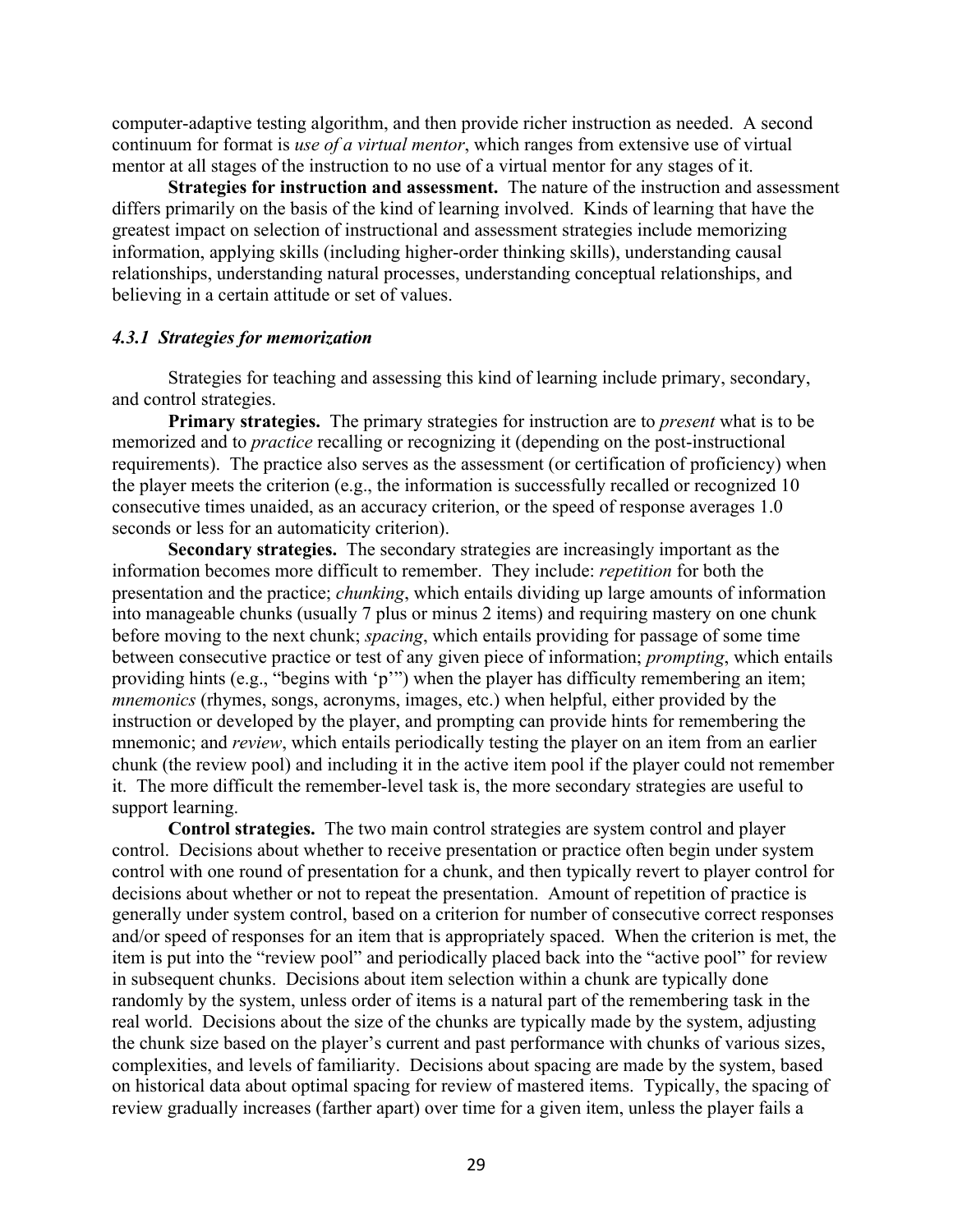review, in which case its spacing decreases (its frequency of review increases). Decisions about prompting are typically under both system and player control. The system usually provides a prompt if the player takes a long time to respond, but the player may also be allowed to request a prompt at any time. Of course, prompted practice does not count toward mastery of the item. Mnemonics can be under system control, either provided automatically to all players or offered only when a player has difficulty remembering, or the player may be prompted and aided to generate a mnemonic of his or her own; or mnemonics can be under player control, with the player able to request a mnemonic or generate a mnemonic of their own unprompted and unaided. Decisions about review are typically made by the system, as discussed earlier.

#### *4.3.2 Strategies for skills*

Strategies for teaching and assessing this kind of learning also include primary, secondary, and control strategies.

**Primary strategies.** The primary strategies for instruction are to tell the player how to do it (*generality*), show the player how to do it (*demonstration*), and provide opportunities for the player to do it (*practice*), with immediate *feedback*. For assessment, the primary strategy is unaided practice to a criterion for mastery.

**Secondary strategies.** These strategies are increasingly helpful with increasingly difficult skills, but not necessary for easy skills. Generalities can be enhanced with attentionfocusing devices (such as highlighting in textual messages, emphasis in audio messages, and zoom in video messages, to name a few), alternative representations (such as paraphrasing, visuals, and audio), and a prototypical demonstration simultaneous with a presentation (explanation). Demonstrations and feedback can also be enhanced with attention-focusing devices and alternative representations (including motion/video). Demonstrations and practice can be enhanced with easy-to-difficult sequences of items and with item divergence (making the items as different as possible from each other, within the full domain of items encountered in the real world (or at least the types of items encountered at this level of the game). Finally, practice can be enhanced with prompting and by requiring overlearning, the latter being accomplished with a criterion for speed of performance in addition to a criterion for accuracy. Again, the more difficult the skill, the more secondary strategies are needed to support learning.

**Control strategies.** Typically, the system has control over whether to use an inductive or deductive approach to acquisition of the skill. The inductive approach tends to result in better understanding and retention of the skill, whereas the deductive approach tends to be more efficient. The inductive approach also enhances inductive reasoning and skills. This decision can be universal for all players based on the requirements of the task (system control), or it can be tailored to the learning style of each player (system control), or it can be placed under player control. The inductive approach can begin with either demonstrations or practice, depending on the player's tolerance for failure. The deductive approach typically begins with simultaneous generality and demonstration (system control), though the player can be given control over this decision. After the initial instruction (inductive or deductive), the player is typically given control over what primary strategy component to use next (another example, another practice item, or review of the generality), whether to receive attention-focusing devices or alternative representations, what difficulty level to receive next for demonstrations and practice. However, the system could exercise some control over these decisions, based either on the player's learning style or the desire to expose the player to multiple ways of learning, or if the player is not making wise player-control decisions. Decisions for prompting are generally made by the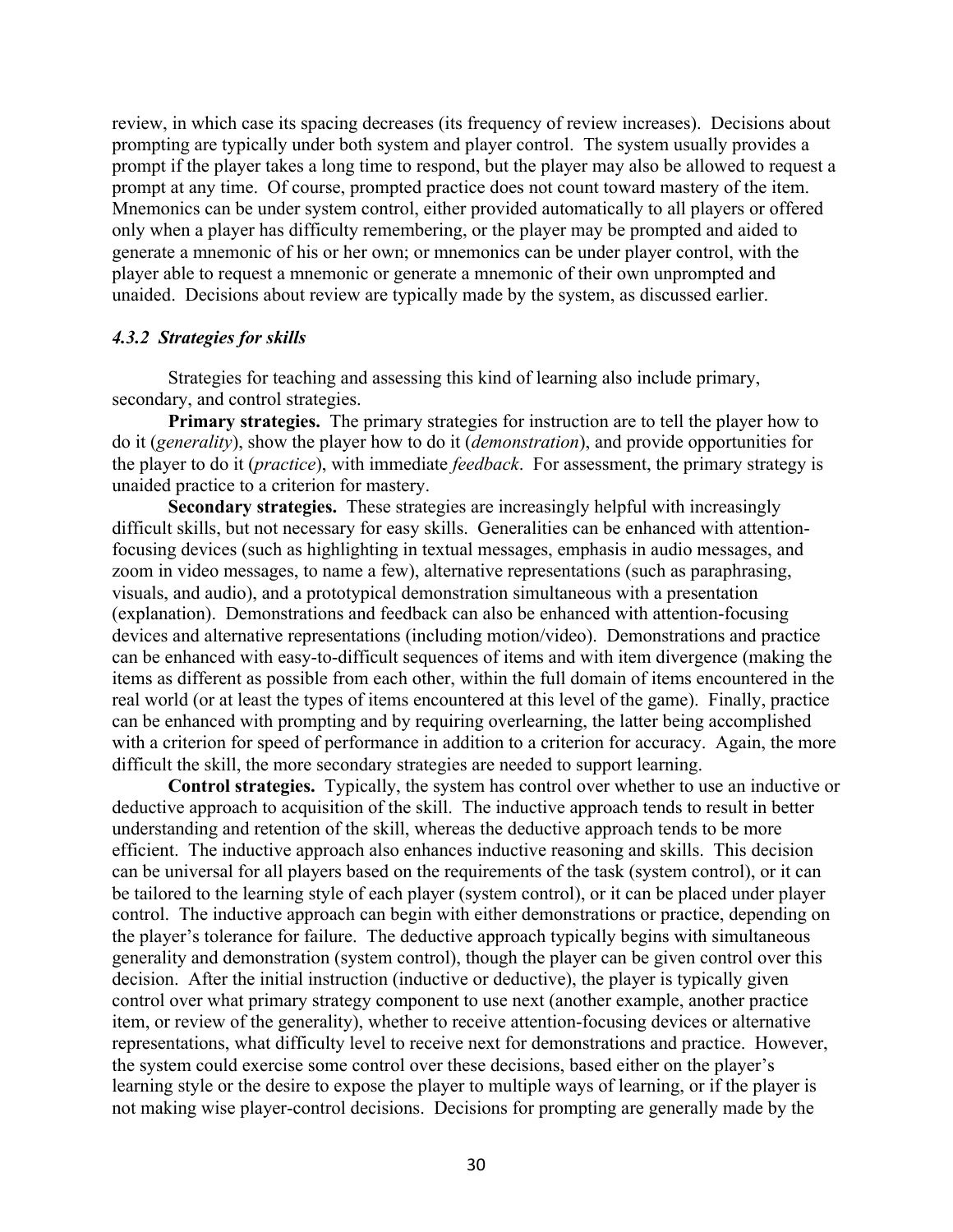player, but the system might intervene with a prompt if the player takes too long to perform. Finally, the decision to do overlearning is generally under system control, along with the criterion for speed of performance.

#### *4.3.3 Strategies for causal understanding*

Strategies for teaching and assessing this kind of learning also include primary, secondary, and control strategies, but in addition they include performance strategies.

**Primary strategies.** The primary strategies for instruction are related to acquisition and application of the causal relationship(s). Acquisition is promoted by telling the player what the causal relationships are (*generality*) and showing the player what they are (*demonstration*). Application is promoted by providing opportunities for the player to use the causal relationships (*practice*), with immediate *feedback*. The primary strategy for assessment is unaided practice to a criterion for mastery.

**Secondary strategies.** The generality can be either expository or confirmatory (discovery), but either way, a prototypical demonstration of the causal relationship should be provided. The demonstrations can be either passive or active (involving exploration or manipulation of either the causes or the effects). The immediate feedback can be either natural or artificial; it can be simply confirmatory, provide a hint, or provide a full-blown explanation; and it can be informational and/or motivational. The generality, demonstrations, and feedback can have attention-focusing devices and alternative representations. The demonstrations and practice can be in an easy-to-difficult sequence or not, depending on the difficulty of the causal understanding. The practice may also require overlearning for automaticity.

**Performance strategies.** The basic elements of causal understanding are causes and effects, often in chains and with multiple causes and multiple effects, making for complex causal models. These causal models can be used in three different ways – explanation, prediction, and solution – meaning that the kind of performance shown in the demonstrations and required in the practice can be any of those three types of performance. For *explanation*, an effect is given and the player is asked to explain what caused it. For *prediction*, a causal event is given and the player is asked to predict what will happen as a result. For *solution*, a desired effect (goal) is given, and the player is asked to implement the necessary causes to bring it about. The kind(s) of performance used in the demonstrations and practice should be consistent with those required by the game and the subsequent real-world task. One other aspect of using causal understanding to perform a task is that it requires learning a *performance routine* or strategy for doing that kind of performance using the causal understanding. The performance routine is typically more heuristic than procedural. This performance routine should be explicitly taught using a generality, demonstrations, and practice with feedback.

**Control strategies.** The system typically decides on the type(s) of performance to be taught, based on the real-world task. Depending on the difficulty of the performance routine, after it is introduced to the player (with generality and demonstration) under system control, it is often placed under player control for further access when needed, but wrong-answer feedback typically includes the performance routine under system control. Since deep understanding is particularly important for causal understanding, the decision to use the discovery form of the generality is typically under system control (universal), as is the decision to use active rather than passive demonstration (manipulation or exploration). In contrast, the decision as to whether and when to see the generality, demonstrations, and practice are typically under player control. Attention-focusing and alternative representations are often under system control (universal) at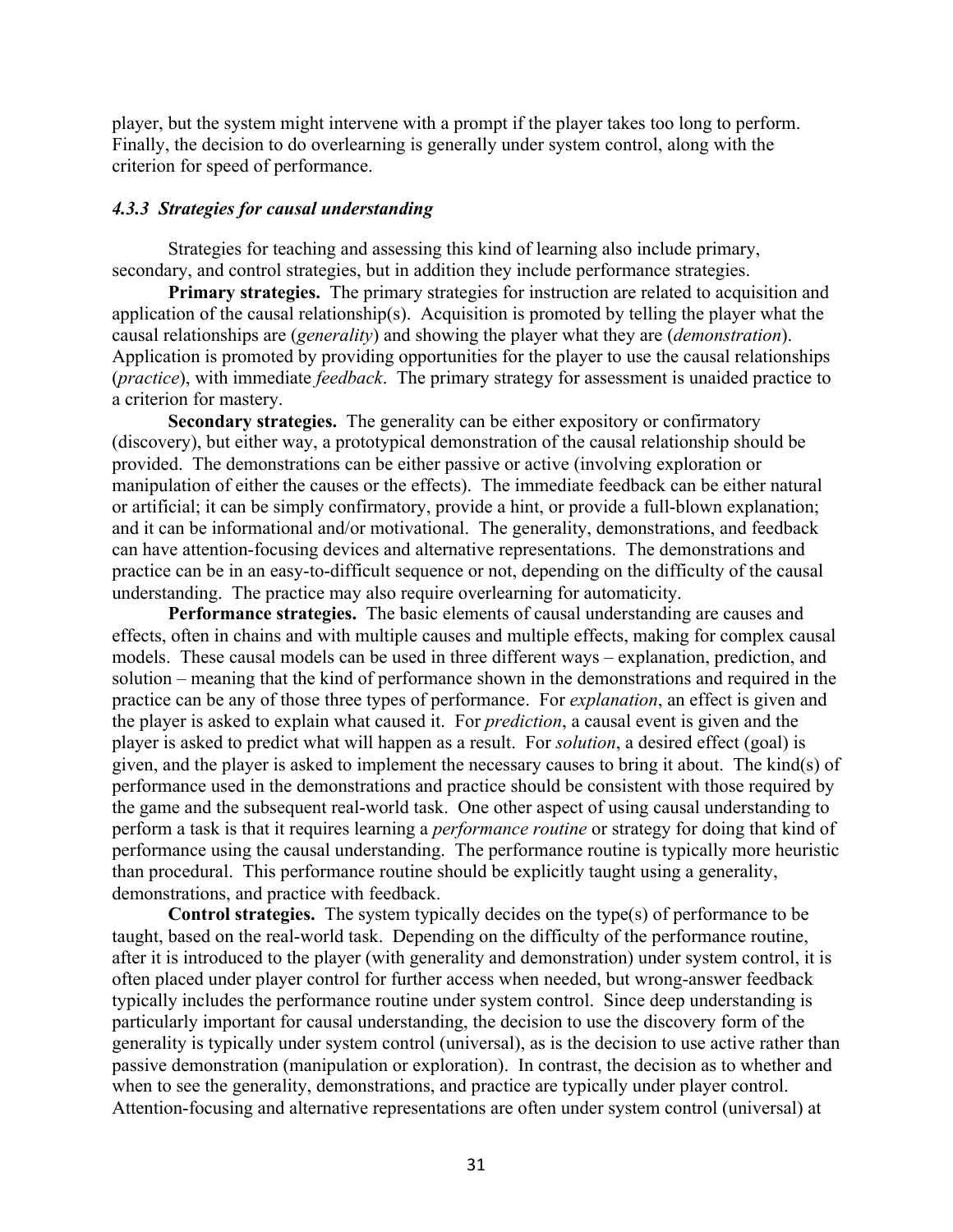first, then placed under player control. Difficulty level is under system control by default (adapted to player performance), but the player may also request items of a different difficulty level. Finally, the decision to do overlearning is generally under system control, along with the criterion for speed of performance, to match real-world needs.

#### *4.3.4 Strategies for process understanding*

Strategies for teaching and assessing this kind of learning also include primary, secondary, performance, and control strategies, and they are very similar to those for causal understanding. Therefore, the following focuses on the differences.

**Performance strategies.** The basic element of process understanding is a natural sequence of events. Sequences performed by humans are not included, for they are a kind of skill. An example is the phases in the life cycle of a flowering plant: a seed sprouts into a seedling, a seedling grows into a mature plant, the mature plant develops a flower, and the flower forms seeds. The kind of performance shown in the demonstrations and required in the practice is *description*, which entails describing the events and their sequence. Such descriptions may include the entire natural process, or they may be as small as describing what immediately preceded or follows a given event (phase) in the process. The kind(s) of performance used in the demonstrations and practice should be consistent with those required by the game and the subsequent real-world task. A *performance routine* is often important for using this kind of understanding in the performance of an episode of the task and may therefore also need to be explicitly taught using a generality, demonstrations, and practice with feedback.

**Primary strategies.** The primary strategies for instruction are to tell the player what the events in the natural process are (*generality*), show the player what they are (*demonstration*), and provide opportunities for the player to use the natural process (*practice*), with immediate *feedback*. The primary strategy for assessment is unaided practice until a criterion for mastery is reached.

**Secondary strategies.** These strategies are the same as for causal understanding, except that the need for overlearning is less common.

**Control strategies.** These strategies are also the same as for causal understanding.

## *4.3.5 Strategies for conceptual understanding*

Strategies for teaching and assessing this kind of learning also include primary, secondary, and control strategies, but they are heavily influenced by the desired dimensions of understanding (or conceptual relationships).

**Dimensions of understanding.** Conceptual understanding is primarily a matter of understanding the relationships among concepts. Different kinds of relationships constitute different dimensions of understanding. The major types of relationships include: superordinate, coordinate, and subordinate (in which the concepts may be either parts or kinds of each other), analogical, and experiential. Many other types exist but are less common. The types of relationships (dimensions of understanding) taught in the instruction should be consistent with those required by the game and the subsequent real-world task.

**Primary strategies.** The primary strategies for instruction are to portray the relationship (*description*) and to provide opportunities for the player to use the conceptual relationship (*application*), with immediate *feedback*. Demonstrations or examples do not exist as they do for skills, causal understanding, and process understanding. The primary strategy for assessment is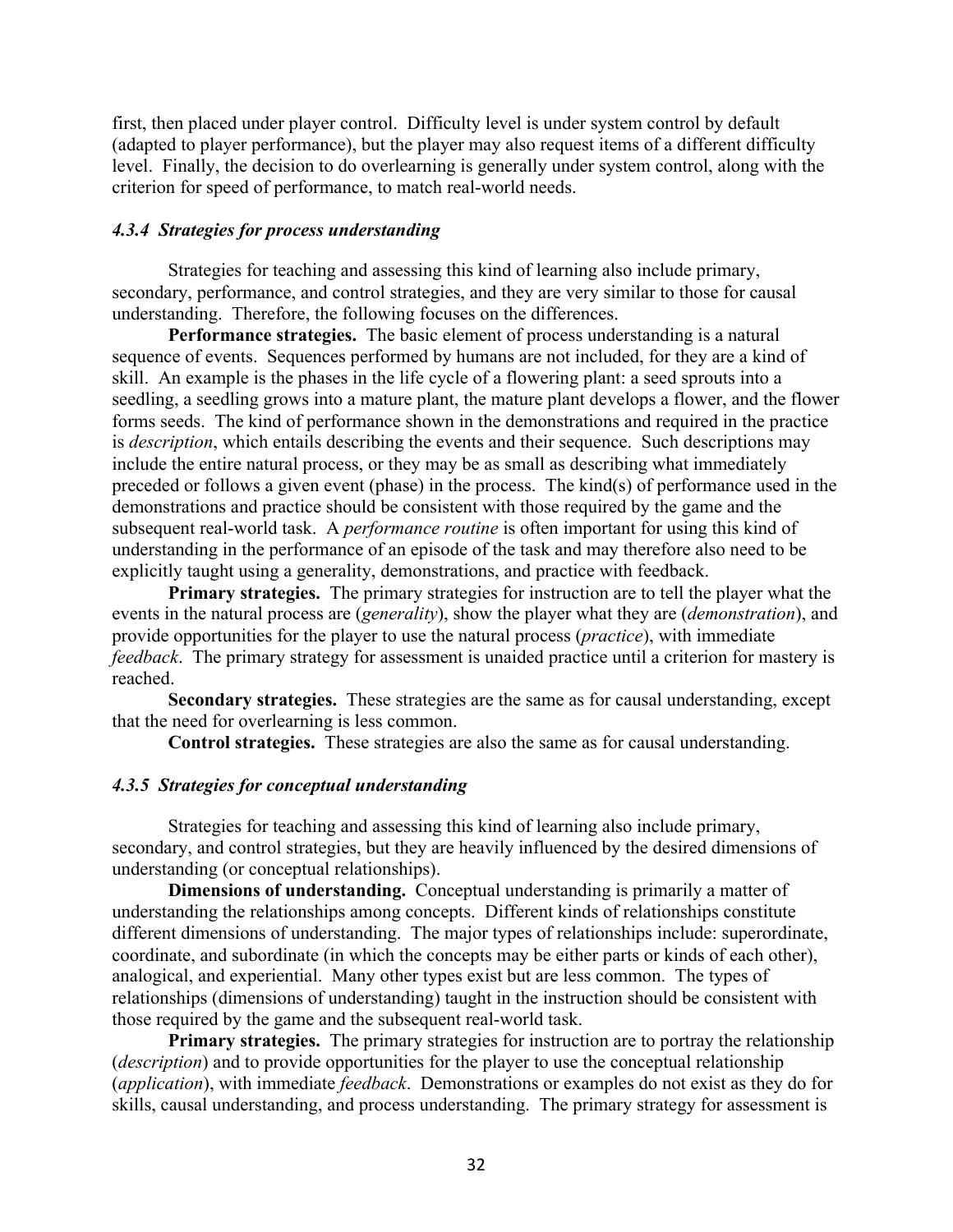unaided application until a criterion for mastery is reached. Different kinds of relationships require different kinds of descriptions and applications. The primary strategy for the superordinate relationship is *context* for a concept. For example, one dimension of understanding the concept "atom" is understanding that it is a component of all matter (the partssuperordinate relationship). The primary strategy for the coordinate relationship is *comparison and contrast* with its coordinate concepts. For example, one dimension of understanding the concept "revolutionary war" is understanding how it is similar to and different from a civil war (the kinds-coordinate relationship). The primary strategy for the subordinate relationship is *analysis* of that concept's parts or kinds. For example, one dimension of understanding the concept "F-16 airplane" is analyzing its major parts (e.g., weapon system, propulsion system, navigation system). The primary strategy for the analogical relationship is *analogy*, which entails identifying similarities between the concept and a similar concept outside of the area of interest, along with the limitations of the analogy (differences between the two concepts). For example, one dimension of understanding the concept "electrical resistor" is learning about its similarities to a valve or faucet in a water system. The primary strategy for the experiential relationship is *instantiation* of the concept – providing a concrete instance of it. This is perhaps the most fundamental of all dimensions of understanding, for it alone can prevent circularity of definitions. All the other relationships are among generalities or definitions of the concepts. This alone taps into one's experiential database to provide the most basic understanding. In cases where the player has no preexisting experience with instances of a concept, it is necessary to introduce such experience. Otherwise, it is only necessary to relate the concept to the player's prior experience. Both are forms of instantiation. These are perhaps the most common dimensions of understanding, but they are by no means all of them. The important point is that each dimension of conceptual understanding (or type of relationship between concepts) requires a different primary instructional strategy, and that strategy can entail description and/or application (e.g., describe an analogy to the player or have the player describe the analogy).

**Secondary strategies.** The description can be either expository or confirmatory (discovery through applications). The application can be for a single dimension or for the entire spectrum of understanding desired and can be separate or integrated into a task. The immediate feedback can be simply confirmatory, provide a hint, or provide a full-blown paraphrased description; and it can be informational and/or motivational. The descriptions and feedback can have attention-focusing devices and alternative representations.

**Control strategies.** The system typically decides on the dimension(s) of understanding to be taught, based on the real-world task. The decision on whether or not to use the discovery form of the generality is typically under system control (universal), depending on the difficulty and importance of the understanding. When the discovery form is used, the retention rate is typically better, though time-to-mastery tends to be a bit longer. In contrast, the decision to see the generality again is typically under player control. Attention-focusing and alternative representations are often under system control (universal) at first, then placed under player control. The number of applications is system controlled, depending on the criterion for proficiency.

#### *4.3.6 Strategies for attitudes and values*

Strategies for teaching and assessing this kind of learning also include primary and secondary strategies, but not control strategies.

**Primary strategies.** Attitudes and values have three major components: cognitive,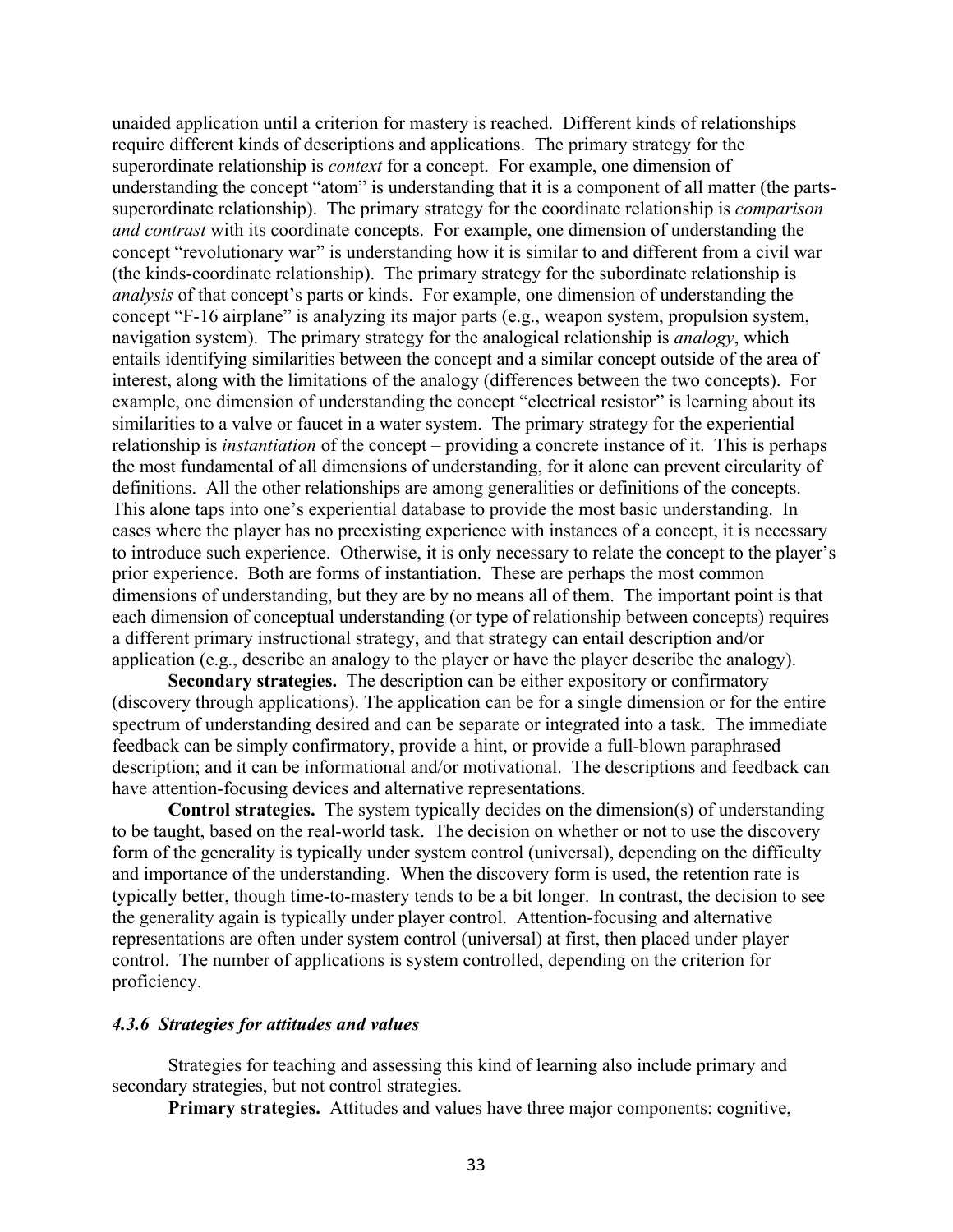affective, and psychomotor (or behavioral). Each requires a different primary strategy. The cognitive component requires *persuasion* through cognitive reasoning. The affective component requires *operant conditioning* to develop positive feelings about the attitude or values. This can be done vicariously through social modeling, such as observing a person with whom one can easily empathize in a film. The psychomotor component requires *demonstrations and practice with feedback* to develop the appropriate behaviors.

**Secondary strategies.** Since attitudes and values typically exist on a continuum, all three components should be moved to a new position on the continuum as close to simultaneously as possible, where it should be consolidated before making another move along the continuum. This process continues until the desired point on the continuum is reached.

For each of these types of learning that is needed for the player to succeed in the present or upcoming episode of the game, certification of proficiency is required before the player is allowed back into the game. Test of proficiency is fully integrated with the instruction, so that the practice or application also serves as assessment. Accuracy is the primary criterion for all kinds of learning, and it is typically measured as *x* performances correct in a row, or *x* out of the last *y* performances correct. For kinds of learning that should be automatized, the certification also depends on reaching a criterion for speed of performance, such as sufficient speed for *x* performances in a row or for *x* of the last *y*. Alternatively, the player could be given another task that requires strategic thinking while having to perform the automatized task, but speed of performance is still a factor.

Time is then unfrozen in the game, and the player uses the KSAs just acquired to perform the next episode of the game. If it is a multi-player game, then the player may have to wait for the other players to finish their certifications.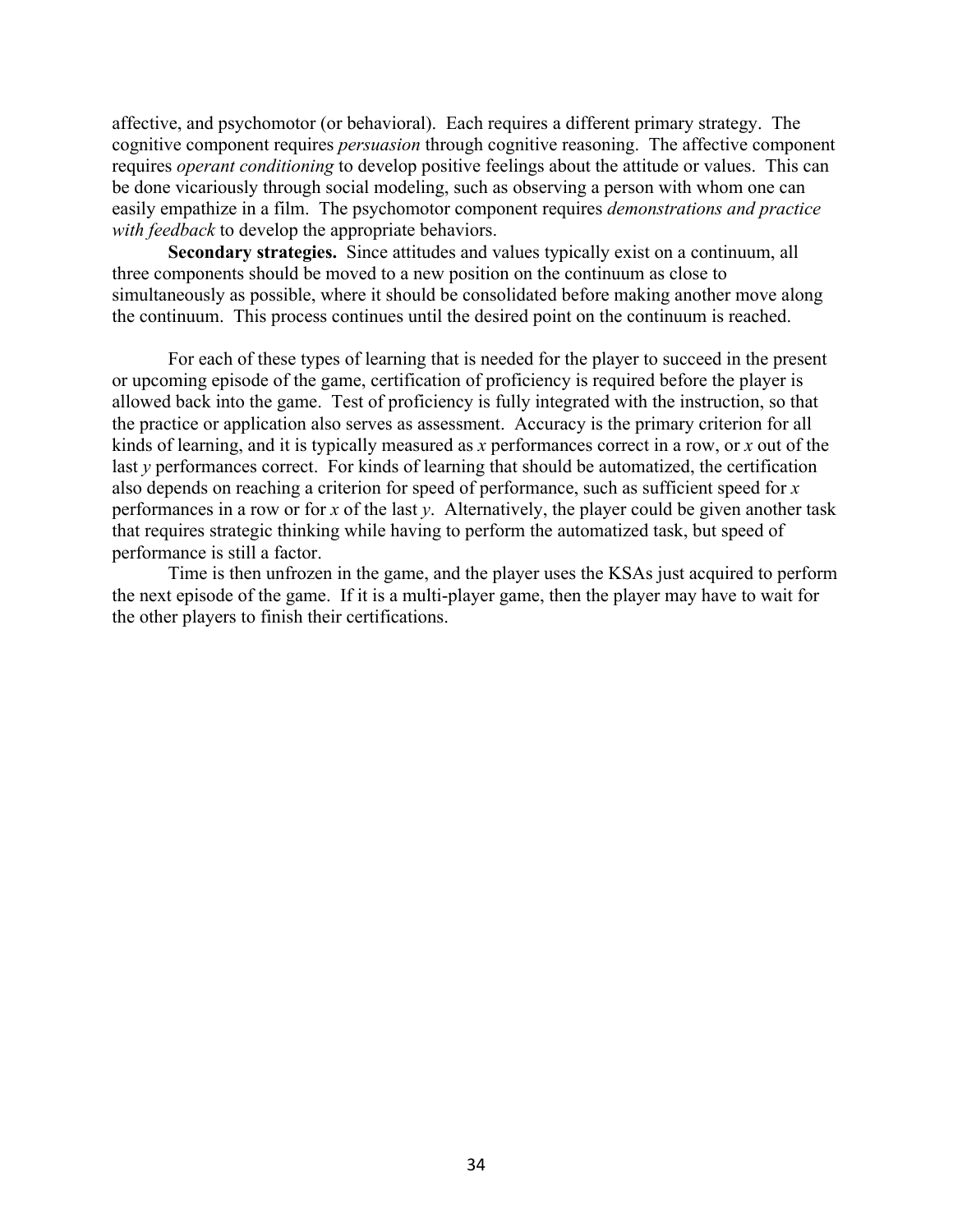## **Section 5 Gaps in our Knowledge**

In this section, we identify some gaps in our knowledge that prevent us from realizing the vision of game-based training offered in this report, and we provide recommendations for addressing those gaps.

The biggest gaps in knowledge relate to the design specifications for a system of technological tools for realizing this vision of the use of serious games in Air Force training. Therefore, the most important recommendation is to develop and continually improve a fully integrated system of tools for 1) the learning and assessment environment, 2) the development and evaluation environment, and 3) the management and security environment.

We propose that the best use of research funds will be to develop such a fully integrated system of tools and continuously conduct design-based research on that system. The reasons are that:

- a) it will provide an authentic environment for conducting research,
- b) it will improve practice simultaneously with knowledge about that practice,
- c) it will focus on research-to-improve rather than research-to-prove (providing a much higher ROI), and
- d) it will allow research and development of an entirely different approach to assessing ROI, one that allows the "investments" to be on a much smaller, more fine-grained level, as opposed to the current approach which essentially entails replacing one large training system with another at great expense and great difficulty in estimating "returns" in advance of the investments.

Therefore, the highest research priority is the design and development of a prototype that meets the specifications presented in Sections 2-4 of this report. During the proposed project, we suggest that it is important to address the following research questions for the design of the learning and assessment environment, the development and evaluation environment, and the management and security environment.

#### **Learning and Assessment Environment**

What kinds of pre- and post-game experiences will be most helpful for the players?

- How should the game be introduced?
- How should the players be debriefed after the game?

How should the players be able to collaborate in the game from different computers?

• What forms of communication should the system support?

How should the scaffolding be integrated with the game?

• What should happen if some players on a team are ready to return to the game before others?

What should the system architecture be to plug the games and scaffolding into?

• Modular, interoperable, APIs, customizable, open resource, open source?

• To what extent is the architecture used by BrainHoney the most promising existing one? How should gameplay data related to learning and performance be captured, stored, and analyzed?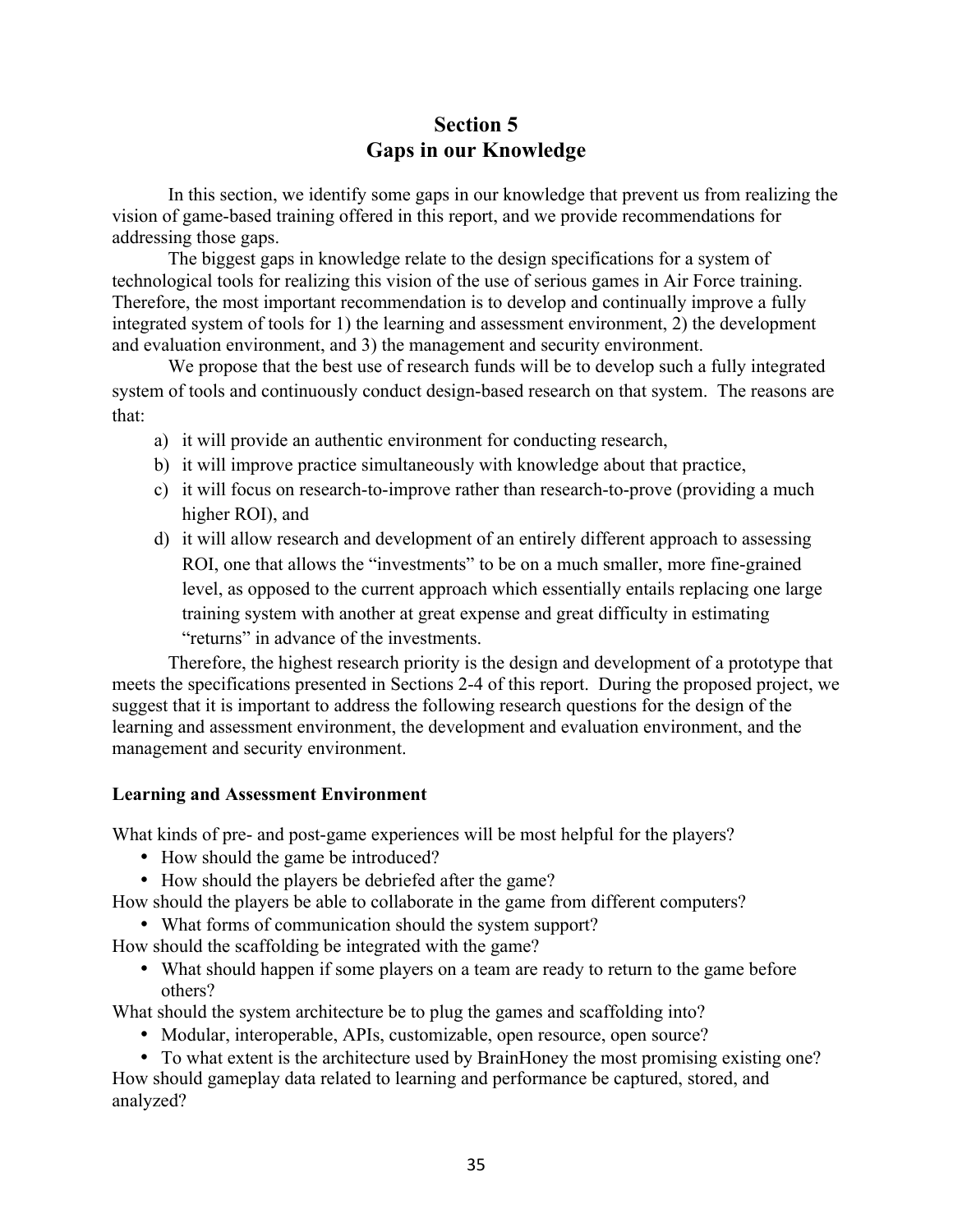### **Development and Evaluation Environment**

How should tools be designed to facilitate game design and development? How should tools be designed to facilitate instructional-overlay design and development? How should tools be designed to facilitate formative evaluation and improvement of the games

and scaffolding?

• How should ROI be assessed on each small improvement identified in the formative evaluation?

What should the system architecture be to plug these tools into?

#### **Management and Security Environment**

How should tools be designed to keep track of what competencies each player has mastered? How should tools be designed to help plan what game each airman should play next? How should tools be designed to help ensure security of confidential information on each player? What should the system architecture be to plug these tools into?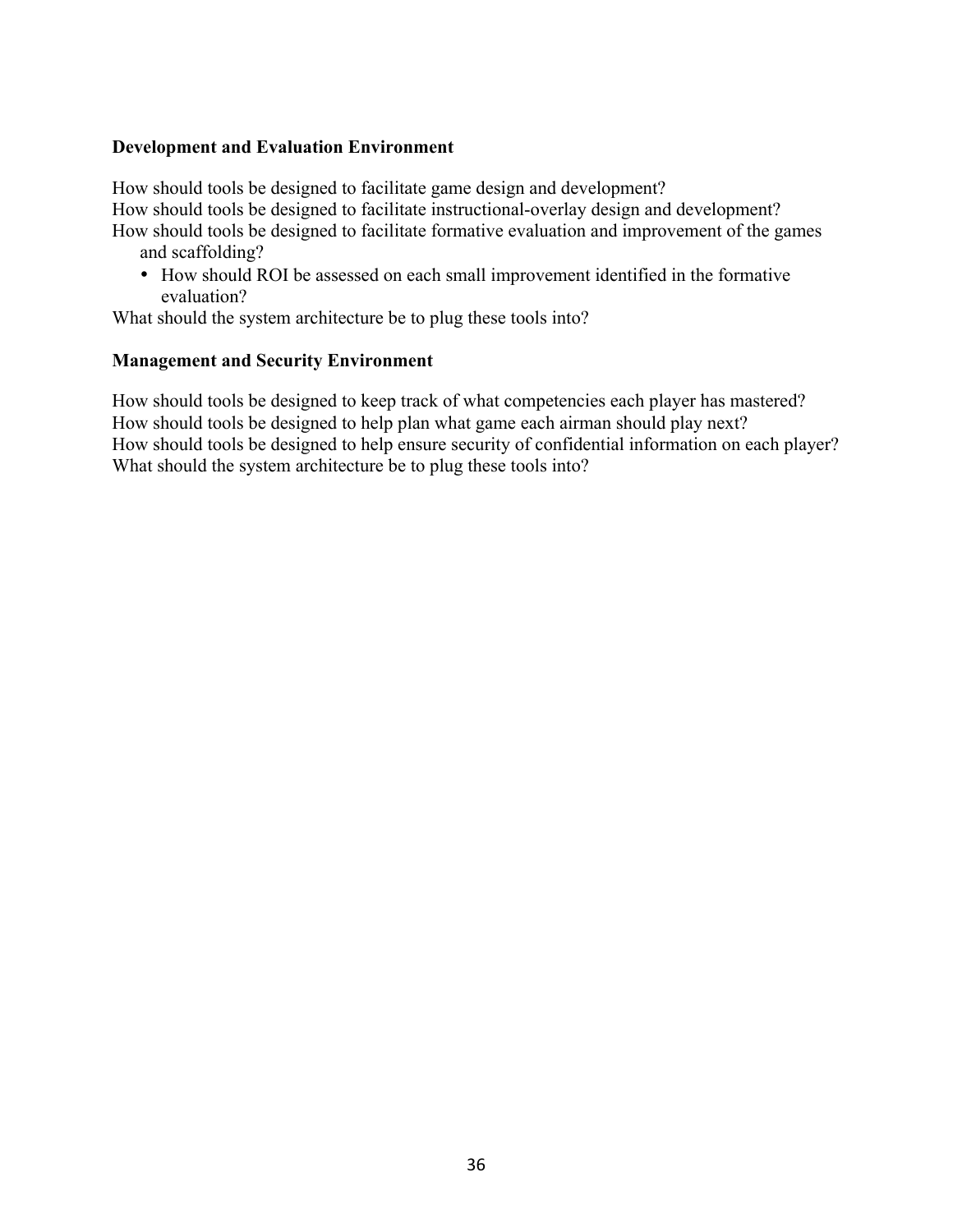#### **References**

Adams, E. (2010). *Fundamentals of game design* (2nd ed.). Berkeley, CA: New Riders.

- Alessi, S., & Trollip, S. (2001). *Multimedia for learning: Methods and development*. Boston, MA: Allyn and Bacon.
- Aleven, V., Myers, E., Easterday, M., & Ogan, A. (2010). *Toward a framework for the analysis and design of educational games.* Paper presented at the 2010 IEEE International Conference on Digital Game and Intelligent Toy Enhanced Learning, Kaohsiung, Taiwan.
- Anderson, J. R. (1983). *The architecture of cognition*. Cambridge, MA: Harvard University Press.
- Anderson, J. R. (1996). *The architecture of cognition*. Mahwah, NJ: Lawrence Erlbaum Associates.
- Avedon, E. M. (1971). The structural elements of games. In E. M. Avedon & B. Sutton-Smith (Eds.), *The study of games*. New York: John Wiley & Sons.
- Baek, Y. (2009). Digital simulation in teaching and learning. In D. Gibson & Y. Baek (Eds.), *Digital simulations for improving education: Learning through artificial teaching environments* (pp. 25-51). Hershey, PA: IGI Global.
- Becker, K. (2011). The magic bullet: A tool for assessing and evaluating learning potential in games. *International Journal of Game-Based Learning, 1*(1), 19-31.
- Berliner, D. (1990). What's all the fuss about instructional time? In M. Ben-Peretz & R. Bromme (Eds.), *The nature of time in schools: Theoretical concepts, practitioner perceptions*. New York: Teachers College Press.
- Björk, S., & Holopainen, J. (2005). *Patterns in game design*. Boston: Charles River Media.
- Block, J. H. (1971). *Mastery learning: Theory and practice*. New York: Holt, Rinehart and Winston, Inc.
- Bloom, B. S. (1968). Learning for mastery. *Evaluation Comment, 1*(1), 1-12.
- Brathwaite, B., & Schreiber, I. (2009). *Challenges for game designers: Non-digital exercises for video game designers*. Boston: Course Technology.
- Brown, J. S., & Duguid, P. (2000). *The social life of information*. Boston: Harvard Business School Press.
- Bruner, J. (1991). The narrative construction of reality. *Critical Inquiry, 18*, 1-21.
- Campbell, J. (1968). *The hero with a thousand faces* (2nd ed.). Princeton, NJ: Princeton University Press.
- Carroll, J. B. (1963). A model of school learning. *Teachers College Record, 64*(8), 723-733.
- Cazden, C. B. (1983). Adult assistance to language development: Scaffolds, models, and direct instruction. In R. P. Parker & F. A. Davis (Eds.), *Developing literacy: Young children's use of language* (pp. 3-17). Newark, DE: International Reading Association.
- Corrigan, R., & Denton, P. (1996). Causal understanding as a developmental primitive. *Developmental Review, 16*(2), 162-202.
- Cronbach, L. J. (1970). *Essentials of psychological testing (3rd ed.)*. New York: Harper & Row.
- Csikszentmihalyi, M. (1990). *Flow: The psychology of optimal experience*. New York: Harper and Row.
- Fabricatore, C. (2007). *Gameplay and game mechanics design: A key to quality in videogames.* Paper presented at the OECD-CERI Expert Meeting on Videogames and Education, Santiago de Chile, Chile.
- Fanning, R. M., & Gaba, D. M. (2007). The role of debriefing in simulation-based learning. *Simulation in Healthcare, 2*(1), 1-11.
- Garris, R., Ahlers, R., & Driskell, J. E. (2002). Games, motivation, and learning: A research and practice model. *Simulation & Gaming, 33*(4), 441-467.
- Gee, J. P. (2003). *What video games have to teach us about learning and literacy*. New York: Palgrave Macmillan.
- Glaser, R. (1963). Instructional technology and the measurement of learning outcomes. *American Psychologist, 18*(8), 519-522.
- Gredler, M. E. (2004). Games and simulations and their relationships to learning. In D. H. Jonassen (Ed.), *Handbook of research for educational communications and technology* (2nd ed., pp. 571-581). Mahwah, NJ: Lawrence Erlbaum & Associates.
- Haertel, E. (1985). Construct validity and criterion-referenced testing. *Review of Educational Research,*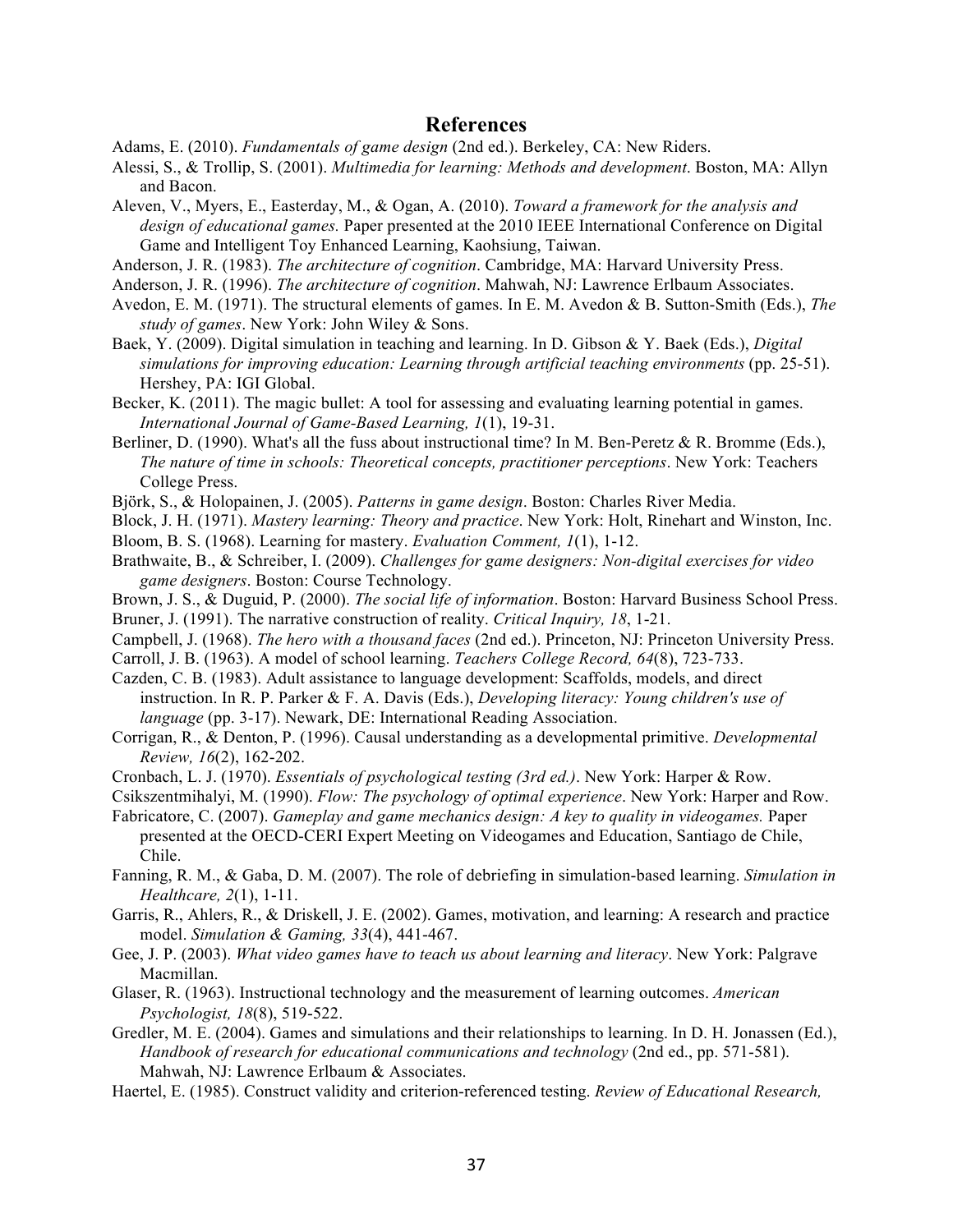*55*(1), 23-46.

- Heinich, R., Molenda, M., & Russell, J. D. (1993). *Instructional media and the new technologies of instruction* (4th ed.). New York: Macmillan.
- Hunicke, R., LeBlanc, M., & Zubek, R. (2004). *MDA: A formal approach to game design and game research*. Paper presented at the Game Developers Conference, San Jose, CA. http://www.cs.northwestern.edu/~hunicke/MDA.pdf

Huizinga, J. (1955). *Homo ludens: A study of the play-element in culture*. Boston: Beacon Press.

- Jarvinen, A. (2008). *Games without frontiers: Theories and methods for game studies and design*. Unpublished dissertation. University of Tampere. Tampere, Finland.
- Jonassen, D., Howland, J., Marra, R. M., & Crismond, D. (2008). *Meaningful learning with technology (3rd ed.)*. Upper Saddle River: Pearson Education, Inc.
- Juul, J. (2001). Games telling stories? A brief note on games and narratives. *Game Studies, 1*(1).
- Juul, J. (2004). Introduction to game time. In N. Wardrip-Fruin & P. Harrigan (Eds.), *First person: New media as story, performance, and game* (pp. 131-142). Cambridge, Massachusetts: MIT Press.
- Kamradt, T. F., & Kamradt, E. J. (1999). Structured design for attitudinal instruction. In C. M. Reigeluth (Ed.), *Instructional-design theories and models: A new paradigm of instructional theory* (Vol. II, pp. 563-590). Mahwah, NJ: Lawrence Erlbaum Associates.
- Keller, J. M. (1983). Motivational design of instruction. In C. M. Reigeluth (Ed.), *Instructional-Design Theories and Models: An Overview of their Current Status* (pp. 386-429). Hillsdale, NJ: Lawrence Erlbaum Associates.
- Keller, J. M. (1987). Strategies for Stimulating the Motivation To Learn. *Performance & Instruction*, 1-7.
- Klabbers, J. H. G. (2009). *The magic circle: Principles of gaming & simulation* (3rd ed.). Rotterdam, The Netherlands: Sense Publishers.
- Koster, R. (2005). *A theory of fun for game design*. Scottsdale, AZ: Paraglyph Press, Inc.
- Lundgren, S., & Björk, S. (2003). *Game mechanics: Describing computer-augmented games in terms of interactions.* Paper presented at the Technologies for Interactive Digital Storytelling and Entertainment (TIDSE) 2003, Darmstadt, Germany.
- Malone, T. W., & Lepper, M. R. (1987). Making learning fun: A taxonomy of intrinsic motivations for learning. In R. E. Snow & M. J. Farr (Eds.), *Aptitude, learning, and instruction* (Vol. 3, pp. 223-253). Hillsdale, NJ: Lawrence Erlbaum Associates.
- McCarthy, J., & Wright, P. (2004). *Technology as experience*. Cambridge, MA: The MIT Press.
- McClelland, D. C. (1976). *The achieving society*. New York: Irvington Publishers.
- McDonnell, L. K., Jobe, K. K., & Desmukes, R. K. (1997). *Facilitating LOS debriefings: A training manual*. (112192). NASA. Retrieved from http://ntl.bts.gov/lib/000/900/962/Final\_Training\_TM.pdf.
- Merrill, M. D., Reigeluth, C. M., & Faust, G. W. (1979). The Instructional Quality Profile: A curriculum evaluation and design tool. In H. F. O'Neil, Jr. (Ed.), *Procedures for Instructional Systems Development*. New York: Academic Press.
- Norman, D. N. (1988). *The design of everyday things*. New York: Doubleday.
- Nowack, K. M., & Wimer, S. (1997). Coaching for human performance. *Training and Development*, 28- 32.
- Parlett, D. (2005). *Rules OK, or Hoyle on troubled waters*. Paper presented at the Board Games Studies Conference, Oxford. Retrieved from http://www.davpar.com/gamester/rulesOK.html
- Perkins, D. N., & Grotzer, T. A. (2005). Dimensions of causal understanding: The role of complex causal models in students' understanding of science. *Studies in Science Education, 41*(1), 117-165.
- Poole, S. (2000). *Trigger happy: Videogames and the entertainment revolution*. New York: Arcade Publishing, Inc.
- Raemer, D., Anderson, M., Cheng, A., Fanning, R., Nadkarni, V., & Savoldelli, G. (2011). Research regarding debriefing as part of the learning process. *Simulation in Healthcare, 6*(7), S52-S57.
- Reigeluth, C. M. (1983). Meaningfulness and Instruction: Relating What Is Being Learned to What a Student Knows. *Instructional Science, v12 n3 p197-218 Oct 1983, 12*(3).
- Reigeluth, C. M., & Schwartz, E. (1989). An instructional theory for the design of computer-based